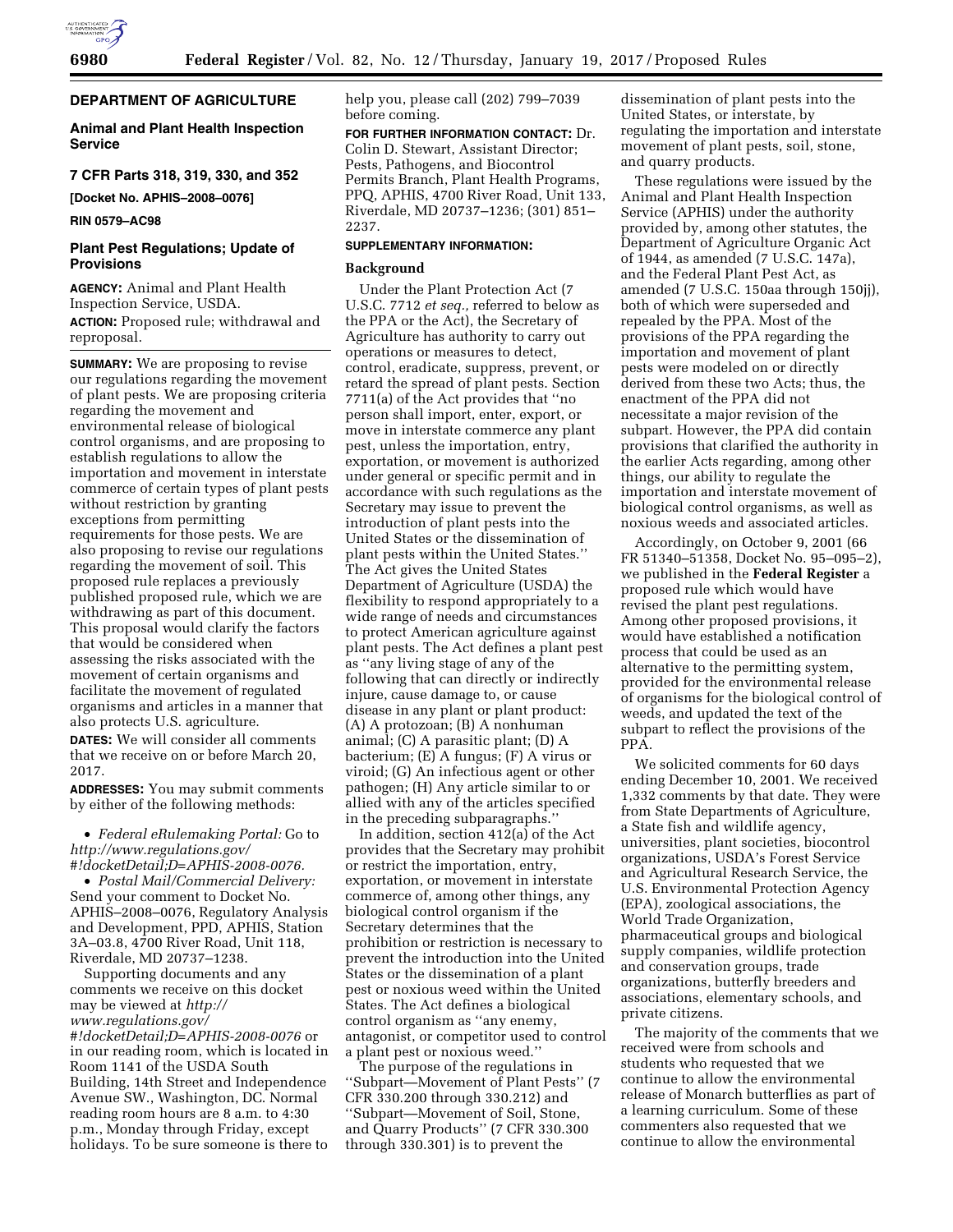release of Monarch butterflies for weddings and other ceremonies.1

We also received comments that addressed the proposed rule both generally and in regard to its specific provisions. Commenters often requested clarification regarding or suggested modification to several of the rule's provisions, but were, on the whole, generally supportive of the proposed rule. Accordingly, based on our evaluation of the comments that we received, we planned to issue a final rule.

However, the events of September 11, 2001, led to a further evaluation of our proposal to determine whether the proposed provisions had sufficient safeguards governing our permitting process. Specifically, we evaluated whether an aspect of our proposal, which would have authorized the importation of regulated organisms without prior issuance of a permit, provided that the party receiving the organisms had entered into a compliance agreement with APHIS, could serve as a potential venue for bioterrorism. We also temporarily suspended issuance of new plant pest permits.

In addition, on March 31, 2003, USDA's Office of the Inspector General (OIG) issued an audit of APHIS' permitting programs. Among other things, the audit examined APHIS' issuance of plant pest permits, and its administration of the permitting process. The audit suggested that we implement ePermits, a more thorough and technologically advanced permitting database than that used at the time, that we discontinue our practice at the time of issuing ''blanket'' permits to individuals or organizations to move plant pests and biological control organisms in favor of specific permits for each movement of a regulated organism, that we require more thorough documentation of an organism's intended use on each permit application, that we develop risk-based criteria for deciding whether or not to issue a permit for a particular movement, that we inspect the destinations listed on permit

applications more regularly to evaluate their suitability for the organisms held onsite, and that we establish clear protocols, with an adequate degree of APHIS oversight, regarding the disposal of organisms once a permit expires. A 2007 followup OIG audit again encouraged us to fully implement ePermits, particularly at ports of entry into the United States.

Although APHIS has not substantively revised the regulations in the subpart since the promulgation of the PPA and the release of the OIG audits, these audit reports have informed Agency decisions regarding our regulation of the movement of plant pests, biological control organisms, and associated articles.

In this proposal, we are withdrawing our 2001 proposed rule and replacing it with an alternative proposal. This proposal retains several of the provisions of the 2001 proposal. For example, the conditions under which we would consider an organism a plant pest, and thus regulated by the subpart, remain similar to those of the 2001 proposal. However, this proposal also removes or modifies other provisions of the 2001 proposal. For example, we have removed provisions that would have authorized the movement of regulated organisms through a process consisting of compliance agreements and notification of movement.

Additionally, this proposal also incorporates new provisions that were not contained in the 2001 proposed rule but that would codify procedures that we have identified as best practices since that time but not yet added to the regulations.

The most significant changes in this new proposal are:

• We are proposing to establish criteria for the movement and environmental release of both biological control organisms of noxious weeds and those of plant pests; and

• We are proposing to remove ''Subpart—Movement of Soil, Stone, and Quarry Products'' and would instead regulate these articles in a subpart titled ''Subpart—Movement of Plant Pests, Biological Control Organisms, and Associated Articles.''

The full text of the proposed regulations appears in the rule portion of this document. Our discussion of the proposed provisions follows.

#### *Definitions*

In addition to our proposed revision of ''Subpart—Movement Plant Pests'' and removal of ''Subpart—Movement of Soil, Stone, and Quarry Products,'' we would also revise § 330.100, ''Definitions,'' of ''Subpart—General

Provisions,'' to incorporate the applicable new definitions provided by the PPA and to update or eliminate some of the definitions currently provided in that section.

From the PPA, we would add definitions for the terms *article, biological control organism, enter (entry), export (exportation), import (importation), noxious weed, plant,* and *plant product;* and we would replace the current definitions of *move (moved and movement), permit, person, plant pest,* and *State* with the definitions provided for those terms in the PPA. However, regarding the definition of *permit,* although the PPA definition mentions the issuance of oral permits, our proposed definition does not. For the purposes of the plant pest regulations, oral permits would not provide a reliable means of verifying that a permittee was aware of the permit conditions at the time he or she was issued the permit, and would, we believe, adversely affect APHIS' ability to ensure appropriate compliance and enforcement of our regulatory requirements.

We would also add definitions for *Animal and Plant Health Inspection Service (APHIS), biocontainment facility, EPA, hand-carry, interstate movement, living, permittee, responsible individual, secure shipment, sterilization (sterile, sterilized), taxon (taxa), transit,* and *U.S. Customs and Border Protection (CBP).* We will first discuss what we mean by the term *taxon (taxa).* We will then discuss, in alphabetical order, the definitions of the other new terms that we are proposing to add to the regulations.

We would define *taxon (taxa)* as: ''Any recognized grouping or rank within the biological nomenclature of organisms, such as class, order, family, genus, species, subspecies, pathovar, biotype, race, forma specialis, or cultivar.'' This proposed definition is based on the International Plant Protection Convention's (IPPC's) Glossary of Phytosanitary Terms,2 which uses taxon, at various points, in reference to family, species, and subspecies.

We would define the term *Animal and Plant Health Inspection Service (APHIS)* as: ''The Animal and Plant Health Inspection Service of the United States Department of Agriculture.''

We would define the term *biocontainment facility* as: ''A physical structure, or portion thereof,

<sup>1</sup>Under this proposed rule, which withdraws our 2001 proposal, we would authorize the issuance of permits for the environmental release of Monarch butterflies in accordance with current practices. Under these practices, permits issued to permittees who reside east of the Rocky Mountains would authorize the environmental release of Monarch butterflies east of the Rockies, while those issued for permittees who reside west of the Rocky Mountains would authorize the environmental release of Monarch butterflies west of the Rockies. This is because there are two distinct ecological ranges for Monarchs in the United States, with each terminating at the Rocky Mountains.

<sup>2</sup> International Standard for Phytosanitary Measures (ISPM) Number 5. To view this and other ISPMS, go to *[https://www.ippc.int/en/core](https://www.ippc.int/en/core-activities/standards-setting/ispms/#publications)[activities/standards-setting/ispms/#publications.](https://www.ippc.int/en/core-activities/standards-setting/ispms/#publications)*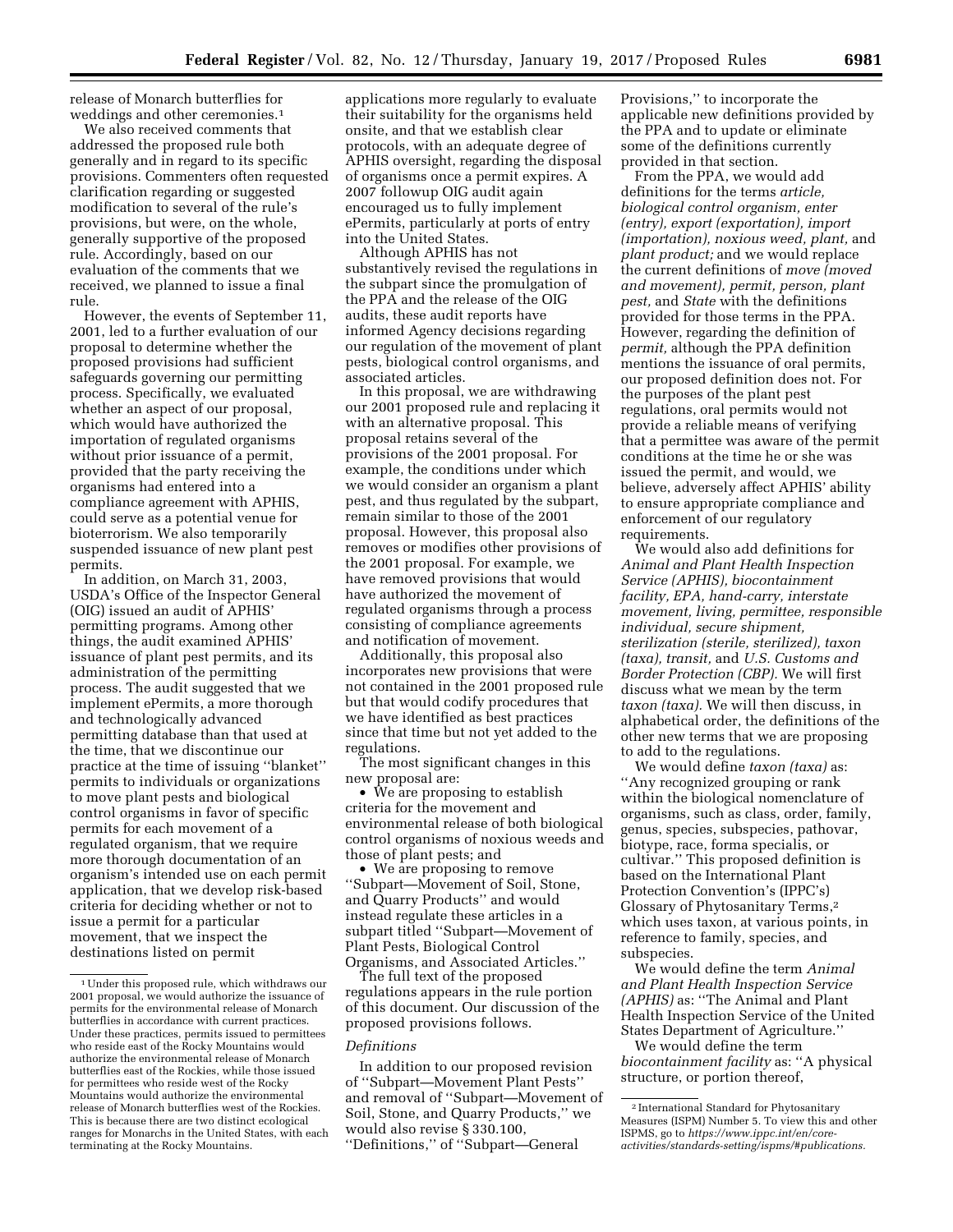constructed and maintained in order to contain plant pests, biological control organisms, or associated articles.''

We would define the term *EPA* as: ''The Environmental Protection Agency of the United States.''

We would define the term *hand-carry*  as: ''Importation of an organism that remains in one's personal possession and in close proximity to one's person.'' Our requirements governing the movement of plant pests by baggage, currently found in § 330.212, are commonly referred to as the ''handcarry'' regulations; we are proposing to revise these requirements.

We would define the term *interstate movement* as: ''Movement from one State into or through any other State; or movement within the District of Columbia, Guam, the U.S. Virgin Islands, or any other territory or possession of the United States.''

We would define the term *living* as: ''Viable or potentially viable.'' We are including ''potentially viable'' within our definition of *living* because most viruses and retroviruses of plants and plant products cannot grow or reproduce outside of a host cell; however, once inserted into the cell, they are capable of both growth and selfreplication, and, over time, exhibit pathogenic effects. Because of this potential for both growth and selfreplication, it is generally our policy to consider such viruses living plant pests, and to require a permit for their importation, interstate movement, transit, or continued curation.

We would define the term *permittee*  as: ''The person to whom APHIS has issued a permit in accordance with this part and who must comply with the provisions of the permit and the regulations in this part.''

We would define the term *responsible individual* as: ''The individual who a permittee designates to oversee and control the actions taken under a permit issued in accordance with this part for the movement or curation of a plant pest, biological control organism, or associated article. For the duration of the permit, the individual must be physically present during normal business hours at or near the location specified on the permit as the ultimate destination of the plant pest, biological control organism, or associated article, and must serve as a primary contact for communication with APHIS. The permittee may designate him or herself as the responsible individual. The responsible individual must be at least 18 years of age. In accordance with section 7734 of the PPA, the act, omission, or failure of any responsible

individual will also be deemed the act, omission, or failure of a permittee.''

Historically, we have only issued permits for the movement of plant pests, biological control organisms, and associated articles to individuals. However, as provided for in the definition of *permittee,* we would allow corporate entities to obtain permits under the revised regulations. This change will allow for better tracking and communication regarding a permit or permit application, and will also make it clear that the corporation as a whole is responsible for the permit. In such instances, we believe that it is of paramount importance that the permittee specifies a person whom APHIS may contact regarding the actions authorized under the permit who has first-hand knowledge of these actions. The responsible individual would fulfill this role.

We anticipate that, if this rule is finalized, we would still issue a significant number of permits to individuals, rather than corporate entities. We expect that, for the majority of such permits, the permittee would wish to designate him or herself as the responsible individual; therefore, the definition of *responsible individual*  would allow for such designation.

Finally, Section 7734 of the PPA provides that a person will be held liable for the acts, omissions, and failures of an agent acting for that person, as long as the agent is acting within the scope of his or her office. Responsible individuals would be agents of the permittee pursuant to this section of the PPA.

We would define the term *secure shipment* as: ''Shipment of a regulated plant pest, biological control organism, or associated article in a container or a means of conveyance of sufficient strength and integrity to prevent leakage of contents and to withstand shocks, pressure changes, and other conditions incident to ordinary handling in transportation.''

We would define the term *sterilization (sterile, sterilized)* as: ''A chemical or physical process that results in the death of all living organisms on or within the article subject to the process. Examples include, but are not limited to, autoclaving and incineration.''

Note that, for the purposes of this subpart, the term sterilization does not refer to techniques that neutralize an organism by rendering it incapable of sexual reproduction. We recognize that this alternate meaning of the term ''sterilization'' might be more common within the regulated community, but believe that it is clear from the manner

in which we would use the term in the revised subpart that it would have a different meaning within these regulations.

We would define the term *transit* as: ''Movement from and to a foreign destination through the United States.'' This definition would replace a definition currently in the regulations, *through the United States,* which we define as: ''From and to places outside the United States.''

We would define the term *U.S. Customs and Border Protection (CBP)*  as: ''U.S. Customs and Border Protection within the Department of Homeland Security.'' This definition would replace the now outdated definition of *Customs*  in the current regulations.

In addition, we would substantively revise the definition of *soil.* We currently define *soil* as: ''The loose surface material of the earth in which plants grow, in most cases consisting of disintegrated rock with an admixture of organic material and soluble salts.'' We would redefine *soil* as: ''The unconsolidated material from the earth's surface that consists of rock and mineral particles and that supports or is capable of supporting biotic communities.'' This definition aligns with the current scientific understanding of soil, and would resolve ambiguities in the current definition that could be construed to suggest that soil includes consolidated or sterile matter that does not present a risk of harboring plant pests or noxious weeds. (For purposes of the regulations, it does not.) We would also remove the definition of *earth,* ''the softer matter composing part of the surface of the globe, in distinction from the firm rock, and including the soil and subsoil, as well as finely divided rock and other soil formation materials down to the rock layer,'' from the regulations.

We would remove the definition of *Plant Protection Act.* The Act is cited in the authority citation for part 330, and we do not believe it is necessary to define it in the regulations.

We would make nonsubstantive editorial changes to the definitions of *administrative instructions, Administrator, Department, Deputy Administrator, inspector, means of conveyance, owner,* and *Plant Protection and Quarantine Programs.* 

Finally, we would retain, without modification, the existing definitions of *garbage, regulated garbage,* and *shelfstable.* 

#### *Titles of the Part and Subpart*

Currently, the title of part 330, ''Federal Plant Pest Regulations; General; Plant Pests; Soil, Stone, and Quarry Products; Garbage,'' reflects the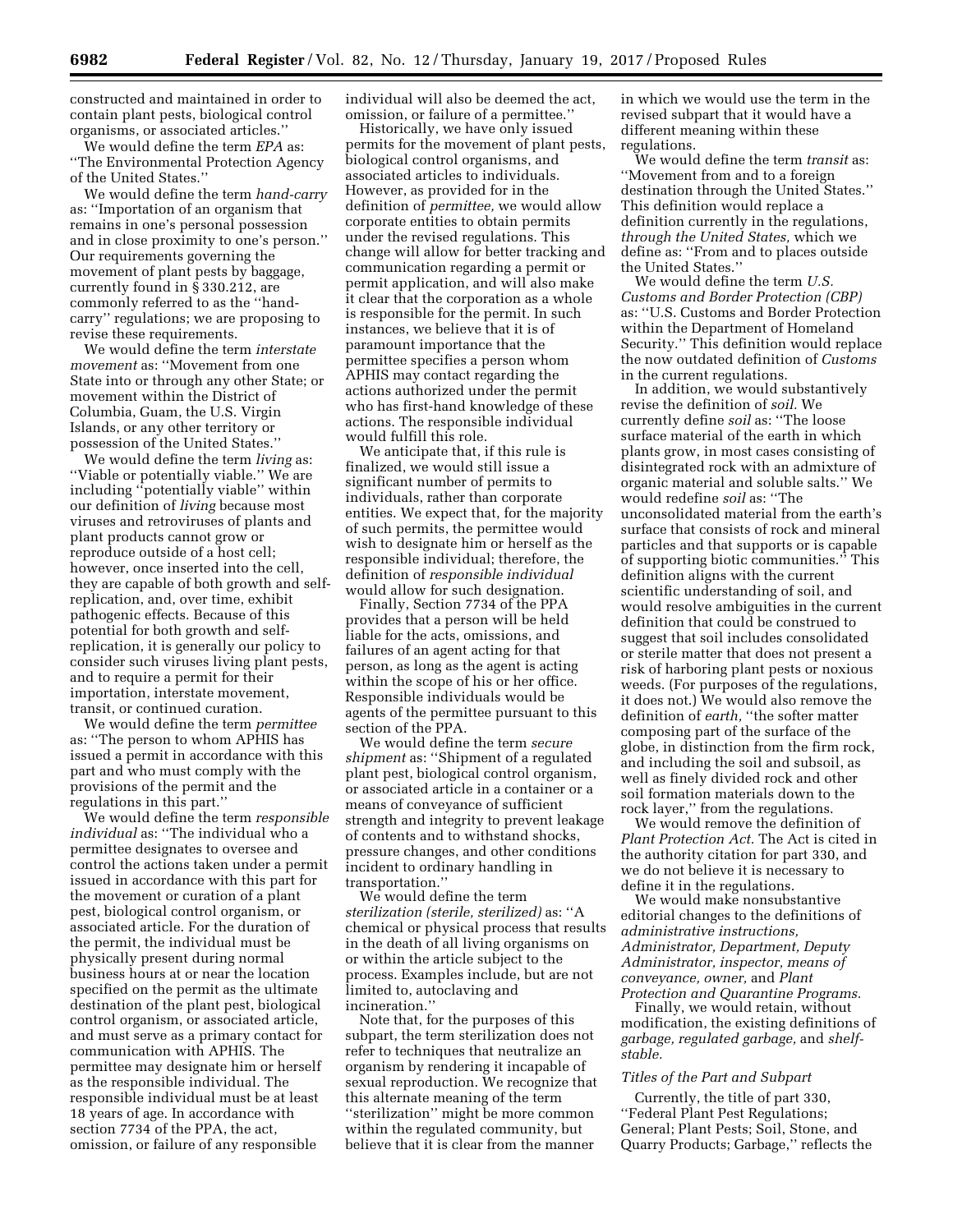titles of its four subparts. As mentioned above, we are proposing to revise the second subpart, currently titled ''Subpart—Movement of Plant Pests,'' to clarify that it regulates the movement not only of plant pests, but also of biological control organisms and associated articles, including soil. Since we would now regulate soil within that subpart, we would remove and reserve the third subpart, ''Subpart—Soil, Stone, and Quarry Products.''

For this reason, we would also update the title of the second subpart. As amended, it would now be titled ''Subpart—Movement of Plant Pests, Biological Control Organisms, and Associated Articles.''

As a result of these proposed revisions, we would also revise the title of the part. It would now be titled: ''Federal Plant Pest Regulations; General; Plant Pests, Biological Control Organisms, and Associated Articles; Garbage.''

#### *Scope and General Restrictions (§ 330.200)*

The proposed regulations would begin by establishing the scope of the revised subpart. Paragraph (a) would state that no person shall import, move interstate, transit, or release into the environment plant pests, biological control organisms, or associated articles, unless the importation, interstate movement, transit, or release into the environment of the plant pests, biological control organisms, or associated articles is:

• Authorized under an import, interstate movement, or continued curation permit issued in accordance with proposed § 330.201;

• Authorized in accordance with other APHIS regulations in 7 CFR chapter III;

• Explicitly granted an exception or exemption in the revised subpart from permitting requirements.

• Authorized under a general permit issued by the Administrator.

By ''authorized in accordance with other APHIS regulations in 7 CFR chapter III,'' we mean that certain movements of plant pests or associated articles are regulated under other APHIS regulations in title 7. For example, the transit of a plant pest through the United States would require a permit issued in accordance with § 352.5 of the plant quarantine safeguard regulations in 7 CFR part 352, and the interstate movement of regulated associated articles of domestic quarantine pests (*e.g.,* host articles of pine shoot beetle or Asian citrus psyllid) normally require certificates or limited permits issued in accordance with their respective

subparts in the domestic quarantine notice regulations of 7 CFR part 301.

We discuss the exemptions from permitting requirements that we are proposing to grant for certain categories of biological control organisms in the discussion under the heading ''*Biological control organisms (§ 330.202),*'' and the exceptions from permitting requirements that we are proposing to grant for certain plant pests in the discussion under the heading ''*Exceptions to permitting requirements for the importation or interstate movement of certain plant pests (§ 330.204).*''

Finally, to date, we have only issued specific permits, that is, permits issued to specific persons, for the interstate movement of plant pests. However, pursuant to section 7711 of the PPA, the Administrator may also issue general permits, that is, general authorizations, for the importation or interstate movement of plant pests.

In recent years, we have contemplated issuing a general, Web-based permit for the interstate movement of certain plant pests that we regard to be low-risk unless they are moved into certain areas of the United States, rather than specific permits for the movement of these pests. If we finalize proposed paragraph (a) of § 330.200 and decide to issue such a permit, we would announce the existence, location, and content of this general permit through a notice in the **Federal Register**.

Paragraph (b) of § 330.200 would specify the types of plant pests that we would regulate under the revised subpart. The paragraph would state that, for the purposes of the subpart, we would consider an organism to be a plant pest if the organism either directly or indirectly injures, causes damage to, or causes disease in a plant or plant product, or if the organism or part is an unknown risk to plants or plant products, but is similar to an organism known to directly or indirectly injure, cause damage to, or cause disease in a plant or plant product.

This paragraph, which is not found in the current regulations, is similar to the criteria for designating an organism a plant pest that were contained in our 2001 proposal. We have, however, made two changes to those criteria.

First, while our 2001 proposal would have designated certain organisms as plant pests if they directly or indirectly adversely affected plants, plant parts, or plant products, in this proposed rule, we would designate these organisms as plant pests if the organisms directly or indirectly injure, cause damage to, or cause disease in a plant or plant product. These latter criteria are based

on the definition of *plant pest* found in the PPA, and have been our framework in recent years for determining whether an organism is a plant pest.

We would also expand the scope of our 2001 proposal so that we may consider organisms of an unknown risk to plants or plant products to be plant pests, provided that the organisms are similar to an organism known to directly or indirectly injure, cause damage to, or cause disease in a plant or plant product.

In our 2001 proposal, we did propose that organisms of an unknown risk to plants or plant products would require a permit, but we would have designated them regulated organisms rather than plant pests. We also stated that permitting conditions for such organisms would be aimed primarily at affording us an opportunity to identify and deal with the organisms with some initial degree of regulatory oversight, in order to prevent the dissemination of plant pests into or within the United States. We thus framed permitting requirements for such organisms as a necessary stopgap measure pending positive identification of the organism and an assessment of the organism's potential risk to plants and plant products.

However, since 2001, there have been numerous occasions when applicants have requested authorization to import organisms that cannot readily be identified to the species level for a significant portion of their lifespans, but that may be plant pests. For example, we have issued several plant pest permits for the importation of larval scarabs. Before becoming mature, all scarabs are morphologically similar to one another and exhibit similar feeding patterns, but are not plant pests. However, once mature, certain scarab species are plant pests. In order to take this potential for future effects on plants, plant parts, and plant products into consideration, in issuing a permit for any scarab grub, we have considered it to be a plant pest, and tailored permitting and containment requirements accordingly.

Paragraph (c) of § 330.200 would specify the types of biological control organisms that we would regulate under the revised subpart. Although the PPA defines a biological control organism as ''any enemy, antagonist, or competitor used to control a plant pest or noxious weed,'' practically speaking, we have only required permits for certain types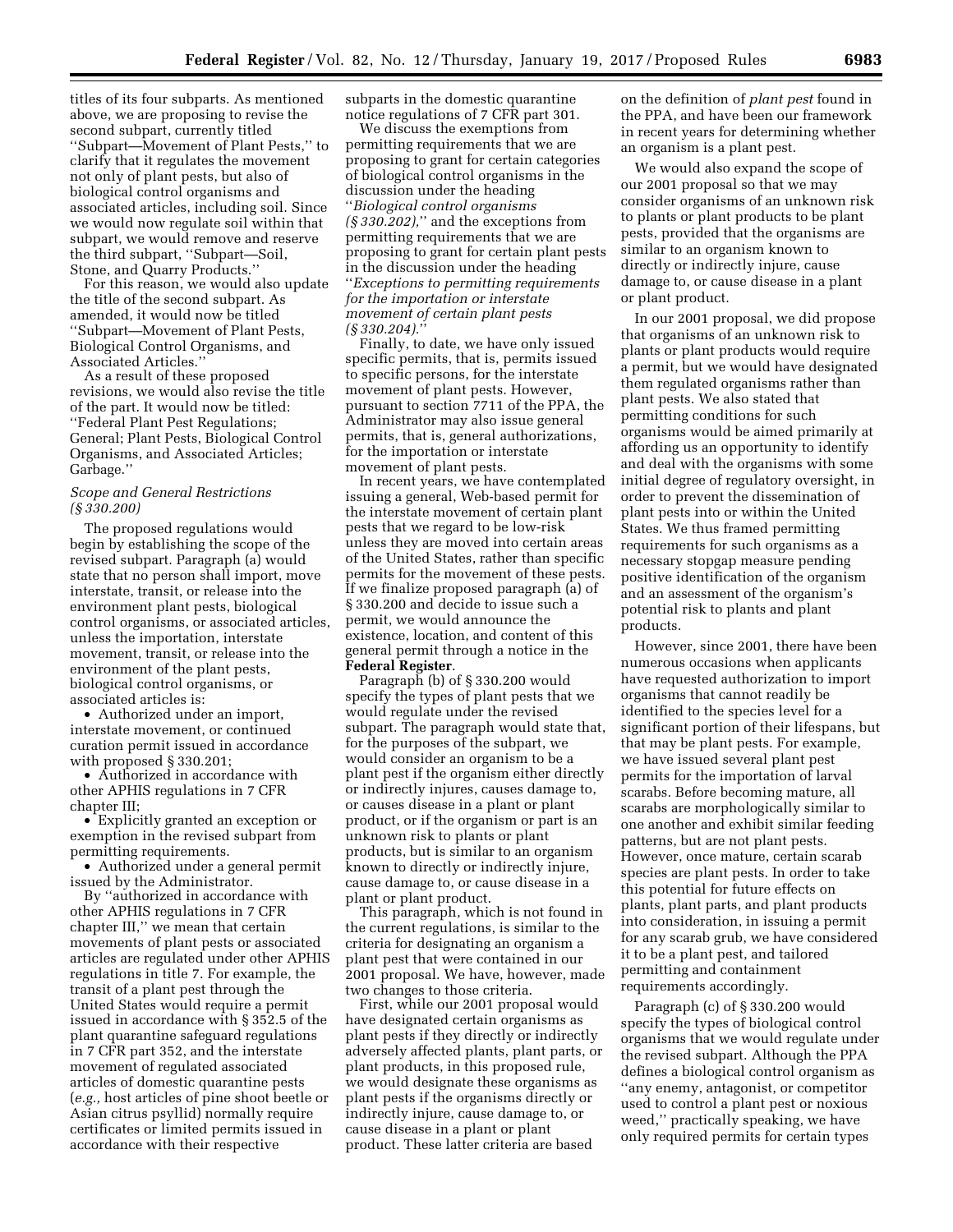of biological control organisms since the PPA was promulgated.3 These are:

• Invertebrate predators and parasites (parasitoids) used to control invertebrate plant pests,

• Invertebrate competitors used to control invertebrate plant pests,

• Invertebrate herbivores used to control noxious weeds,

• Microbial pathogens used to control invertebrate plant pests,

• Microbial pathogens used to control noxious weeds, and

• Microbial parasites used to control plant pathogens.

Regarding these types of biological control organisms, we recognize that biological control organisms used to control noxious weeds are also plant pests, insofar as they injure, cause damage to, or cause disease in plants. However, since this effect is desirable and ultimately beneficial to other plants, plant parts, and plant products, it has been our policy to draft permitting conditions for the movement and environmental release of these organisms in a manner that encourages these effects, unless we have reason to believe that the organisms may also have plant pest effects on non-target plants or plant products.

As noted in the previous paragraphs, there are some types of biological control organisms for which we have not historically issued permits. However, there may be times when there would be a risk-based need to regulate the importation or interstate movement of an organism that falls within the PPA's definition of a *biological control organism,* but does not fall into any of the types of organisms listed above. For example, if a microbial parasite that has not previously been evaluated is put forth for the control of pathogenic fungi, it would not fall within the above categories, but could be an organism we would wish to regulate out of concern of the possibility of effects on non-target plants, such as fungi without phytopathogenic properties. To this end, paragraph (c) would also provide that other types of biological control organisms could be regulated under the revised subpart, as determined by APHIS. This determination would typically be on a case-by-case basis, and would be based on a permit application for movement of an organism which did not belong to any of the above types, but for which the Administrator determined it necessary to exercise a degree of regulatory oversight in order to prevent the introduction of a plant pest into the United States or the dissemination of a plant pest within the United States.

Paragraph (d) would exempt biological control organism products that EPA has issued experimental use permits for or that EPA has registered as microbial pesticide products having outdoor uses from regulatory oversight under the revised subpart. Under the authority of the Federal Insecticide, Fungicide and Rodenticide Act (7 U.S.C. 136 *et seq.,* FIFRA), EPA regulates certain biological control organisms (eukaryotic microorganisms, prokaryotic microorganisms, and viruses) as ''substances,'' and has established a registration process for their use as microbial pesticides. EPA issues experimental use permits (EUPs) to allow persons to release these organisms into the environment on a limited basis in order to obtain information necessary to apply to have the organisms registered as microbial pesticides. EPA also allows the transfer, sale, and/or distribution of unregistered pesticides under certain circumstances in accordance with its regulations in 40 CFR 152.30. Because registered or permitted products are already subject to extensive regulation by EPA, we have entered into a memorandum of understanding with EPA stating that we consider the products to be exempt from our regulatory oversight, and paragraph (d) would largely codify the policy in this memorandum. It would also address EPA's provision for the transfer, sale, and/or distribution of unregistered pesticides under certain circumstances, and allow for the importation and interstate movement of such unregistered pesticides without APHIS' oversight, because of EPA's oversight.

#### *Permit Requirements (§ 330.201)*

Section 330.201 would describe the types of permits that APHIS issues for plant pests, biological control organisms, and associated articles, the process for applying for a permit, and the manner in which APHIS acts on permit applications.

Paragraph (a) of § 330.201 would provide information regarding the types of permits that APHIS issues for plant pests, biological control organisms, and associated articles. It would state that we issue import permits, interstate movement permits, continued curation permits, and transit permits.

Paragraph (a)(1) would provide information regarding import permits. It would state that APHIS issues import permits to persons for secure shipment

from outside the United States into the territorial limits of the United States; that, when import permits are issued to individuals, these individuals must be 18 years of age or older and have a physical address within the United States; and that, when import permits are issued to corporate persons, these persons must maintain an address or business office in the United States with a designated individual for service of process.4

Paragraph (a)(2) would provide information regarding interstate movement permits. It would state that interstate movement permits are issued to persons for secure shipment from any State into or through any other State; that, when interstate movement permits are issued to individuals, these individuals must be 18 years of age or older and have a physical address within the United States; and that, when interstate movement permits are issued to corporate persons, these persons must maintain an address or business office in the United States with a designated individual for service of process.

Both import and interstate movement permits may contain conditions regarding the manner in which an organism may be moved from the destination listed on the permit. Such conditions are necessary to ensure that the organism is moved in a manner that will prevent its escape and dissemination and to ensure that the new facility to which it will be moved is capable of providing the necessary level of containment.

On a related matter, applicants for import and interstate movement permits should be aware that States and localities may have laws and regulations that restrict the movement or release of plant pests, biological control organisms, and associated articles for various reasons (for example, impact on the environment of the State or locality). We encourage applicants to consult with these authorities prior to applying for a permit.

Paragraph (a)(3) would provide information regarding continued curation permits. It would state that continued curation permits are issued in conjunction with and prior to the expiration date for an import permit or interstate movement permit, in order for the permittee to continue the actions listed on the import permit or interstate

<sup>3</sup> It is worth noting that, prior to the PPA, we issued permits for the movement and release of invertebrate herbivores used to control noxious weeds and microbial pathogens used to control noxious weeds pursuant to authority in the Federal Plant Pest Act (FPPA). The FPPA was superseded and repealed by the PPA.

<sup>4</sup>Please note that other Federal agencies have separate regulatory authority related to the importation of secure shipments of plant pests, biological control organisms, and associated articles. For example, pursuant to their general regulatory authority, DHS requires formal entry for organisms and soil that are imported via hand-carry or express courier organizations.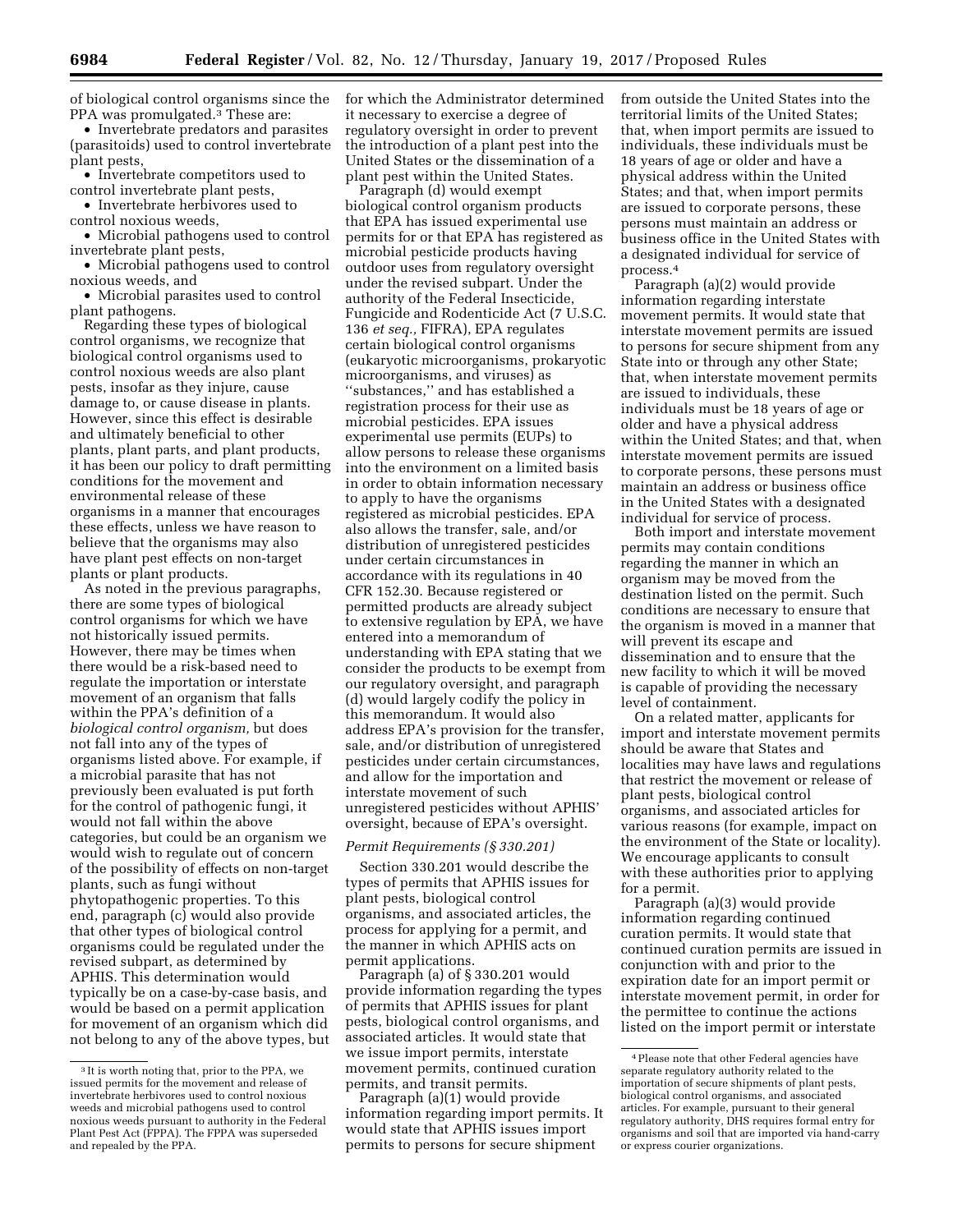movement permit following the expiration of the original permit. It would also state that, when continued curation permits are issued to individuals, these individuals must be 18 years of age or older and have a physical address within the United States. It would further state that, when continued curation permits are issued to corporate persons, these persons must maintain an address or business office in the United States with a designated individual for service of process.

Paragraph (a)(4) would provide information regarding transit permits. It would state that transit permits are issued for secure shipments through the United States, and that such permits are issued in accordance with 7 CFR part 352. As we mentioned above, § 352.5 of that part contains permitting requirements for transit permits.

However, part 352 currently provides for the transit of plant pests, but does not provide for the transit of biological control organisms. Therefore, we would amend part 352 to include references to biological control organisms. (For this reason, we would also amend part 352 to add definitions for the terms *biological control organism* and *noxious weed,* and to revise the definitions for *Deputy Administrator, person, plant pest,* and *soil.* The revised definitions would be identical to the ones we are proposing for part 330.)

Currently, part 330 contains provisions for the issuance of several additional types of permits: Permits for plant pest movement associated with national defense projects, permits for means of conveyance, and courtesy permits for organisms that are not subject to APHIS regulation. However, we no longer issue a special type of permit specifically for national defense projects; if such a permit application arises, we issue the appropriate type of movement permit, and specify as a permit condition that the use of the organism is for a national defense project. Similarly, we do not issue permits specifically for means of conveyance; if we have reason to believe the means of conveyance may be an associated article, we regulate it as such and issue the appropriate movement permit.

Until 2009, we issued courtesy permits in order to facilitate the movement of organisms that were not regulated under 7 CFR part 330, but that were similar enough to a known plant pest or biological control organism that their movement might otherwise be impeded if they were not accompanied by some sort of documentation from APHIS during transit. However, courtesy permits historically generated

much confusion in the public and especially in the research community. The application form for courtesy permits was identical to the application for other types of permits, and the courtesy permit itself looked like other permits. This periodically led to the misunderstanding by some researchers that courtesy permits were required for the movement of certain organisms that were, in actuality, not subject to APHIS regulation. For these reasons, in recent years, Plant Protection and Quarantine (PPQ) has discontinued its issuance of courtesy permits for organisms that are similar to plant pests or biological control organisms, and it would not be necessary to include courtesy permits in the revised subpart.

In a related matter, § 330.207 of the current regulations states that APHIS recognizes permits issued by other Federal Agencies for the movement of regulated organisms and will issue administrative instructions or engage in correspondence with a permittee to augment the provisions of these permits through further conditions, rather than issue a duplicative permit.

We do not consider it necessary to retain those provisions in the revised subpart. First, we seldom engage in correspondence with the permittee for permits issued by another Federal agency, such as EUPs issued by EPA. Rather, if we believe that the actions authorized under the permit may place plants or plant products at risk, we discuss the matter with the issuing agency itself. Correspondingly, it is rare that we receive permit applications from applicants who have submitted a prior application to another regulatory agency. Therefore, the provisions do not reflect current Agency practices, and we believe that it is generally presupposed by the regulated community that we will recognize permits issued by other regulatory agencies for the movement of plant pests, biological control organisms, and associated articles.

Finally, we have periodically received requests from individuals to issue permits certifying organisms and associated articles that are destined for export from the United States. We note that foreign countries, rather than APHIS, set the conditions under which they will allow the importation of plant pests, biological control organisms, and associated articles from the United States. To this end, we would include a footnote stating that persons contemplating the shipment of plant pests, biological control organisms, or associated articles to places outside the United States should make arrangements directly, or through the recipient, with the country of

destination for the export of the plant pests, biological control organisms, or associated articles into that country.

That being said, for certain high-risk plant pests, interstate movement permits may place conditions on the interstate movement of the organism for export purposes. This is not included in the current regulations, but reflects recent Agency policy. Such conditions are necessary to safeguard the movement of the organism to the port of export.

Paragraph (b) of § 330.201 would provide that permit applications must be submitted by the applicant in writing or electronically through one of the methods specified at *[http://](http://www.aphis.usda.gov/plant_health/permits/index.shtml) [www.aphis.usda.gov/plant](http://www.aphis.usda.gov/plant_health/permits/index.shtml)*\_*health/ [permits/index.shtml,](http://www.aphis.usda.gov/plant_health/permits/index.shtml)* and must be submitted in advance of the action(s) proposed on the permit application. That Web page would specify that persons may apply for a permit via the Internet through APHIS' secure site for online permit applications, and would provide a link to that portal. It would also provide that a person may submit a permit application by faxing the application to APHIS, and would specify the appropriate fax number. Additionally, it would state that an application may be obtained by calling PPQ at the number provided. Finally, it would provide that a person may submit a permit application by mailing it to APHIS at the address provided. We note that because of the need for additional administrative processing, permit applications that are submitted via fax or by mail may not be reviewed as expeditiously as those submitted through APHIS' online portal. We encourage applicants to submit their applications electronically.

Paragraph (c) of § 330.201 would provide that a permit application must be complete before we will evaluate it in order to determine whether to issue the permit requested. Guidance regarding how to complete a permit application, including guidance specific to various information blocks on the application, would be available at *[http://www.aphis.usda.gov/](http://www.aphis.usda.gov/plant_health/permits/index.shtml) plant*\_*[health/permits/index.shtml.](http://www.aphis.usda.gov/plant_health/permits/index.shtml)* The guidance would also specify that, in order to facilitate timely issuance of a permit, an application should be submitted at least 90 days before the actions proposed on the permit application are scheduled to take place, with additional time allotted for complex or novel applications, or applications for high-risk plant pests.

Paragraph (d) of  $\S$  330.301 would describe the actions APHIS takes on receiving a permit application. The introductory text to the paragraph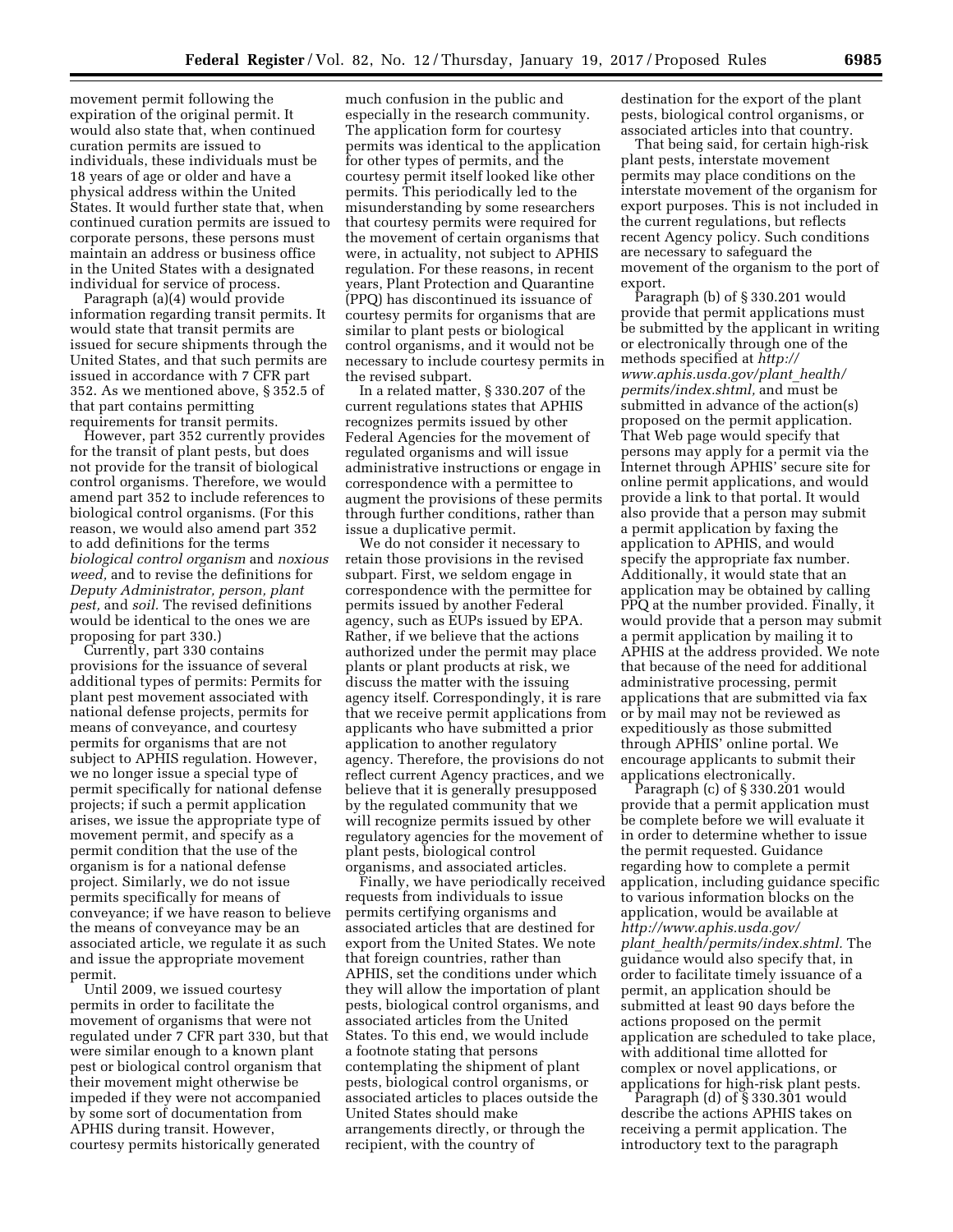would state that APHIS reviews the information on the application to determine whether it is complete. In order to consider an application complete, APHIS may request additional information that we determine to be necessary in order to assess the risk to plants and plant products that may be posed by the actions proposed on the application. When it is determined that an application is complete, we commence review of the information provided.

Paragraph (d)(1) would describe the first part of APHIS' formal review, consultation with States, Tribes, and other individuals. We share a copy of the permit application, and the proposed permit conditions, with the appropriate State or Tribal regulatory officials, and may share them with other persons or groups to provide comment. For instance, we may share the permit application with persons or groups other than State or Tribal regulatory officials when we lack technical expertise to evaluate certain aspects of a permit application and need to solicit the opinion of individuals or groups with such expertise.

Paragraph (d)(2) would describe the second part of our review, our initial assessment of sites and facilities where the organism or article will be held or released that are listed on the permit application. Such sites and facilities may include private residences, biocontainment facilities, and field locations. Although we may not do an onsite inspection in some cases, all sites and facilities would be subject to inspection as part of the assessment. All facilities would have to be determined by APHIS to be constructed and maintained in a manner that prevents the dissemination or dispersal of plant pests, biological control organisms, or associated articles from the facility. Finally, the applicant would have to provide all information requested by APHIS regarding this assessment, and to allow all inspections requested by APHIS during normal business hours (8 a.m. to 4:30 p.m., Monday through Friday, excluding holidays). Failure to do so would constitute grounds for denial of the permit application.

Paragraphs (d)(3) and (d)(4) would describe the two possible actions we would take upon concluding review of the permit application: Issuance or denial of the requested permit. Paragraph (d)(3) would discuss permit issuance. APHIS may issue a permit to an applicant if APHIS concludes that the actions allowed under the permit would be highly unlikely to result in the introduction or dissemination of a plant pest, biological control organism, or

noxious weed within the United States in a manner that presents an unacceptable risk to plants and plant products.

We would specify that the actions allowed under the permit must be highly unlikely to result in the introduction or dissemination of a plant pest, biological control organism, or noxious weed within the United States in a manner that presents an unacceptable risk to plants and plant products because we would allow the environmental release of certain plant pests and biological control organisms under the revised subpart. The considerations that lead us to determine whether to authorize the environmental release of such organisms are discussed later in this document.

Paragraphs (d)(3)(i) through (d)(3)(iv) would describe the manner in which APHIS would issue a permit under the revised subpart. Prior to issuing the permit, APHIS would notify the applicant in writing or electronically of all proposed permit conditions. The applicant would have to agree in writing or electronically that he or she, and all his or her employees, agents, and/or officers, would comply with all permit conditions and all provisions of the regulations. If the organism or associated article will be contained in a private residence, the applicant would have to state in this agreement that he or she authorizes APHIS to conduct unscheduled assessments of the residence during normal business hours if a permit is issued.

APHIS would issue the permit after it receives and reviews the applicant's agreement. The permit would be valid for no more than 3 years. During that period, the permittee would have to abide by all permitting conditions,5 and use of the organism or article would have to conform to the intended use on the permit. Moreover, the use of organisms derived from a regulated parent organism during that period would have to conform to the intended use specified on the permit for the parent organism.

We would specify that the use of the organism or article under the permit must conform to the intended use on the permit, because, on occasion, laboratories have obtained a permit for the movement of a plant pest or biological control organism into biocontainment, and then used the organism for purposes that differed from

those specified as the intended use on the permit. In such instances, APHIS was not afforded an opportunity to evaluate the uses and determine whether they present a risk to plants and plant products within the United States. There have also been instances when laboratories have claimed that subsequent generations derived from a parent organism during the time period specified on a permit are distinct organisms, and thus should not be subject to the conditions specified on the permit and may be used at the laboratory's discretion. Such unregulated use of subsequent generations or progeny could present a risk of dissemination of the pest. Hence, we would require that the use of organisms derived from a regulated parent organism must conform to the intended use specified on the permit application for the parent organism.

All activities carried out under the permit would have to cease on or before the expiration date of the permit, unless, prior to that expiration date, the permittee has submitted a new permit application and a new permit has been issued to authorize continuation of the actions.

Finally, at any point following issuance of a permit but prior to its expiration date, an inspector could conduct unscheduled assessments of the site or facility in which the organisms or associated articles are held, to determine whether they are constructed and are being maintained in a manner that prevents the dissemination of organisms or associated articles from the site or facility. As with inspections associated with our initial assessment of sites or facilities prior to permit issuance, the permittee would have to allow all such assessments that we request during normal business hours. Failure to allow such assessments would constitute grounds for revocation of the permit.

Paragraph (d)(4) would set forth the conditions under which APHIS may deny an application for a permit. Currently, in § 330.204 of the regulations, APHIS will deny a permit application when such movement would involve a danger of dissemination of the pest. Danger of plant pest dissemination may be deemed to exist when any of the following five conditions occurs:

• No acceptable safeguards adequate to prevent plant pest dissemination can be arranged.

• The destructive potential of the plant pest to plants, and parts and products thereof, should it escape despite proposed safeguards, outweighs the probable benefits to be derived from

<sup>5</sup>Permitting conditions may reference the regulations and policies of other Federal agencies. For example, an import permit may provide conditions that a permittee must abide by in order for customs entry of his or her shipment to occur pursuant to CBP's regulations in title 19 of the CFR.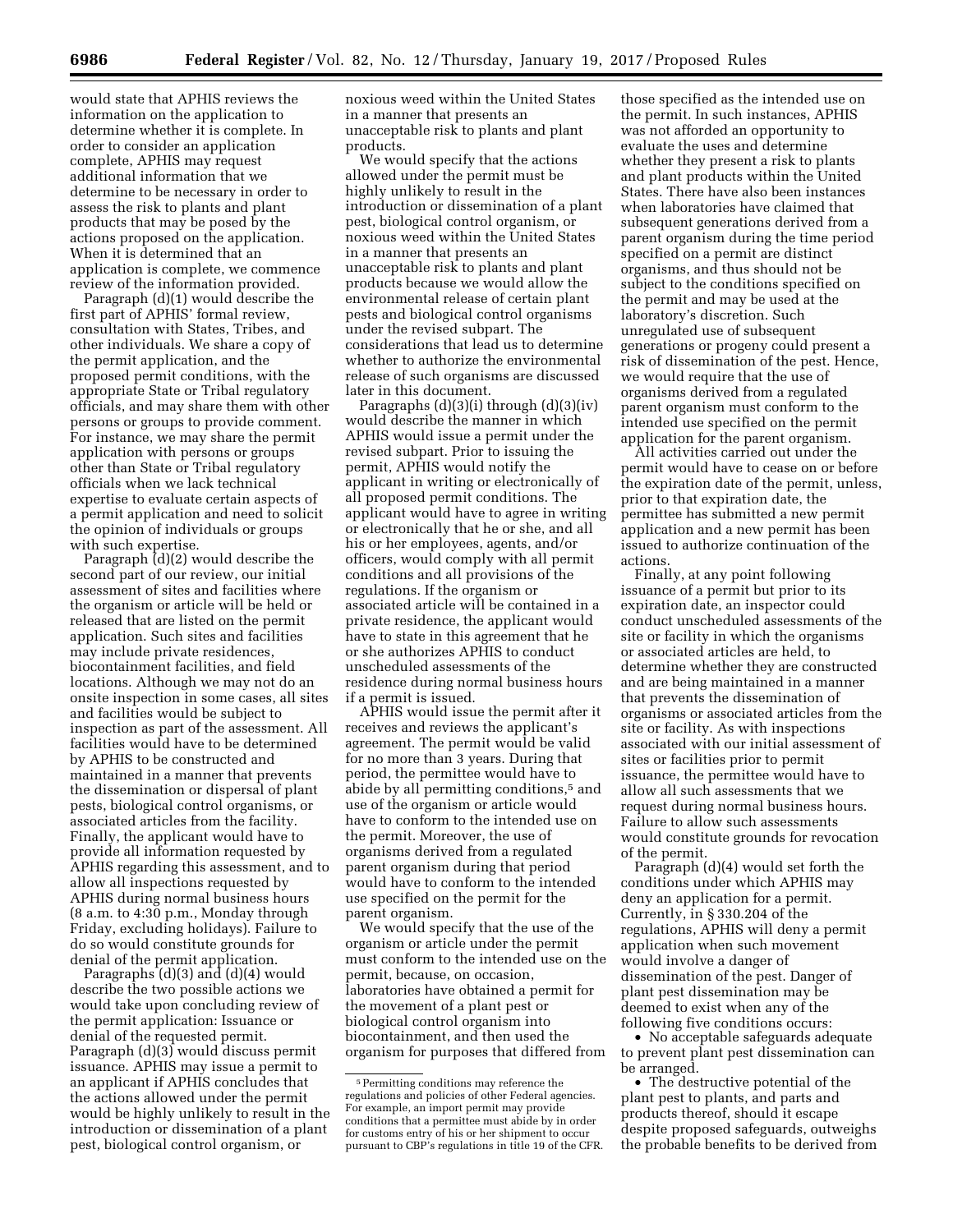the proposed movement and use of the pest.

• The applicant, as a previous permittee, failed to maintain the safeguards or otherwise observe the conditions prescribed in a previous permit and failed to demonstrate his ability or intent to observe them in the future.

• The movement is adverse to the conduct of an eradication, suppression, control, or regulatory program of APHIS.

• The movement is objected to in writing by an appropriate official of a State, Territory, or possession, or the District of Columbia, on the ground it will involve a danger of dissemination of the plant pest into the State, Territory or possession, or District.

Although the current regulations set out criteria that will factor into APHIS' judgment of risk and may lead us to deny a permit application, certain of the considerations have been understood by regulated entities to be absolute, and may have dissuaded persons from submitting applications for which we would have likely issued a permit. For example, for several years, there was an erroneous but widespread interpretation that the last condition afforded States and territories the right to ''veto'' permit applications. From this perspective, the current criteria may appear too strict.

Conversely, the current regulations do not mention circumstances that may arise during the application process that would call into question that person's ability to comply effectively with permitting conditions, such as an applicant refusing to allow APHIS to inspect a biocontainment facility listed on the application, and would thus make it unlikely that we would issue him or her a permit.

Accordingly, we are proposing to revise the conditions under which the Administrator may deny a permit application. The revised conditions would be the following:

• APHIS concludes that the actions proposed in the permit application would present an unacceptable risk to plants and plant products because of the introduction or dissemination of a plant pest, biological control organism, or noxious weed within the United States.

This condition is intended to replace the current first condition, which does not appear to allow for environmental release of a plant pest or biological control organism, and the second condition, sometimes referred to as the ''balancing'' condition, which can be construed to suggest that APHIS will issue a permit for a high-risk movement or use of a regulated organism, provided that the benefits potentially derived from that movement or use may be

equally great or greater. However, it is APHIS policy to base its decisions regarding permit issuance for the movement or use of plant pests, biological control organisms, and associated articles solely on an assessment of potential risk to plants and plant products associated with that movement or use.

We would retain the following two conditions drawn substantially from the current regulations:

• The actions proposed in the permit application would be adverse to the conduct of an APHIS eradication, suppression, control, or regulatory program.

• A State or Tribal executive official, or a State or Tribal plant protection official authorized to do so, objects to the movement in writing and provides specific, detailed information that there is a risk the movement will result in the dissemination of a plant pest or noxious weed into the State, APHIS evaluates the information and agrees, and APHIS determines that such plant pest or noxious weed risk cannot be adequately addressed or mitigated.

We would add the following conditions:

• The applicant does not agree to observe all of the proposed permit conditions that APHIS has determined are necessary to mitigate identified risks.

• The applicant does not provide information requested by APHIS as part of an assessment of sites or facilities, or does not allow APHIS to inspect sites or facilities associated with the actions listed on the permit application.

• APHIS determines that the applicant has not followed prior permit conditions, or has not adequately demonstrated that they can meet the requirements for the current application.

This last condition is intended to clarify the current third condition, which states that a permit application may be denied if the applicant, as a previous permittee, failed to maintain the safeguards or otherwise observe the conditions prescribed in a previous permit and failed to demonstrate his ability or intent to observe them in the future. Certain applicants have sought to interpret this current condition to suggest that actions taken under a previous permit cannot, on their own, serve as a basis for denying a future permit.

This interpretation is incorrect. In deciding to issue a permit, APHIS often relies on the previous actions of an applicant to render a judgment regarding the likelihood that the applicant can comply with the

permitting conditions. As a result, this last condition would also provide a list of factors that could lead us to a determination that the applicant cannot comply with the permit conditions:

• The applicant, or a partnership, firm, corporation, or other legal entity in which the applicant has a substantial interest, financial or otherwise, has not complied with any permit that was previously issued by APHIS.

• Issuing the permit would circumvent any order denying or revoking a previous permit issued by APHIS (for example, by issuing a permit to an immediate family member of a person with a lengthy record of noncompliance with previous permits issued.)

• The applicant has previously failed to comply with any APHIS regulation.

• The applicant has previously failed to comply with any other Federal, State, or local laws, regulations, or instructions pertaining to plant health.

• The applicant has previously failed to comply with the laws or regulations of a national plant protection organization or equivalent body, as these pertain to plant health.

• APHIS has determined that the applicant has made false or fraudulent statements or provided false or fraudulent records to APHIS.

• The applicant has been convicted or has pled *nolo contendere* to any crime involving fraud, bribery, extortion, or any other crime involving a lack of integrity.

Proposed paragraph (d)(5) would discuss withdrawal of a permit application. Any permit application could be withdrawn; however, applicants who wish to withdraw a permit application would have to provide this request in writing to APHIS. APHIS would provide written notification to the applicant as promptly as circumstances allow regarding reception of the request and withdrawal of the application.

Proposed paragraph (d)(6) of § 330.201 would discuss cancellation of a permit. Any permit that has been issued could be canceled at the request of the permittee. If a permittee wishes a permit to be canceled, he or she would have to provide the request in writing to APHIS–PPQ. Whenever a permit is canceled, APHIS would notify the permittee in writing regarding such cancellation.

Paragraph (d)(7) would discuss revocation of a permit. APHIS could revoke a permit for any of the following reasons:

• After issuing the permit, APHIS obtains information that would have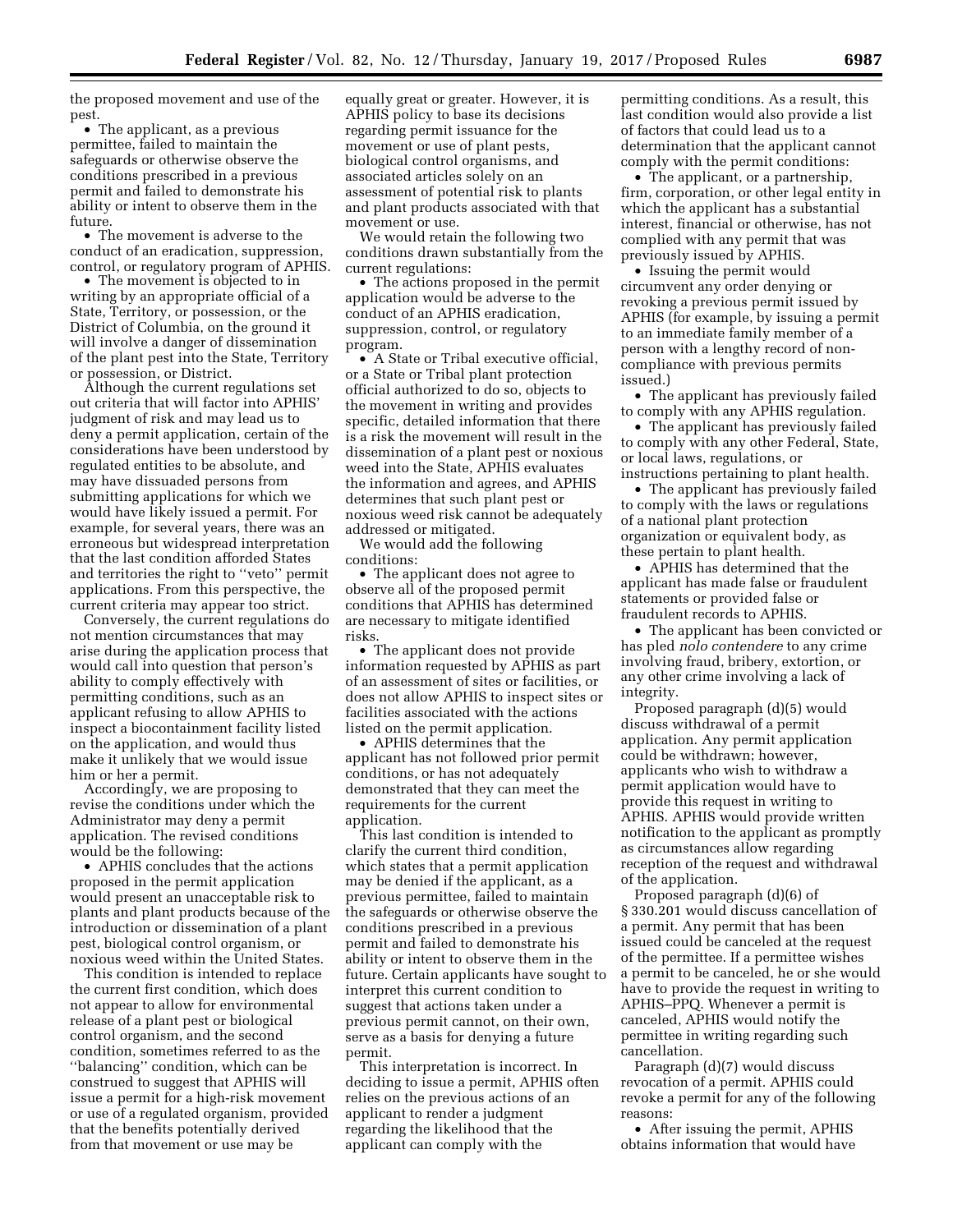otherwise provided grounds for us to deny the permit application.

• APHIS determines that the actions undertaken under the permit have resulted in or are likely to result in the introduction into or dissemination within the United States of a plant pest or noxious weed in a manner that presents an unacceptable risk to plants or plant products.

• APHIS determines that the permittee, or any employee, agent, or officer of the permittee, has failed to comply with a provision of the permit or the regulations under which the permit was issued.6

Paragraph (d)(8) would discuss amendment of permits. Amendments could occur at the request of the permittee, or may be initiated by APHIS. If a permittee determines that circumstances have changed since the permit was initially issued and wishes the permit to be amended accordingly, he or she would have to contact APHIS to request the amendment and may have to provide supporting information justifying the amendment.

APHIS would review the request, and may amend the permit if only minor changes are necessary. Requests for more substantive changes could require a new permit application.

Prior to issuance of an amended permit, depending on the nature of the amendments, the permittee may have to agree in writing that he or she, and his or her employees, agents, and/or officers, would comply with the amended permit and conditions.

With regard to amendments initiated by APHIS, we could amend any permit and its conditions at any time, upon determining that the amendment is needed to address newly identified considerations concerning the risks presented by the organism or the activities being conducted under the permit. We would also be able to amend a permit at any time to ensure that the permit conditions are consistent with all of the requirements of the regulations; for example, if a subsequent rulemaking prohibits certain categories or types of organisms from being moved in certain means of conveyance, and the permit lacks these specific prohibitions.

As soon as circumstances allow, APHIS would notify the permittee of the amendment to the permit and the reason(s) for it. Depending on the nature of the amendment, the permittee may have to agree in writing or electronically that he or she, and his or her employees,

agents, and/or officers, will comply with the permit and conditions as amended before APHIS would issue the amended permit. If APHIS requests such an agreement, and the permittee does not agree in writing that he or she, and his or her employees, agents, and/or officers, will comply with the amended permit and conditions, the existing permit would be revoked.

Paragraph (d)(9) would discuss suspension of actions authorized under a permit. It would state that we may suspend authorization of actions authorized under a permit if we identify new factors that cause us to reevaluate the risk associated with those actions. In such instances, we would notify the permittee in writing of this suspension and the reasons for it. This notification would also state the actions for which we are suspending authorization. Depending on the results of our evaluation, we would subsequently contact the permittee to remove the suspension, amend the permit, or revoke the permit.

Paragraph (d)(10) would establish procedures in the event that a person whose application has been denied, whose permit has been revoked or amended, or whose authorization for actions authorized under a permit has been suspended, wishes to appeal the decision.

### *Biological Control Organisms (§ 330.202)*

The PPA defines a biological control organism as ''any enemy, antagonist, or competitor used to control a plant pest or noxious weed.''

The PPA finds that ''biological control is often a desirable, low-risk means of ridding crops and other plants of plant pests, and its use should be facilitated'' by APHIS and other agencies. In accordance with the PPA, APHIS authorizes the movement and environmental release of both biological control organisms through the issuance of permits.

Since the PPA was enacted, we have published several documents in the **Federal Register** that have discussed codifying our permitting processes for biological control organisms. On each occasion, individuals who support the use of biological control have requested that we consider such organisms to be distinct from plant pests, and to regulate them in a manner that facilitates, rather than restricts, their movement and environmental release. Certain of these commenters have stated that APHIS should regulate biological control organisms only when their efficacy in controlling their target plant pest or

noxious weed is not adequately established.

We regulate biological control organisms pursuant to the PPA insofar as they may pose a plant pest risk. We consider it necessary to exercise a degree of regulatory oversight regarding the movement or environmental release of such biological control organisms, even when their efficacy is well established.

It is worth noting, in that regard, that biological control organisms are usually moved for eventual environmental release. This is alluded to in the PPA's definition of biological control organism, which specifies that an organism must be used, that is, actively employed to control a plant pest or noxious weed in order for it to be considered a biological control organism. Because biological control organisms are almost always intended for eventual release into the environment, it is not sufficient for us only to consider their use in controlling their target plant pest or noxious weed. We must also take into consideration the plant pest effects that the organism may pose to non-target plants or plant products.

If the organism is known to have nontarget plant pest effects, it is consistent with APHIS' mission to prohibit or restrict its release. To the extent that we do not know these likely non-target plant pest effects, it is also prudent for us to place regulatory controls on its movement and release until these impacts and effects are better understood.

Paragraph (a) of proposed § 330.202 would provide, as a general condition for the importation, interstate movement, and environmental release of biological control organisms that are regulated under the proposed regulations, that no such biological control organism may be imported, moved interstate, or released into the environment unless a permit has been issued in accordance with proposed § 330.201 authorizing such importation, interstate movement, or environmental release, and the organism is moved or released in accordance with this permit and the proposed regulations.

Because applications for the movement of biological control organisms often request that we authorize the release of the organism into the environment, several regulations issued pursuant to the National Environmental Policy Act of 1969, as amended (NEPA, 42 U.S.C. 4321 *et seq.*) require certain procedural actions before APHIS may issue a permit: 40 CFR parts 1500–1508, which contains the regulations of the Council

<sup>6</sup>Pursuant to section 424 of the PPA, such failure, whether on the part of the permittee or on that of his or her employees, agents, or officers, may result in the assessment of civil or criminal penalties.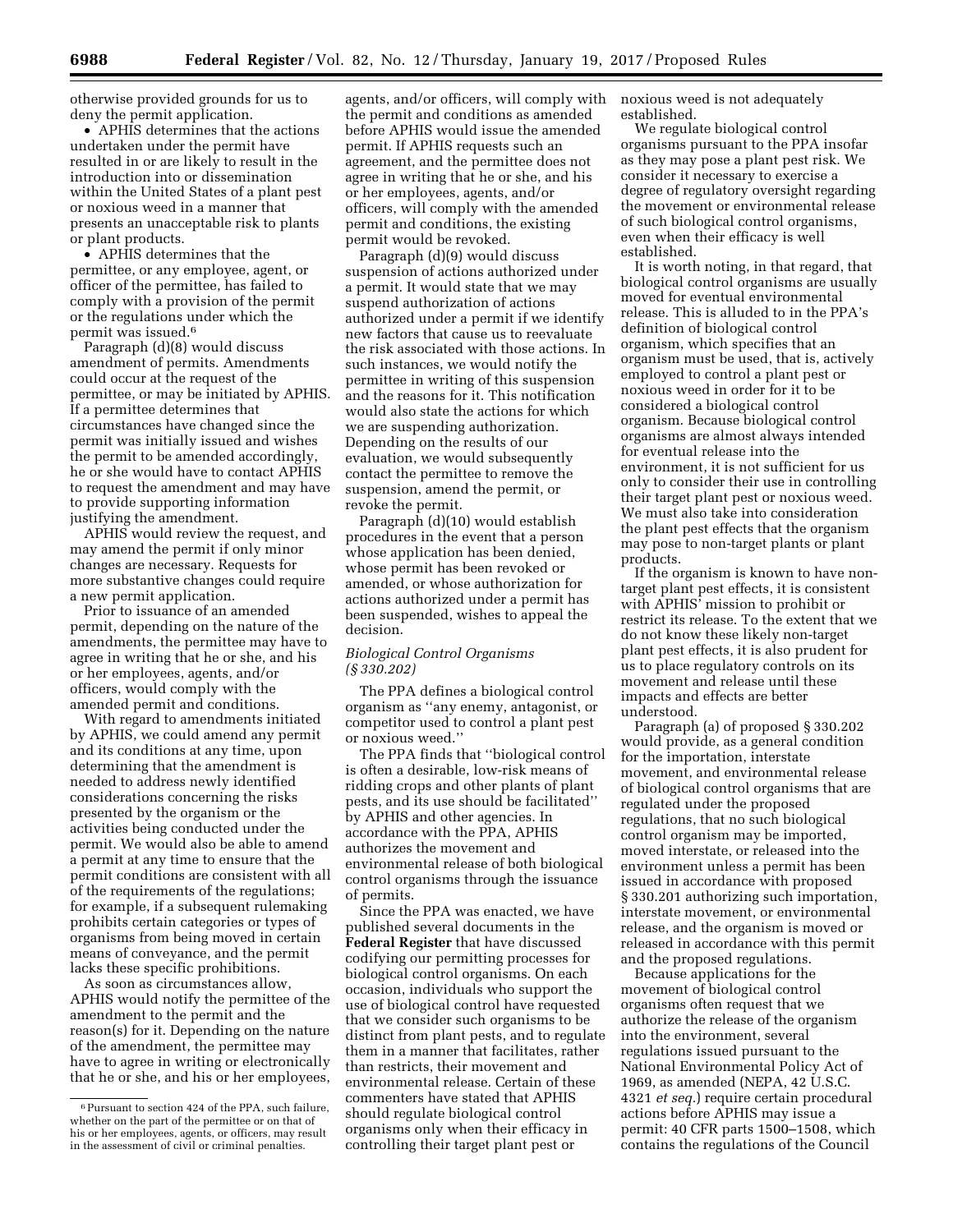on Environmental Quality for implementing the procedural provisions of NEPA; 7 CFR part 1b, which contains USDA's NEPA implementing regulations; and 7 CFR part 372, which contains APHIS' implementing regulations. In accordance with these regulations under NEPA, before issuing a permit, APHIS must assess whether the actions proposed on the applications, either individually or cumulatively, are likely to have significant impacts on the human environment.

In order to make such an assessment, we often have to request additional information from applicants regarding the proposed release of the organism as part of our evaluation of the permit application. The end of paragraph (a) of § 330.202 would alert interested parties to this fact, and direct them to our portal on the Internet for further information regarding the types of information that may be requested and the manner in which this information will be evaluated.

The requirements in proposed paragraph (a) of § 330.202 would apply to the importation, interstate movement, and environmental release of most biological control organisms. However, we are aware that certain taxa of biological control organisms have become established throughout their geographical or ecological range in the continental United States, such that the additional release of pure cultures derived from field populations of a taxon of these organisms into the environment of the continental United States will present no additional plant pest risk (direct or indirect) to plants or plant products. For such organisms, we do not consider there to be a sufficient basis in risk to require permits for their interstate movement or environmental release within the continental United States.

To reflect this, paragraph (b) of § 330.202 would state that APHIS has determined that certain biological control organisms have become established throughout their geographical or ecological range in the continental United States, such that the additional release of pure cultures derived from field populations of taxa of such organisms into the environment of the continental United States will present no additional plant pest risk (direct or indirect) to plants or plant products within the United States. The paragraph would direct persons to APHIS' online portal for permit applications for a list of all such organisms.

Paragraph  $(b)(1)$  of § 330.202 would provide that pure cultures of organisms

on that list may be imported into or moved interstate within the continental United States without further restriction under the regulations, and paragraph  $(b)(2)$  of § 330.202 would provide that pure cultures of organisms on the list may be released into the environment of the continental United States without further restriction under the regulations.

We have made a draft list of such organisms available on *Regulations.gov*  as a supporting document for this proposed rule (see **ADDRESSES** at the beginning of this proposed rule) and request public comment on the list. While we will consider comments received on the draft list to be distinct from those received on the proposed rule, the comments received on the draft list will inform our evaluation of the suitability of the exemptions from permitting requirements contained in proposed paragraph (b) of § 330.202.

Proposed paragraph (c) of § 330.202 would establish a petition-based process by which biological control organisms would be added to the list of organisms granted exceptions from permitting requirements for their importation or interstate movement. Any person would be able to request that APHIS add a biological control organism to the list referred to in paragraph (b) of § 330.202 by submitting a petition to APHIS. We would specify that individuals should submit the petition via email to *[Pests.permits@aphis.usda.gov,](mailto:Pests.permits@aphis.usda.gov)* or through any other means listed on APHIS' Web site at *[http://](http://www.aphis.usda.gov/plant_health/permits/index.shtml) [www.aphis.usda.gov/plant](http://www.aphis.usda.gov/plant_health/permits/index.shtml)*\_*health/ [permits/index.shtml.](http://www.aphis.usda.gov/plant_health/permits/index.shtml)* 

The petition would have to include the following information:

• Evidence indicating that the organism is indigenous to the continental United States throughout its geographical or ecological range, or evidence indicating that the organism has produced self-replicating populations within the continental United States for an amount of time sufficient, based on the organism's taxon, to consider that taxon established throughout its geographical or ecological range in the continental United States.

• Results from a field study where data was collected from representative habitats occupied by the biological control organism. Studies would have to include sampling for any direct or indirect impacts on target and nontarget hosts of the biological control organism in these habitats. Supporting scientific literature would have to be cited.

• Any other data, including published scientific reports, that suggest that that subsequent releases of the

organism into the environment of the continental United States would present no additional plant pest risk (direct or indirect) to plants or plant products.

APHIS would review the petition to determine whether it is complete. If the petition is complete, we would conduct an evaluation of the petition to determine whether there is sufficient evidence that the organism exists throughout its geographical or ecological range in the continental United States and that subsequent releases of pure cultures of field populations the organism into the environment of the continental United States will present no additional plant pest risk (direct or indirect) to plants or plant products.

If we determine that there is sufficient evidence that that the organism exists throughout its geographical or ecological range in the continental United States and that subsequent releases of pure cultures of the organism into the environment of the continental United States will present no additional plant pest risk (direct or indirect) to plants or plant products, we would publish a notice in the **Federal Register**  announcing the availability of the petition and requesting public comment on that document.

If no comments are received on the notice, or if the comments received do not lead us to reconsider our determination, we would publish a subsequent notice in the **Federal Register** describing the comments received and stating that the organism has been added to the list referred to in proposed paragraph (b) of § 330.202.

If the comments received lead us to reconsider our determination, we would publish a subsequent notice in the **Federal Register** describing the comments received and stating our reasons for determining not to add the organism to the list referred to in proposed paragraph (b).

Proposed paragraph (e) of § 330.202 would provide that any biological control organism may be removed from the list referred to in paragraph (b) of the section if information emerges that would have otherwise led us to deny the petition to add the organism to the list. Whenever an organism is removed from the list, APHIS would publish a notice in the **Federal Register** announcing that action and the basis for it.

#### *Soil (§ 330.203)*

The regulations governing the importation, interstate movement, and transit of soil and certain stone and quarry products under permit are currently found in ''Subpart— Movement of Soil, Stone, and Quarry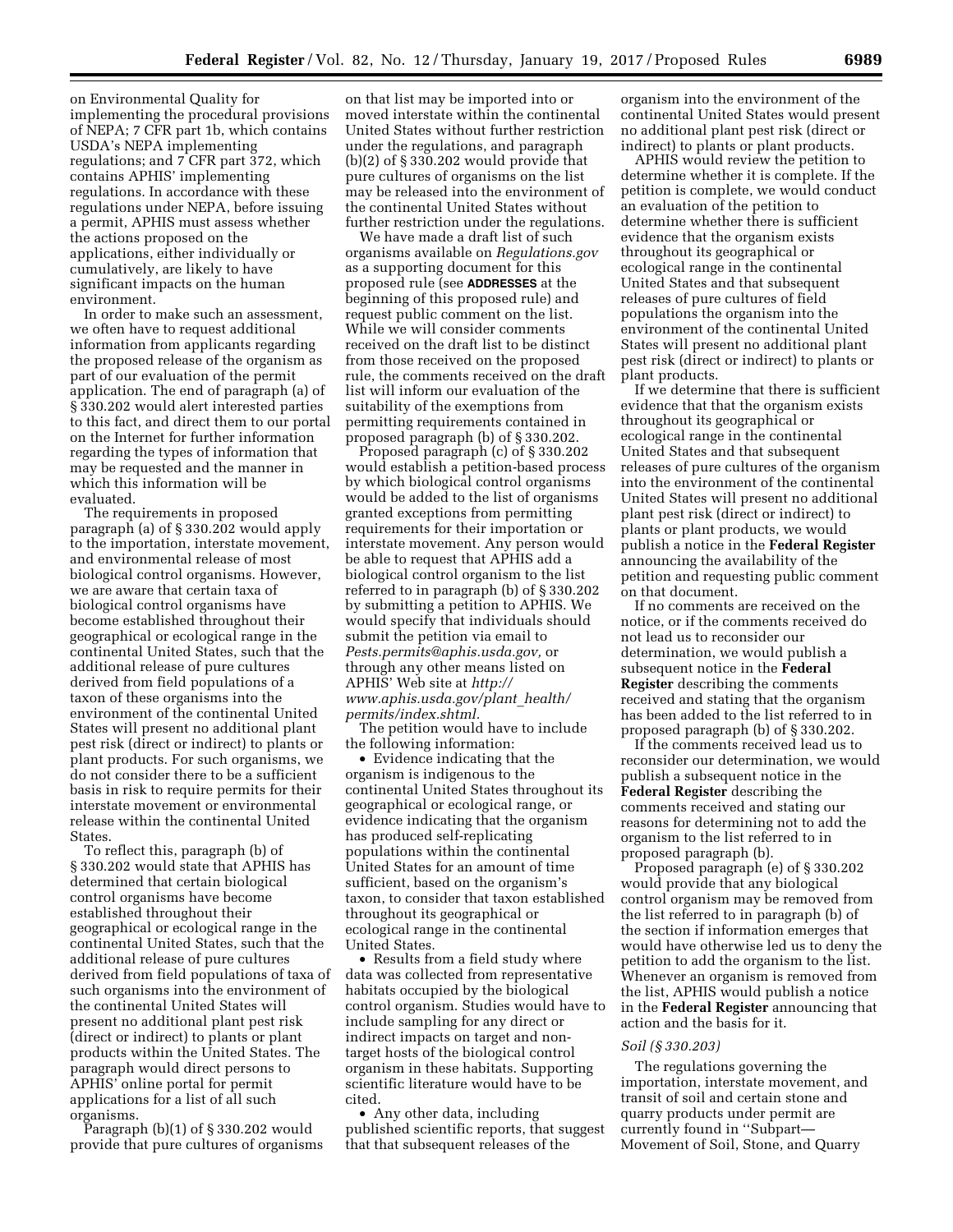Products,'' §§ 330.300 through 330.302. We are proposing to remove and reserve that subpart and integrate the regulations for soil into the revised ''Subpart—Plant Pests, Biological Control Organisms, Soil, and Associated Articles'' as § 330.203. We are proposing to do so primarily in order to clarify that we regulate soil insofar as it is or may be an associated article. That is, we regulate soil insofar as it may harbor plant pests or noxious weeds: When a permit application for soil is submitted to APHIS, a soil specialist evaluates this likelihood of contamination with plant pests or noxious weeds and determines whether a permit should be issued.

As part of our revision to the soil regulations, we would also update the regulations in light of the current scientific understanding of soil and the spread of soil-borne pathogens within Canada.

Proposed paragraph (a) of § 330.203 would state that the Administrator has determined that, unless it has been sterilized, soil is an associated article, and is thus subject to the permitting requirements of § 330.201. It would also provide two conditions under which the movement of soil would not be subject to the permitting requirements of § 330.201: If the movement is regulated pursuant to other APHIS regulations in 7 CFR chapter III (*e.g.,* § 301.86–5 requires certificates for the interstate movement of soil from an area quarantined for pale cyst nematode), or if § 330.203 states that the movement does not require such a permit. This second condition would apply to the importation of most soil from Canada, and most interstate movement of soil.

Proposed paragraphs (b)(1) through (b)(3) of § 330.203 would provide conditions governing the importation of soil. First, in a similar manner to our conditions for the importation of most biological control organisms, we would require an import permit to be issued in accordance with § 330.201 for the importation of soil, and the soil to be imported under the conditions specified on the permit. We are requiring a permit so that we can evaluate the risks associated with any particular importation of soil and assign the appropriate mitigation measures.

Currently, soil may be imported from Canada without a permit, unless the soil is from Newfoundland or the Land District of Central Saanich on Vancouver Island in the Province of British Columbia; these two areas are known to be infested with pale cyst nematodes (PCN). We are proposing to amend the regulations so that soil from any area of Canada regulated by the Canadian Food Inspection Agency

(CFIA), the national plant protection organization of Canada, for a soil-borne plant pest would require a permit. We are doing this because there have been recent detections of soil-borne plant pests of quarantine significance in Canada (such as PCN in Quebec and potato wart disease on Prince Edward's Island) that are not reflected in the current regulations.

We would also clarify that the proposed regulations do not pertain to soil used as a growing medium for plants for planting from Canada. Plants for planting that are intended to be imported into the United States and their growing media are regulated under 7 CFR part 319, ''Subpart—Plants for Planting.''

Plants for planting that can be inspected, treated, or handled to prevent them from spreading plant pests are designated in that subpart as restricted articles. Section 319.37–4 requires all restricted articles imported into the United States to be accompanied by a phytosanitary certificate of inspection, unless the section explicitly exempts the articles from this requirement. Paragraph (a)(1) of § 319.37–4 exempts greenhouse-grown plants from Canada imported in accordance with the provisions of a certification program administered by CFIA from this requirement; paragraph (c) of that section contains the provisions of CFIA's program.

Section 319.37–8 addresses the growing media in which a restricted article may be imported. Currently, paragraph (a) of the section prohibits the use of soil as a growing medium for plants for planting from all countries other than Canada. Paragraph (b) allows a restricted article from Canada to be imported in any medium, with the restriction that articles from Newfoundland or a certain portion of the Municipality of Central Saanich in the Province of British Columbia must be accompanied by a phytosanitary certificate containing an additional declaration that the plants were grown in a manner to prevent infestation with potato cyst nematode. We are proposing to revise paragraph (b) of § 319.37–8 so that articles from any area of Canada that is regulated by CFIA for a soil-borne plant pest would have to be accompanied by a phytosanitary certificate with an additional declaration that the plants were grown in a manner to prevent infestation with that soil-borne plant pest.

Proposed paragraphs (b)(2) through (b)(4) of § 330.203 would set forth additional conditions for certain types of importations of soil. Paragraph (b)(2) would provide additional conditions for

the importation of soil via hand-carry. In addition to the requirements of proposed paragraph (b)(1), we would allow soil to be hand-carried into the United States only if the importation meets the conditions of § 330.205. That section, which is discussed later in this document, would contain our regulations governing the hand-carry of plant pests, biological control organisms, and soil.

Proposed paragraph (b)(3) would provide additional conditions for the importation of soil intended for the extraction of plant pests. Since this soil is imported precisely because it is known to contain plant pests, with very few exceptions, it is not rerouted for sterilization upon arrival in the United States. Therefore, to mitigate the risk that such soil could present a pathway for the introduction or dissemination of plant pests within the United States, we would require all such soil to be imported directly to an approved biocontainment facility.

On occasion, soil that presents a risk of harboring plant pests is imported into the United States for disposal; for example, this sometimes occurs when a natural disaster strikes an area quarantined for a soil-borne pathogen and emergency management personnel need to dispose of the resulting debris. Proposed paragraph (b)(4) would contain additional conditions for the importation of such soil. In addition to general conditions for the importation of soil, soil infested with plant pests and intended for disposal would have to be imported directly to an APHIS-approved disposal facility. Although all such facilities are subject to evaluation and approval by EPA, we would require independent APHIS approval of the facility because certain of these EPAapproved facilities are municipal landfills that may not provide adequate safeguards against plant pest dissemination.

Currently, § 330.301 restricts the importation into the United States of stone and quarry products from areas in Canada that are infested with gypsy moth. This section has at times led to confusion regarding the relationship between soil and stone and quarry products, as well as questions regarding the regulated status of articles, such as clay, that are similar to but fundamentally distinct from soil.

Proposed paragraph (b)(5) of § 330.203 would list certain articles that are not soil, and that, because of their composition or origin, present a negligible risk of serving as a medium for plant pests or noxious weeds, provided that they are free of organic material. The articles could be imported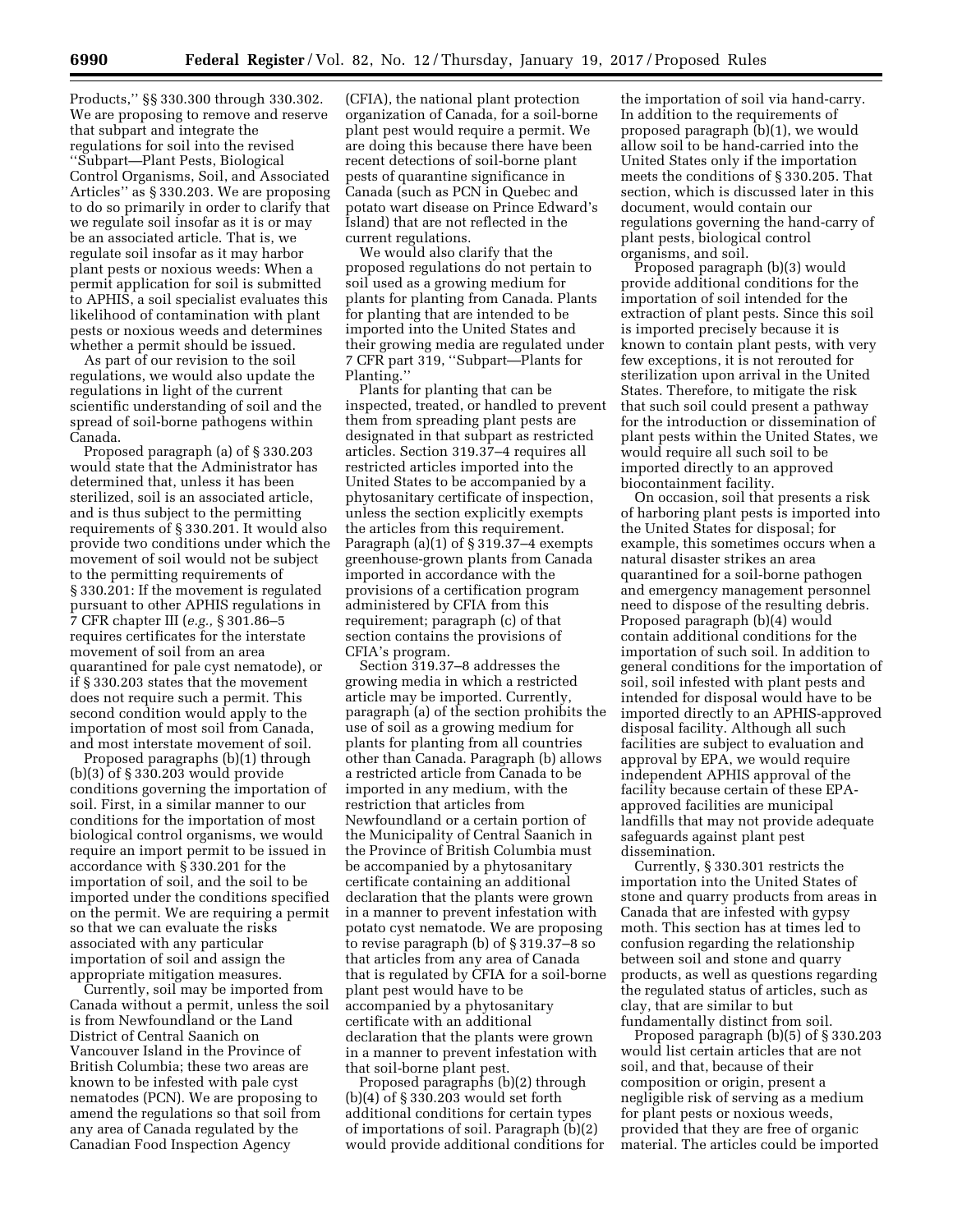into the United States without an import restrictions and remedial measures permit, unless the Administrator has issued an order stating that a particular article is an associated article. (Such orders would be maintained on PPQ's Web site, at *[http://www.aphis.usda.gov/](http://www.aphis.usda.gov/plant_health/permits/organism/soil/index.shtml) plant*\_*[health/permits/organism/soil/](http://www.aphis.usda.gov/plant_health/permits/organism/soil/index.shtml) [index.shtml.](http://www.aphis.usda.gov/plant_health/permits/organism/soil/index.shtml)*) However, all such articles would be subject to inspection at the port of first arrival, subsequent reinspection at other locations, and other remedial measures deemed necessary by an inspector to remove any risk the items pose of disseminating plant pests or noxious weeds, and any other restrictions or prohibitions in 7 CFR chapter III. The articles would be:

• Consolidated material derived from any strata or substrata of the earth. Examples include clay (laterites, bentonite, china clay, attapulgite, tierrafino), talc, chalk, slate, iron ore, and gravel.

• Sediment, mud, or rock from saltwater bodies of water.

• Cosmetic mud and other commercial mud products.

• Stones, rocks, and quarry products. These provisions do not mean that we would no longer restrict the movement of stone and quarry products from areas in Canada that are infested with gypsy moth. Instead, we would amend ''Subpart—Gypsy Moth Host Material from Canada,'' § 319.77–1 through § 319.77–5, to incorporate those restrictions. Section 319.77–2 of that subpart contains a list of articles designated regulated articles; we would amend that section by adding a new paragraph (i) that would designate stone and quarry products as regulated articles. Section 319.77–4 contains conditions for the importation of regulated articles; we would amend the section by adding a new paragraph (d) that would provide that stone and quarry products originating in a Canadian area known to be infested with gypsy moth may be imported into the United States only if they are destined for an infested area of the United States and will not be moved through any noninfested areas of the United States, and may be moved through the United States if they are moved only through infested areas. We consider this subpart a more appropriate location for the restrictions.

Proposed paragraph (c) of § 330.203 would provide general conditions governing the interstate movement of soil. Most soil could be moved interstate without prior issuance of an interstate movement permit in accordance with § 330.201, or further restriction under the regulations. However, all soil moved interstate within the United States would still be subject to any movement

specified for such movement in 7 CFR part 301.

As we mentioned earlier in this document, part 301 contains our regulations that designate certain areas of the United States as quarantined areas for a particular plant pest, and that prohibit or restrict the movement in interstate commerce of certain host articles of that pest. The provisions currently in our regulations in § 330.302 mention certain sections of part 301 in which soil is considered a regulated article, such as our Japanese beetle and gypsy moth regulations, but omit others, such as our golden nematode and PCN regulations, and do not take into consideration the possibility that outbreaks of new plant pests within the United States may lead us to regulate the interstate movement of soil from areas quarantined for those or other pests.

Proposed paragraph (c)(2) would provide conditions for the interstate movement within the continental United States of soil intended for the extraction of plant pests. Again, since such soil is moved precisely because it is known to contain plant pests, it is, by definition, an associated article, and therefore would require an interstate movement permit issued in accordance with § 330.201 in order to be moved. Moreover, because of the intended use of the soil, in order to mitigate the risk of the dissemination of plant pests, the soil would have to be moved directly to an approved biocontainment facility, and in a secure manner that prevents its dissemination into the outside environment.

Proposed paragraph (c)(3) would contain additional conditions for the interstate movement within the continental United States of soil infested with plant pests and intended for disposal. We would require issuance of an interstate movement permit prior to movement, and would require that all such soil to be moved directly to an APHIS-approved disposal facility, and in a secure manner that prevents its dissemination into the outside environment.

Proposed paragraph (c)(4) would contain additional conditions for the interstate movement of soil samples from an area quarantined in accordance with 7 CFR part 301 for chemical or compositional testing or analysis. Such soil could be moved without prior issuance of an interstate movement permit in accordance with § 330.201 or further restriction under 7 CFR chapter III, provided that the soil is moved to a laboratory that has entered into and is operating under a compliance

agreement with APHIS, is abiding by all terms and conditions of the compliance agreement, and is approved by APHIS to test and/or analyze such samples.

Proposed paragraph (c)(5) would contain additional conditions for the interstate movement of soil to, from, or between Hawaii, the territories, and the continental United States. In addition to all general conditions for interstate movement of soil, soil could be moved interstate to, from, or between Hawaii, the territories, and the continental United States only if an interstate movement permit has been issued for its movement in accordance with § 330.201. This condition would apply to all soil moved to, from, or between Hawaii, the territories, and the continental United States. In addition to this provision, soil moved to, from, or between Hawaii, the territories, and the continental United States with the intent of extracting plant pests would still be subject to the conditions of proposed paragraph (c)(2) of the section, and would therefore have to be moved directly to an approved biocontainment facility. Similarly, soil infested with plant pests and intended for disposal would be subject to the conditions of proposed paragraph (c)(3) of the section, and would therefore have to be moved directly to an APHIS-approved disposal facility.

Proposed paragraph (d) would contain conditions regarding the transit of soil. Such movement would require a transit permit issued in accordance with 7 CFR part 352.

The regulations in § 330.300 currently exempt movements of soil governed by § 318.60 or § 319.69 from permitting requirements. Section 318.60 currently prohibits the movement of sand (other than clean ocean sand), soil, or earth around the roots of plants from Hawaii, Puerto Rico, or the Virgin Islands into or through any other State, Territory, or District of the United States, unless the movement is in either direction between Puerto Rico and the Virgin Islands, or the soil is intended for experimental or scientific use by USDA. We would amend § 318.60 to clarify that it pertains only to the movement of soil around the roots of plants, and that all other movement of soil from Hawaii, Puerto Rico, or the Virgin Islands, other than that soil around the roots of plants, is regulated under 7 CFR part 330. We consider this amendment necessary primarily so that we would not regulate the movement of such soil in two different subparts, and secondarily so that the section may not be used to circumvent the regulations in part 330.

''Subpart—Packing Materials,'' § 319.69 through § 319.69–5, contains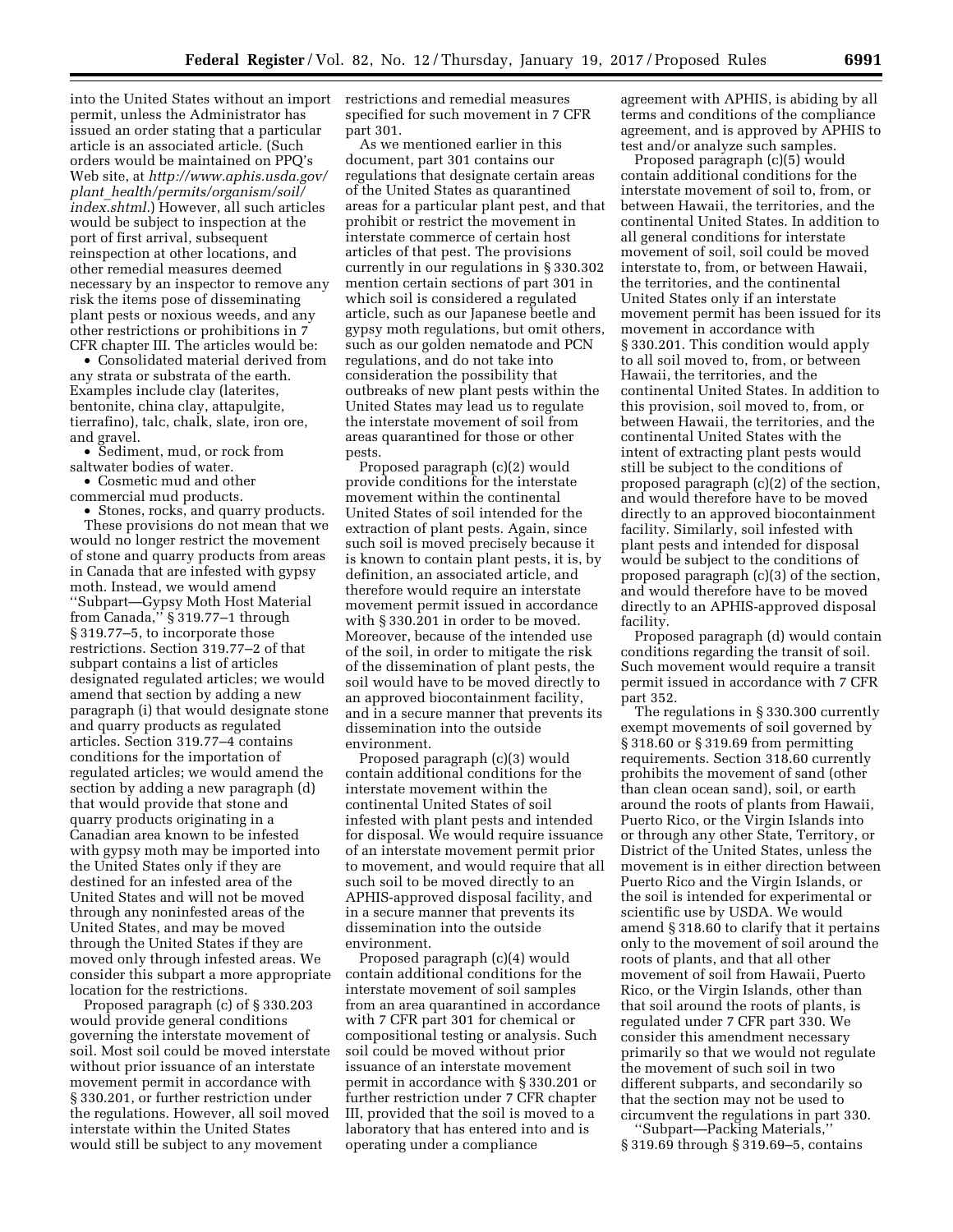our regulations regarding plants and plant products used as packing materials for imported commodities. Section 319.69 prohibits the use of soil containing an appreciable mixture of vegetable matter from being used as packing material, except for soil authorized as safe for packing by other rules and regulations in the subpart. Section 319.69–1 specifies that soil containing an appreciable admixture of vegetable matter is covered by this prohibition because its decaying vegetation or plant remains carries a definite pest risk. Finally, § 319.69–5 states that the following soil may be used as packing material: Peat, peat moss, or osmunda fiber.

After reviewing this section in light of the current scientific understanding of soil, as reflected in our proposed revision to the definition of *soil* in § 330.100, we have determined that this section does not refer to soil, as it is currently understood, but to the organic decaying vegetative matter for which soil may serve as a medium, and of which peat, peat moss, and osmunda fiber are all examples. We have also determined that an instance may arise when the mitigation measures that we require in part 319 for the importation of a plant, plant part, or plant product may also address the risk associated with using organic decaying vegetative matter as a packing material for that commodity.

Therefore, we would amend the existing prohibition in § 319.69 on the use of soil as a packing material so that it instead prohibits the use of organic decaying vegetative matter as a packing material. We would remove § 319.69– 1(b), which considers matter containing decaying vegetation or plant remains to be soil. We would establish an exemption for any organic decaying vegetative matter expressly authorized to be used as a packing material elsewhere in part 319. Finally, we would revise the heading of § 319.69–5 to make it clear that it does not pertain to the use of soil as a packing material, but organic decaying vegetative matter.

### *Exceptions to Permitting Requirements for the Importation or Interstate Movement of Certain Plant Pests (§ 330.204)*

Section 7711 of the PPA provides that the Secretary of Agriculture may issue regulations to allow the importation and the movement in interstate commerce of plant pests without further restriction, if the Secretary finds that a permit for such movement is not necessary. The section further states that if the Secretary does issue such regulations, any person may petition him or her to

add a plant pest or remove a plant pest from this list of pests. Finally, the section provides that if a petition is submitted, the Secretary will act on the petition and notify the petitioner of the action he or she will take on the petition.

Section 330.204 would establish such regulations and petition process. The introductory paragraph would state that, pursuant to section 7711 of the PPA, the Administrator has determined that certain plant pests may be imported into or may move in interstate commerce within the continental United States without restriction. The list of all such plant pests would be on the PPQ Web site.

Paragraph (a) of the section would describe the three categories of plant pests that comprise the list. In order to be included on the list, a plant pest would have to:

• Be from field populations or lab cultures derived from field populations of a taxon that is established throughout its entire geographical or ecological range within the continental United States; or

• Be sufficiently attenuated so that it no longer poses a risk to plants or plant products; or

• Be commercially available and raised under the regulatory purview of other Federal agencies.

In our 2001 proposed rule, paragraph (c) of § 330.202 would have established a ''no permit necessary'' list for certain indigenous plant pest species that were already distributed throughout the continental United States and are known to commonly accompany plants or plant products moved in commerce. The first category aligns with the criterion for that 2001 list. We would not require permits for plant pests from a field population or lab culture derived from a field population of a taxon that is established throughout its entire geographical or ecological range within the United States because such pests are ubiquitous within the continental United States.

The second category reflects the fact that *in vitro* attenuation of plant pests such as phytopathogenic fungi, while rare, does occur. When a pest becomes attenuated, there is no longer a sufficient basis for us to presume that the pest presents a risk of directly or indirectly injuring, causing damage to, or causing disease in plants or plant products; in other words, an attenuated pest *de facto* no longer falls within the scope of the definition of *plant pest*  under the PPA.

(In order to avoid confusion and the possible unregulated movement of the virulent strains of the plant pest, the list would specify the strains of the plant pest that APHIS considers attenuated of their pathogenicity.)

The third category of plant pests is intended to avoid duplicative or conflicting regulatory oversight of certain plant pests. For example, although it is a plant pest, *Penicillium chrysogenum* is regulated by the Food and Drug Administration (FDA).

We have made a draft list of plant pests that may be imported or move in interstate commerce within the continental United States without restriction available on *Regulations.gov*  as a supporting document for this proposed rule, and request public comment regarding that list. The list largely mirrors the list contained in the 2001 proposed rule, but also contains certain plant pests that belong to the second and third categories.

Paragraph (b) of § 330.204 would contain a petition process to add a plant pest to the list. Any person would be able to petition to have an additional plant pest added to the list. To submit a petition, the person would have to provide, in writing, information supporting the placement of a particular pest in one of the categories listed in paragraph (a) of § 330.204.

Information that the plant pest belongs to a taxon that is established throughout its entire geographical or ecological range within the United States would have to include scientific literature, unpublished studies, or data regarding:

• The biology of the plant pest, including characteristics that allow it to be identified, known hosts, and virulence;

• The geographical or ecological range of the plant pest within the continental United States; and

• The areas of the continental United States within which the plant pest is established.

The first category of information is intended to provide us with basic information regarding the plant pest for which unrestricted movement is sought. The second and third categories would aid our determination regarding whether the plant pest is established throughout its ecological or geographical range within the continental United States.

Information that the plant pest has been attenuated of its pathogenicity would have to include experimental data, published references, or scientific information regarding such attenuation.

Information that the plant pest is commercially available and raised under the regulatory purview of another Federal agency would have to include a citation to the relevant law, regulation,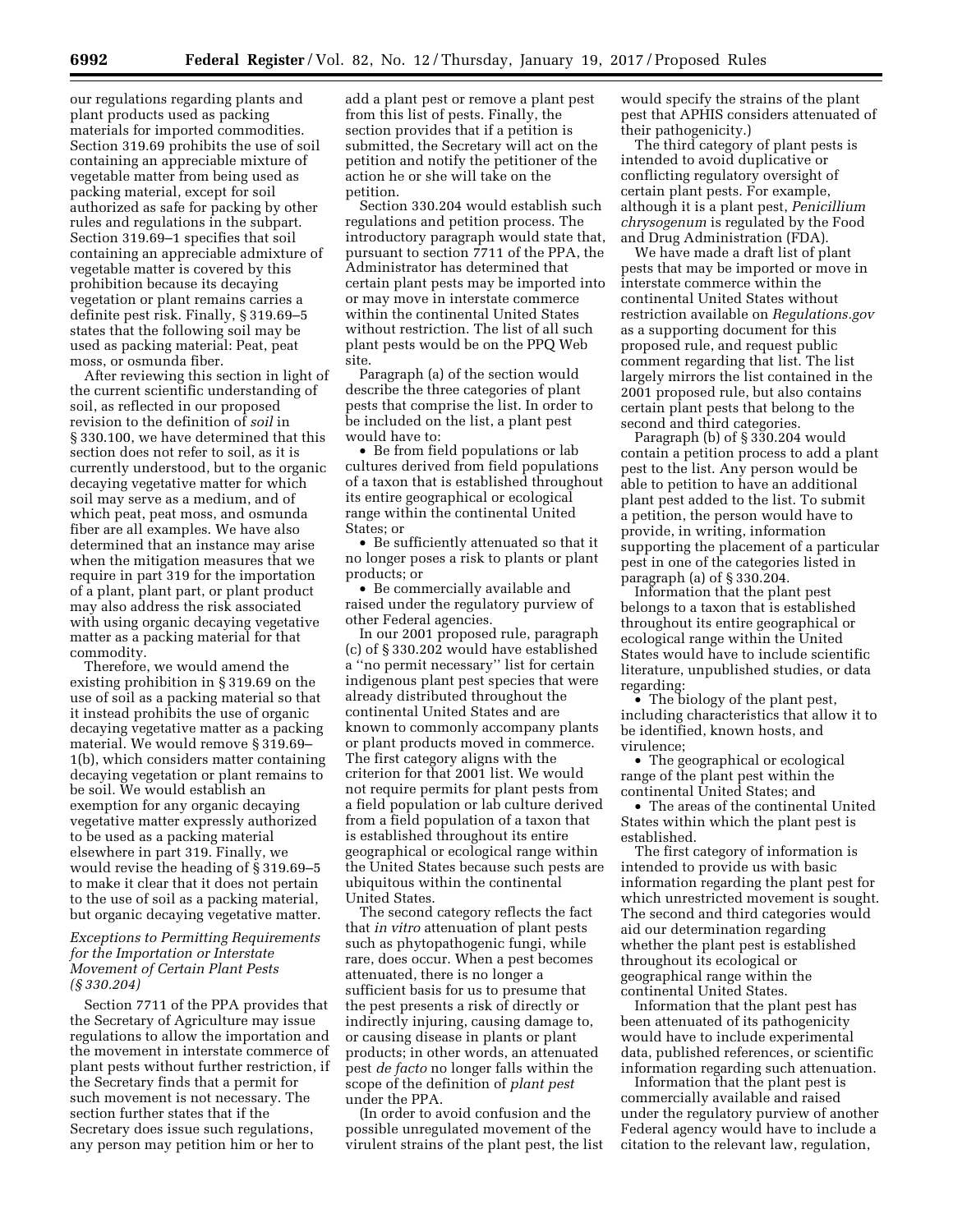or order under which the agency exercises such oversight. For example, *Penicillium chrysogenum* is regulated by FDA under the Kefauver-Harris drug amendments of 1962.

APHIS would review the information contained in the petition to determine whether it is complete. In order to consider the petition complete, APHIS may require additional information to determine whether the plant pest belongs to one of the categories listed in paragraph (a) of § 330.204. When it is determined that the information is complete, we would commence review of the petition.

If, after review of the petition, we determine that there is insufficient evidence that the plant pest belongs to one of the three categories listed in paragraph (a) of § 330.204—for example, the plant pest is known to exist throughout its entire geographical range in the continental United States, but population densities in certain areas are not sufficient to consider it established throughout its range—we would deny the petition, and notify the petitioner in writing regarding this denial.

Conversely, if, after review of the petition, we determine that the plant pest belongs to one of the categories in paragraph (a), we would publish a notice in the **Federal Register** that announces the availability of the petition and any supporting documentation to the public, that states that we intend to add the plant pest to the list of plant pests that may be imported into or move in interstate commerce within the continental United States without restriction, and that requests public comment.

If no comments are received on the notice, or if, based on the comments received, we determine that our conclusions regarding the petition have not been affected, we will publish in the **Federal Register** a subsequent notice stating that the plant pest has been added to the list.

Under paragraph (c) of § 330.204, any person could submit, in writing, a petition to have a plant pest removed from the list. The petition would have to contain independently verifiable information demonstrating that our initial determination that the plant pest belongs to one of the categories in paragraph (a) of the section should be changed, or that additional information is now available that would have caused us to change the initial decision.

APHIS would review the information contained in the petition to determine whether it is complete. In order to consider the petition complete, we may require additional information supporting the petitioner's claim. When it is determined that the information is complete, we would commence review of the petition.

If, after review of the petition, we determine that there is insufficient evidence to suggest that our initial determination should be changed, we would deny the petition, and notify the petitioner in writing regarding this denial.

If, after review of the petition, we determine that there is a sufficient basis to suggest that our initial determination should be changed, we would publish a notice in the **Federal Register** that announces the availability of the petition, and that requests public comment regarding removing the plant pest from the list of plant pests that may be imported into or move in interstate commerce within the continental United States without restriction.

If no comments are received on the notice, or if the comments received do not affect our conclusions regarding the petition, we would publish in the **Federal Register** a subsequent notice stating that the plant pest has been removed from the list.

Paragraph (d) of § 330.204 would provide for APHIS-initiated changes to the list. It would provide that APHIS may propose to add a plant pest to or remove a pest from the list without a petition, if we determine that there is sufficient evidence that the plant pest belongs to one of the categories listed in paragraph (a) of the section, or if evidence emerges that leads us to reconsider our initial determination that the plant pest was or was not in one of the categories listed in paragraph (a) of the section. We would publish a notice in the **Federal Register** announcing this proposed addition or removal, making available any supporting documentation that we prepare, and requesting public comment.

If no comments are received on the notice, or if the comments received do not affect our conclusions, we will publish a subsequent notice in the **Federal Register** stating that the plant pest has been added to or removed from the list.

### *Hand-Carry of Plant Pests, Biological Control Organisms, and Soil (§ 330.205)*

Currently, we authorize the importation of plant pests in personal baggage (referred to as ''hand-carry'') under § 330.212 of the regulations. The regulations provide that the person importing the plant pest must show the permit authorizing the importation to an inspector at the port of arrival where the baggage will be inspected, that the conditions specified on the permit must be observed, that an inspector will

oversee the movement of the plant pest, that the owner of the plant pest will be responsible for all costs incidental to forwarding the plant pest prior to clearance, and that an inspector may specify and supervise the application of safeguards to prevent the dissemination of the pest until it is forwarded.

The 2003 OIG audit referenced at the beginning of this document pointed out that the hand-carry process in place at the time did not provide guidance regarding what materials may be handcarried or who may hand-carry, and that APHIS did not track hand-carried materials to ensure that they arrive at the point of destination listed on the permit. For these reasons, the audit strongly suggested that we issue regulations to prohibit hand-carry of regulated organisms into the United States, and to explicitly state that all organisms must be imported into the United States via a bonded commercial carrier.

However, certain plant pests and biological control organisms are highly perishable, and may remain viable only if they are imported into the United States directly and without rerouting. We have also found that it is often useful, from a safeguarding perspective, to authorize hand-carry in order to have an expert regarding the organism or article exercise direct and continuous oversight of its importation.

Therefore, we would include provisions for hand-carry in this proposed rule. These provisions, which would be contained in § 330.205, would reflect current Agency processes regarding hand-carry.

The introductory text of § 330.205 would state that plant pests, biological control organisms, and soil may be hand-carried into the United States only in accordance with the provisions of the section.

Proposed paragraph (a) of § 330.205 would discuss the first such provision, authorization to hand-carry. In order to obtain such authorization, a person would have to apply for an import permit for the plant pest, biological control organism, or soil, in accordance with § 330.201, and specify hand-carry of the organism or article as the method of proposed movement.

The application would also have to specify the individual or individuals who would hand-carry the plant pest, biological control organism, or soil into the United States. If we authorize this individual or these individuals to handcarry, this authorization could not be transferred to, nor actions under it performed by, individuals other than those identified on the permit application.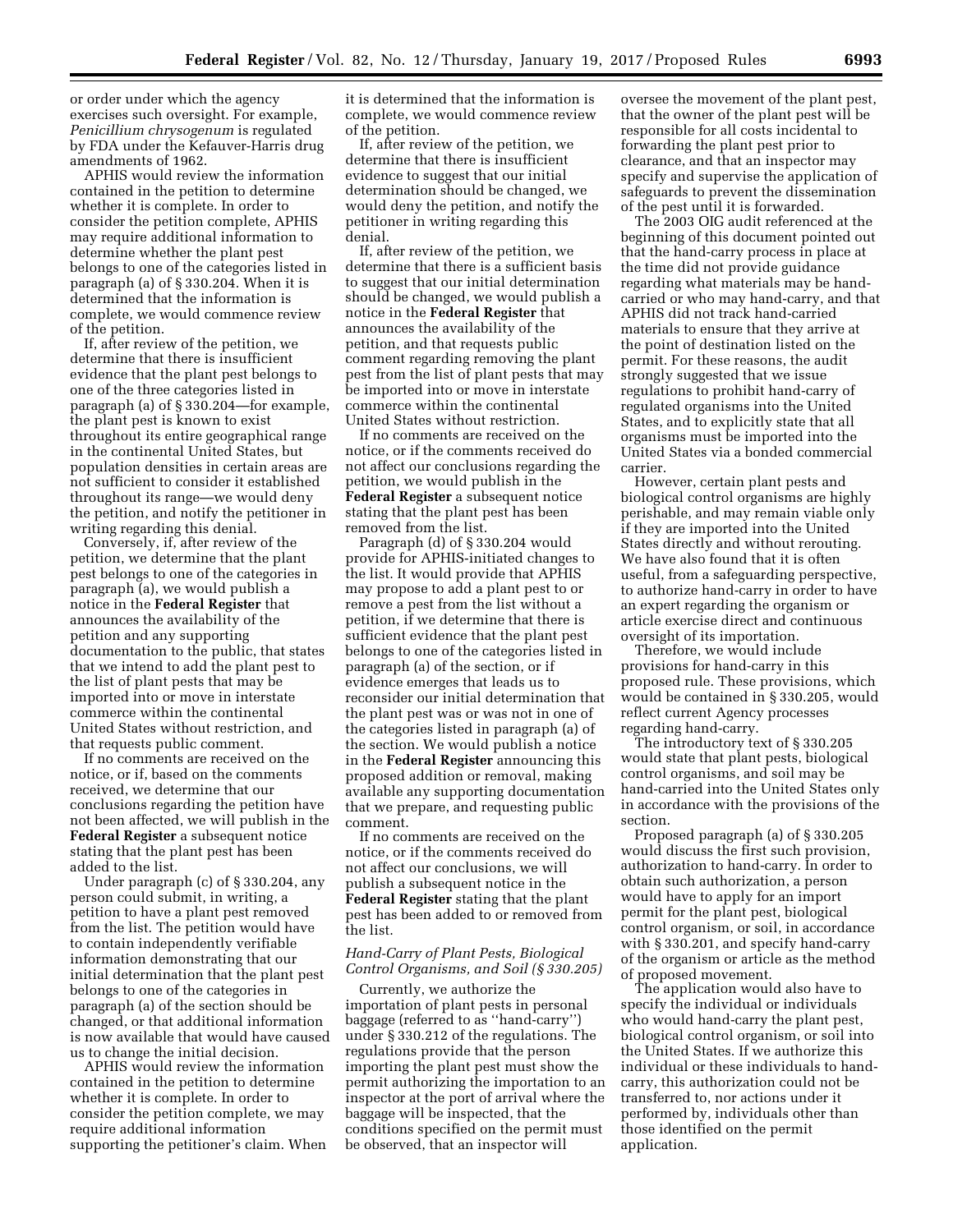Under proposed paragraph (b) of § 330.205, the permittee would have to notify APHIS through our online portal for permit applications or by fax after the permittee has obtained an import permit but no less than 20 days prior to movement and provide the following information in order to receive a handcarry authorization:

• A copy of the face page of the passport for the individual or individuals who will hand-carry the plant pest, biological control organism, or soil.

• A description of the means of conveyance in which the individual or individuals will travel, including flight number and airline name for air travel, or vehicle license number or other identifying number for other modes of transportation.

• Expected date and time of first arrival.

• Expected port of first arrival.

• Travel itinerary from port of first arrival to final destination.

We would require authorized identification, the description of the means of conveyance, and the expected date, time, and port of first arrival because, pursuant to the regulations in § 330.105, hand-carried organisms or soil, like all other imported articles, must be presented for inspection at the port of first arrival, and this information would help us ensure that the inspection takes place as expeditiously as possible. We would require the travel itinerary from the port of first arrival to the final destination in order to ensure that the individual does not intend to make prolonged stops en route that could result in breach of safeguarding and increase the risk of accidental dissemination of the organism or soil. The information also would help us respond promptly to accidental dissemination of the organism or soil en route to the final destination.

Under proposed paragraph (c) of § 330.205, the permittee or his or her designee would have to notify APHIS within 24 hours of arrival of the handcarried plant pest, biological control organism, or soil at the biocontainment facility or other authorized point of destination. This notification would have to state that the plant pest, biological control organism, or soil has arrived at its destination and that the package in which it was hand-carried has remained sealed until arrival. Notification could be by fax or email, or via APHIS' permitting Web site.

Proposed paragraph (d) of § 330.205 would discuss denial, amendment, or cancellation of authorization to handcarry. It would state that APHIS may deny a request to hand-carry, or amend or cancel any hand-carry authorization at any time, if we deem such action necessary to prevent the introduction or dissemination of plant pests or noxious weeds within the United States.

In a similar manner, proposed paragraph (e) of § 330.205 would state that any person whose request to handcarry has been denied, or whose handcarry authorization has been amended or canceled, would be able to appeal the decision in writing to APHIS.

#### *Packaging Requirements (§ 330.206)*

We are proposing to revise the packaging requirements for the movement of plant pests, currently found in § 330.210. The revised requirements would be contained in proposed § 330.206.

The introductory text of the section would state that shipments in which plant pests, biological control organisms, and associated articles are imported into, moved interstate, or transited through the United States must meet the general packaging requirements of the section, as well as all specific packaging requirements on the permit itself.

Proposed paragraph (a) would contain general packaging requirements. All shipments would have to consist of an outer shipping container and at least two packages within the container. Both the container and the inner packages would have to be securely sealed to prevent the dissemination of the enclosed plant pests, biological control organisms, or associated articles.

Paragraph (a)(1) would contain general requirements for the outer shipping container. The outer shipping container would have to be rigid, impenetrable, and durable enough to remain sealed and structurally intact in the event of dropping, lateral impact with other objects, and other shocks incidental to handling.

Paragraph (a)(2) would contain requirements for inner packages. The innermost package or packages within the shipping container would have to contain all of the organisms or articles that will be moved. As a safeguard, the innermost package would have to be placed within another, larger package, for example, bagged and sealed petri samples placed within a sealed cooler. All packages within the shipping container would have to be constructed or safeguarded so that they will remain sealed and structurally intact throughout transit. The packages would also have to be able to withstand changes in pressure, temperature, and other climatic conditions incidental to shipment.

Paragraph (b) would contain general requirements for packing material. It would specify that packing material must be free of plant pests, noxious weeds, or associated articles, and must be new, or must have been sterilized or disinfected prior to reuse. Packing material would also have to be suited for the enclosed organism or article, as well as any medium in which the organism or article will be maintained, and should not be capable of harboring or being a means of the dissemination of the organism or article.

We would provide guidance regarding suitable outer shipping containers, inner packages, and packaging on the PPQ Web site.

Paragraph (c) would provide that packing materials, including media and substrates, would have to be destroyed by incineration, be decontaminated using autoclaving or another approved method, or otherwise be disposed of in a manner specified in the permit itself. It would also provide that shipping containers could not be reused, except those that have been sterilized or disinfected prior to reuse.

Proposed paragraph (d) would state that permittees who fail to meet the requirements of the section may be held responsible for all costs incident to inspection, rerouting, repackaging, subsequent movement, and any treatments.

### *Cost and Charges (§ 330.207)*

Proposed § 330.207 would state that the inspection services of APHIS inspectors during regularly assigned hours of duty and at the usual places of duty would be furnished without cost. It would also state that APHIS would not be responsible for any costs or charges incidental to inspections or compliance with the provisions of this subpart, other than for the inspection services of the inspector.

Executive Orders 12866 and 13563 and Regulatory Flexibility Act

This proposed rule has been determined to be significant for the purposes of Executive Order 12866 and, therefore, has been reviewed by the Office of Management and Budget.

We have prepared an economic analysis for this rule. The economic analysis provides a cost-benefit analysis, as required by Executive Orders 12866 and 13563, which direct agencies to assess all costs and benefits of available regulatory alternatives and, if regulation is necessary, to select regulatory approaches that maximize net benefits (including potential economic, environmental, public health and safety effects, and equity). Executive Order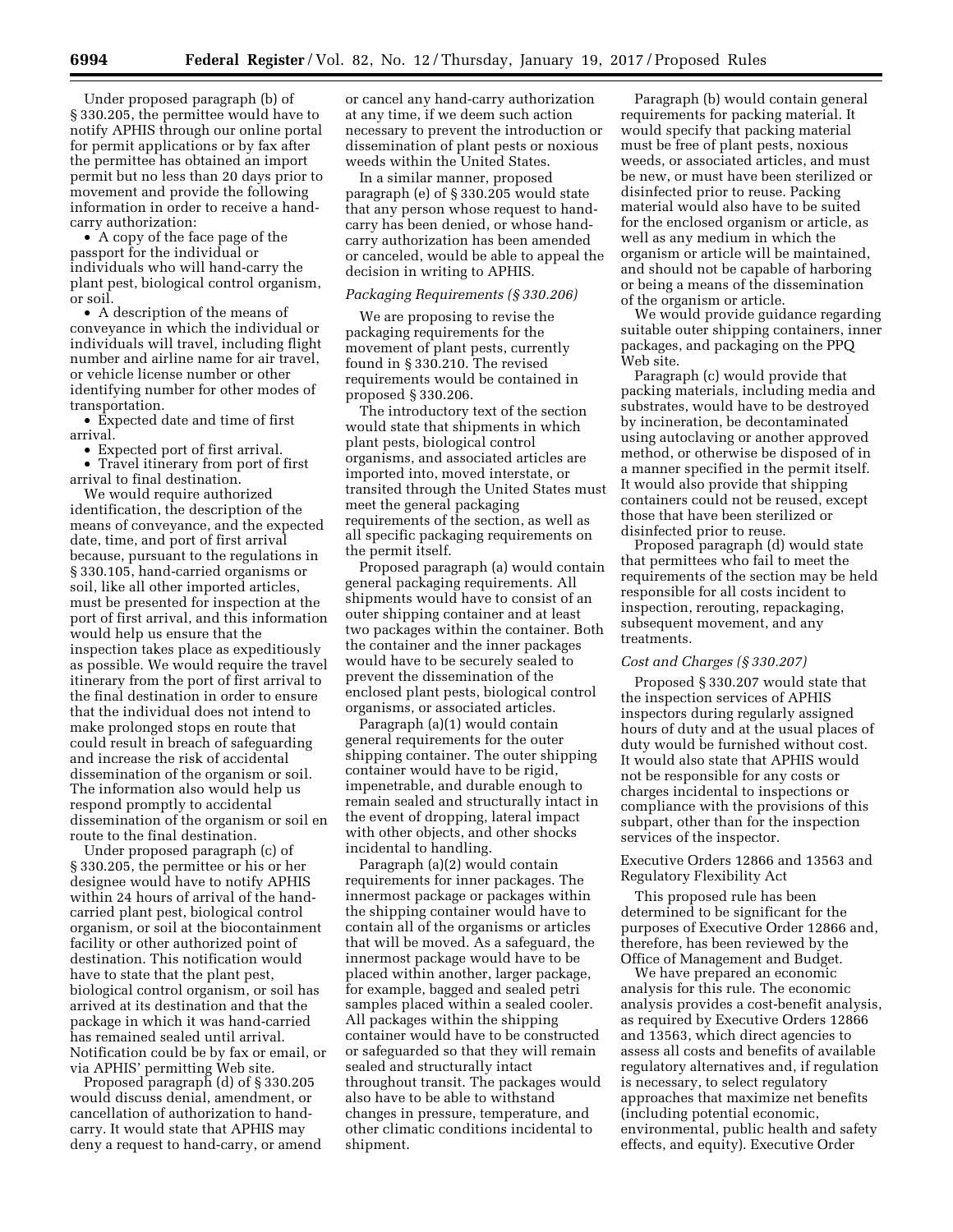13563 emphasizes the importance of quantifying both costs and benefits, of reducing costs, of harmonizing rules, and of promoting flexibility. The economic analysis also provides an initial regulatory flexibility analysis that examines the potential economic effects of this rule on small entities, as required by the Regulatory Flexibility Act. The economic analysis is summarized below. Copies of the full analysis are available by contacting the person listed under **FOR FURTHER INFORMATION CONTACT** or on the *Regulations.gov* Web site (see **ADDRESSES** above for instructions for accessing *Regulations.gov*).

Based on the information we have, there is no reason to conclude that adoption of this proposed rule would result in any significant economic effect on a substantial number of small entities. However, we do not currently have all of the data necessary for a comprehensive analysis of the effects of this proposed rule on small entities. Therefore, we are inviting comments on potential effects. In particular, we are interested in determining the number and kind of small entities that may incur benefits or costs from the implementation of this proposed rule.

APHIS is proposing to revise its regulations regarding the importation, interstate movement, and environmental release of plant pests to incorporate provisions regarding biological control organisms (BCOs) and the movement of soils from which plant pests and BCOs are extracted. The proposed rule would revise and add definitions, streamline the permitting and compliance processes, and provide APHIS with increased flexibility in the regulation of plant pests. Parts 318, 319, and 352 of 7 CFR chapter III would also be updated to reflect the proposed changes in part 330.

A principal consequence of the proposed rule would be a streamlining of our permitting process and possible reduction in the number of permits issued under part 330, which numbered 6,538 in 2015. Approximately 33 percent of these permits (2,158) authorized the movement or environmental release of a plant pest or BCO that APHIS is proposing to exempt from permitting. While we do not expect the proposed rule would result in one-third fewer permits as one permit may list multiple BCOs or plant pests, we can say with confidence that the permitting burden would be reduced for applicants and that the permitting process could be expedited. We expect that affected entities would benefit from a 10 to 30 percent reduction in the overall time spent applying for and

receiving permits under part 330. Assuming the time required to submit an application is 1 hour and assuming an average hourly wage of \$45.50 per hour, then for the 6,538 permits issued in 2015, the time savings expected under the proposed rule would have totaled between 654 and 1,961 hours, which equates to a cost savings of between about \$29,748 and \$89,244.

The proposed rule would codify existing practices by allowing entities requesting permits to apply electronically rather than by using the mail only. Expanded use of online permit applications through APHIS' portal would result in time and cost savings as compared to applying by mail using paper applications.

Listing of exempted organisms on an APHIS–PPQ Web site, transparent procedures for petitioning for exceptions or exemptions to permitting, and provision for a notice-based process for adding and removing listed organisms would also combine to make an efficient, transparent, and userresponsive system that would facilitate the movement and environmental release of plant pests and BCOs.

Regulated entities would continue to incur time costs associated with providing information during the permitting application process, and with meeting somewhat more robust recordkeeping (maintaining records) requirements in certain instances such as with soil imports and risk based permits. The time required overall for permitting would be reduced, however, because of the newly excepted organisms.

The proposed revisions to 7 CFR part 330 would benefit entities, large and small, by increasing the efficiency of the permitting and compliance processes for plant pests, BCOs, and soils from which plant pests and BCOs are extracted, and by improving the general clarity and transparency of these regulations. The proposed rule also would facilitate the Agency's coordination with other Federal and State agencies in regulating the movement and environmental release of plant pests and BCOs. The majority of entities that would benefit from this rule are small entities, based on information obtained from the Economic Census.

### National Environmental Policy Act

To provide the public with documentation of APHIS' review and analysis of any potential environmental impacts associated with the processes established by this proposed rule, we have prepared a draft environmental impact statement (EIS). The EIS was prepared in accordance with: (1) The

National Environmental Policy Act of 1969 (NEPA), as amended (42 U.S.C. 4321 *et seq.*), (2) regulations of the Council on Environmental Quality for implementing the procedural provisions of NEPA (40 CFR parts 1500–1508), (3) USDA regulations implementing NEPA (7 CFR part 1b), and (4) APHIS' NEPA Implementing Procedures (7 CFR part 372).

The draft EIS is available on *Regulations.gov* for review and comment, and may be accessed via the Internet address provided above under the heading **ADDRESSES**. Copies may also be obtained by contacting the individual listed below the section titled **FOR FURTHER INFORMATION CONTACT**.

A notice of availability regarding the draft EIS will also be published by the Environmental Protection Agency in the **Federal Register**.

#### Paperwork Reduction Act

In accordance with section 3507(d) of the Paperwork Reduction Act of 1995 (44 U.S.C. 3501 *et seq.*), some of the reporting, recordkeeping, and third party disclosure requirements included in this proposed rule are in the process of being reinstated under Office of Management and Budget (OMB) control number 0579–0054. The new reporting requirements included in this proposed rule have been submitted as a new information collection for approval to OMB.

Please send comments on the information collection request to OMB's Office of Information and Regulatory Affairs via email to *oira*\_*[submission@](mailto:oira_submission@omb.eop.gov) [omb.eop.gov,](mailto:oira_submission@omb.eop.gov)* Attention: Desk Officer for APHIS. Please state that your comments refer to Docket No. APHIS–2008–0076. Please send a copy of your comments to USDA, using one of the methods described under **ADDRESSES** at the beginning of this document.

Under the PPA, the Secretary of Agriculture has authority to carry out operations or measures to detect, control, eradicate, suppress, prevent, or retard the spread of plant pests. Section 7711(a) of the Act provides that ''no person shall import, enter, export, or move in interstate commerce any plant pest, unless the importation, entry, exportation, or movement is authorized under general or specific permit and in accordance with such regulations as the Secretary may issue to prevent the introduction of plant pests into the United States or the dissemination of plant pests within the United States.'' The Act gives USDA the flexibility to respond appropriately to a wide range of needs and circumstances to protect American agriculture against plant pests.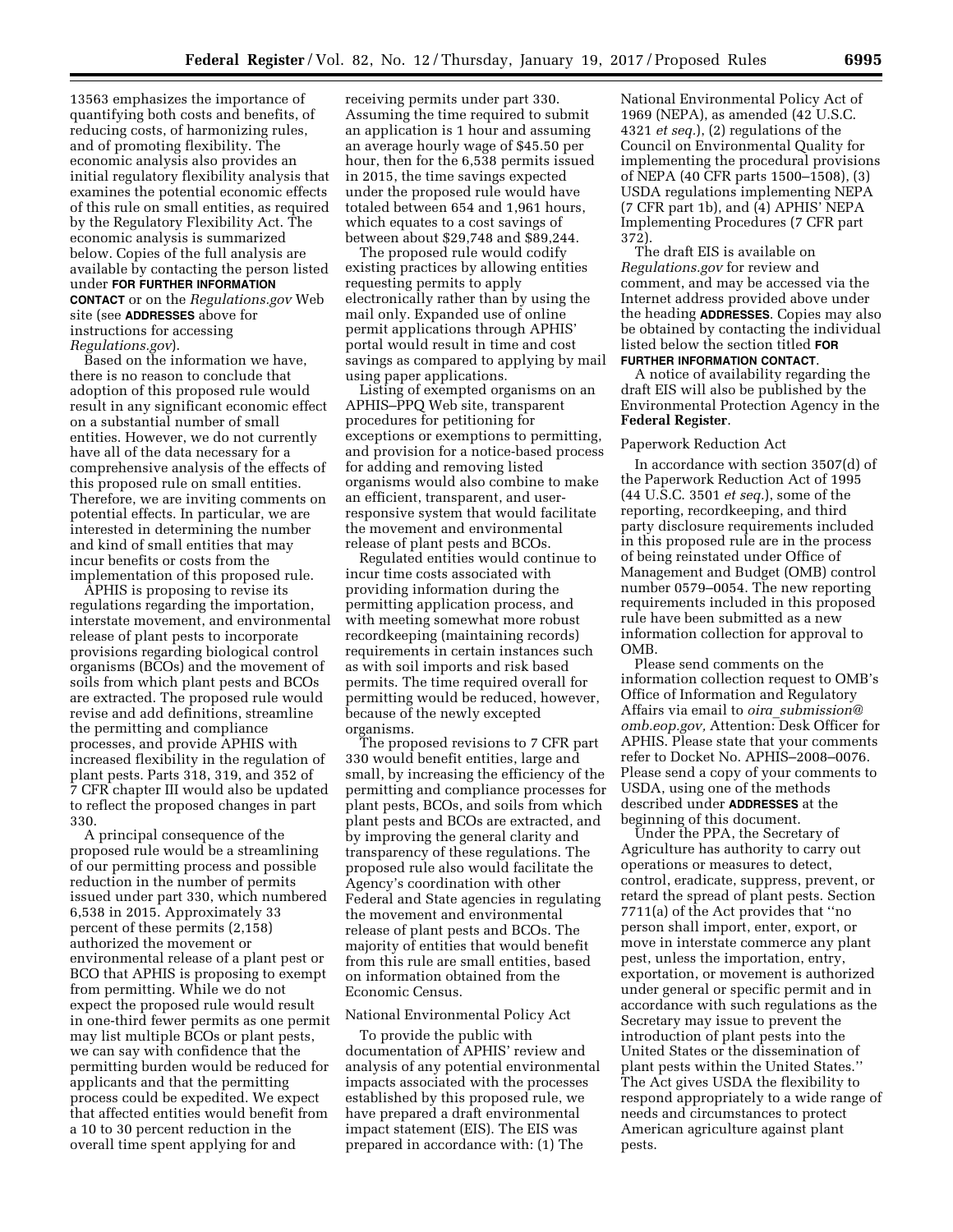In addition, section 412(a) of the Act provides that the Secretary may prohibit or restrict the importation, entry, exportation, or movement in interstate commerce of, among other things, any biological control organism if the Secretary determines that the prohibition or restriction is necessary to prevent the introduction into the United States or the dissemination of a plant pest or noxious weed within the United States. The Act defines a biological control organism as ''any enemy, antagonist, or competitor used to control a plant pest or noxious weed.''

APHIS regulations implementing these aspects of the Plant Protection Act are contained (in part) in 7 CFR part 330.

APHIS is proposing to revise: (1) Regulations regarding the movement of plant pests; (2) criteria regarding the movement and environmental release of biological control organisms, and proposing to establish regulations to allow the importation and movement in interstate commerce of certain types of plant pests without restriction by granting exceptions from permitting requirements for those pests; and (3) regulations regarding the movement of soil. This proposal would clarify the factors that would be considered when assessing the risks associated with the movement of certain organisms and facilitate the movement of regulated organisms and articles in a manner that also protects U.S. agriculture.

This proposed rule replaces a previously published proposed rule, which APHIS is withdrawing as part of this document. This proposal would clarify the factors that would be considered when assessing the risks associated with the movement of certain organisms and facilitate the movement of regulated organisms and articles in a manner that also protects U.S. agriculture.

Implementing this rule will require respondents to complete a new petition process to remove permitting requirements for the interstate movement of certain plant pests or biological control organisms.

We are soliciting comments from the public (as well as affected agencies) concerning our proposed information collection and recordkeeping requirements. These comments will help us:

(1) Evaluate whether the proposed information collection is necessary for the proper performance of our agency's functions, including whether the information will have practical utility;

(2) Evaluate the accuracy of our estimate of the burden of the proposed information collection, including the

validity of the methodology and assumptions used;

(3) Enhance the quality, utility, and clarity of the information to be collected; and

(4) Minimize the burden of the information collection on those who are to respond (such as through the use of appropriate automated, electronic, mechanical, or other technological collection techniques or other forms of information technology; *e.g.,* permitting electronic submission of responses).

*Estimate of Burden:* Public reporting burden for this collection of information is estimated to average 160 hours per response.

*Respondents:* Importers and distributors of plants and plant products; importers, brokers, distributors, retailers, and exhibitors of biological control organisms and associated articles; and operators of biocontainment facilities.

*Estimated Annual Number of Respondents:* 6.

*Estimated Annual Number of Responses per Respondent:* 1.

*Estimated Annual Number of Responses:* 6.

*Estimated Total Annual Burden on Respondents:* 960 hours (Due to averaging, the total annual burden hours may not equal the product of the annual number of responses multiplied by the reporting burden per response.)

A copy of the information collection may be viewed on the *Regulations.gov*  Web site or in our reading room. (A link to *Regulations.gov* and information on the location and hours of the reading room are provided under the heading **ADDRESSES** at the beginning of this proposed rule.) Copies can also be obtained from Ms. Kimberly Hardy, APHIS' Information Collection Coordinator, at (301) 851–2483. APHIS will respond to any information collection request-related comments in the final rule. All comments will also become a matter of public record.

#### E-Government Act Compliance

The Animal and Plant Health Inspection Service is committed to compliance with the E-Government Act to promote the use of the Internet and other information technologies, to provide increased opportunities for citizen access to Government information and services, and for other purposes. For information pertinent to E-Government Act compliance related to this proposed rule, please contact Ms. Kimberly Hardy, APHIS' Information Collection Coordinator, at (301) 851– 2483.

## **Lists of Subjects**

### *7 CFR Part 318*

Cotton, Cottonseeds, Fruits, Guam, Hawaii, Plant diseases and pests, Puerto Rico, Quarantine, Transportation, Vegetables, Virgin Islands.

### *7 CFR Part 319*

Coffee, Cotton, Fruits, Imports, Logs, Nursery stock, Plant diseases and pests, Quarantine, Reporting and recordkeeping requirements, Rice, Vegetables.

#### *7 CFR Part 330*

Customs duties and inspection, Imports, Plant diseases and pests, Quarantine, Reporting and recordkeeping requirements, Transportation.

#### *7 CFR Part 352*

Customs duties and inspection, Imports, Plant diseases and pests, Quarantine, Reporting and recordkeeping requirements, Transportation.

Accordingly, we propose to amend 7 CFR parts 318, 319, 330, and 352 as follows:

### **PART 318—STATE OF HAWAII AND TERRITORIES QUARANTINE NOTICES**

■ 1. The authority citation for part 318 continues to read as follows:

**Authority:** 7 U.S.C. 7701–7772 and 7781– 7786; 7 CFR 2.22, 2.80, and 371.3.

#### **§ 318.60 [Amended]**

 $\blacksquare$  2. In § 318.60, paragraph (c) is amended by adding the words '': *And provided finally,* that the prohibitions in this paragraph do not apply to the movement of soil from Hawaii, Puerto Rico, and the Virgin Islands, other than that soil around the roots of plants; movement of soil that is not around the roots of plants is regulated under part 330 of this chapter'' after the words ''paragraphs (c)(1), (2), and (3) of this section''.

### **PART 319—FOREIGN QUARANTINE NOTICES**

■ 3. The authority citation for part 319 continues to read as follows:

**Authority:** 7 U.S.C. 450, 7701–7772, and 7781–7786; 21 U.S.C. 136 and 136a; 7 CFR 2.22, 2.80, and 371.3.

■ 4. In § 319.37–8, paragraph (b)(2) is revised to read as follows:

## **§ 319.37–8 Growing media.**

### \* \* \* \* \*

(b) \* \* \*

(2) A restricted article from an area of Canada regulated by the national plant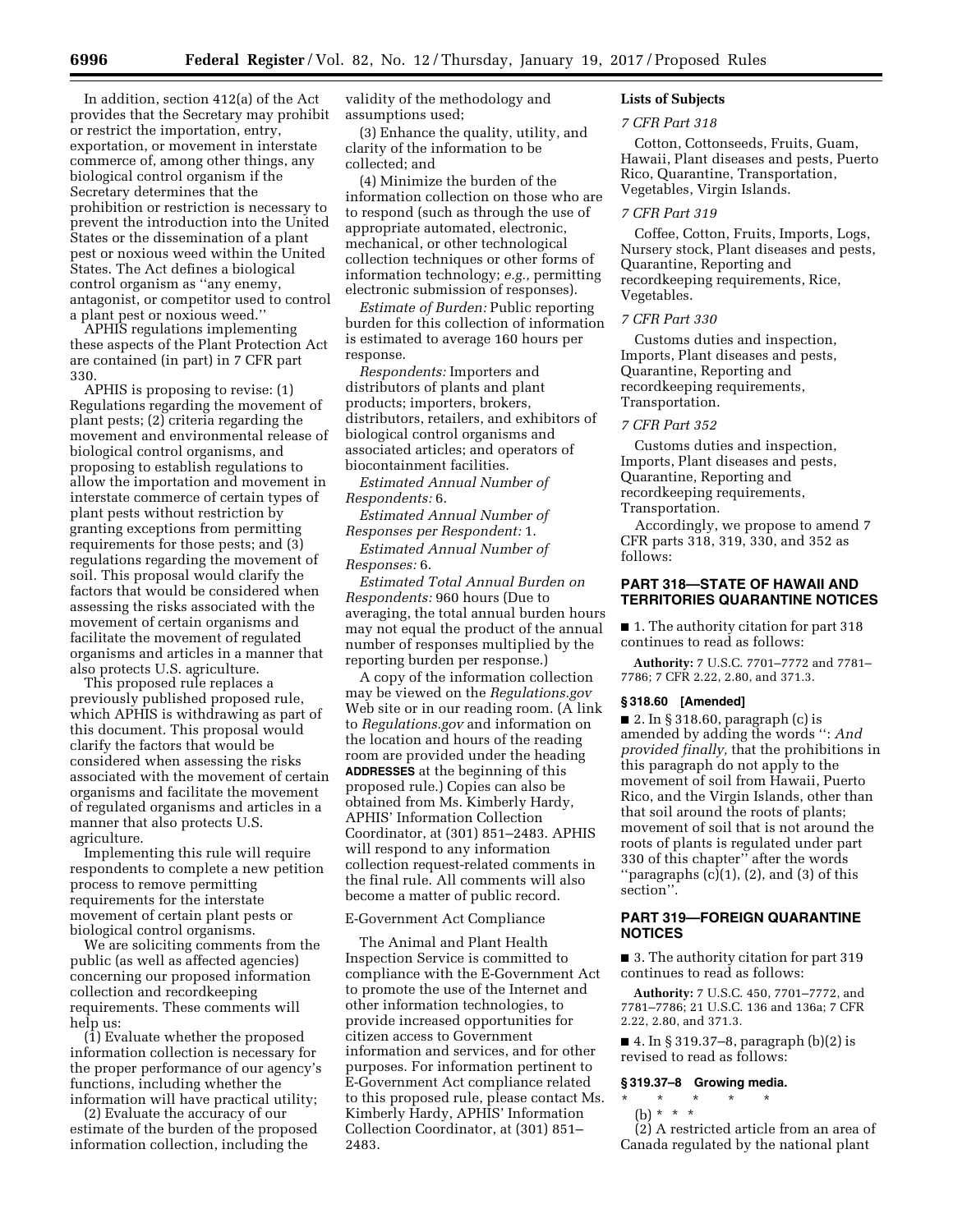protection organization of Canada for a soil-borne plant pest may only be imported in an approved growing medium if the phytosanitary certificate accompanying it contains an additional declaration that the plant was grown in a manner to prevent infestation by that soil-borne plant pest.

\* \* \* \* \*

■ 5. Section 319.69 is amended as follows:

■ a. By revising paragraph (a)(8); and

■ b. By removing paragraph (b)(4). The revision to read as follows:

#### **§ 319.69 Notice of quarantine.**

 $(a) * * * *$ 

(8) Organic decaying vegetative matter from all countries, unless the matter is expressly authorized to be used as a packing material in this part. Exceptions to the above prohibitions may be authorized in the case of specific materials which has been so prepared, manufactured, or processed that in the judgment of the inspector no pest risk is involved in their entry.

\* \* \* \* \*

# **§ 319.69–1 [Amended]**

■ 6. Section 319.69–1 is amended by removing paragraph (b), and redesignating paragraph (c) as paragraph (b).

■ 7. Section 319.69–5 is amended by revising the section heading to read as follows:

### **§ 319.69–5 Types of organic decaying vegetative matter authorized for packing.**

\* \* \* \* \* ■ 8. Section 319.77–2 is amended as follows:

■ a. In paragraph (g), by removing the word ''and'';

■ b. By revising paragraph (h); and

■ c. By adding paragraph (i).

The addition and revision to read as follows:

#### **§ 319.77–2 Regulated articles.**

\* \* \* \* \* (h) Mobile homes and their associated equipment; and

(i) Stone and quarry products. ■ 9. Section 319.77–4 is amended by adding paragraph (d) to read as follows:

#### **§ 319.77–4 Conditions for the importation of regulated articles.**

\* \* \* \* \* (d) *Stone and quarry products.* Stone and quarry products originating in a Canadian infested area may be imported into the United States only if they are destined for an infested area of the United States and will not be moved through any noninfested areas of the United States, and may be moved

through the United States if they are moved only through infested areas. \* \* \* \* \*

## **PART 330—FEDERAL PLANT PEST REGULATIONS; GENERAL; PLANT PESTS, BIOLOGICAL CONTROL ORGANISMS, AND ASSOCIATED ARTICLES; GARBAGE**

■ 10. The authority citation for part 330 continues to read as follows:

**Authority:** 7 U.S.C. 450, 7701–7772, 7781– 7786, and 8301–8317; 21 U.S.C. 136 and 136a; 31 U.S.C. 9701; 7 CFR 2.22, 2.80, and 371.3.

■ 11. The heading of part 330 is revised to read as set forth above.

■ 12. Section 330.100 is revised to read as follows:

### **§ 330.100 Definitions.**

The following terms, when used in this part, shall be construed, respectively, to mean:

*Administrative instructions.*  Published documents relating to the enforcement of this part, and issued under authority thereof by the Administrator.

*Administrator.* The Administrator of the Animal and Plant Health Inspection Service (APHIS), United States Department of Agriculture, or any employee of APHIS to whom authority has been delegated to act in the Administrator's stead.

*Animal and Plant Health Inspection Service (APHIS).* The Animal and Plant Health Inspection Service of the United States Department of Agriculture.

*Article.* Any material or tangible object, including a living organism, that could harbor living plant pests or noxious weeds.

*Biocontainment facility.* A physical structure, or portion thereof, constructed and maintained in order to contain plant pests, biological control organisms, or associated articles.

*Biological control organism.* Any enemy, antagonist, or competitor used to control a plant pest or noxious weed.

*Continental United States.* The contiguous 48 States, Alaska, and the District of Columbia.

*Department.* The United States Department of Agriculture.

*Deputy Administrator.* The Deputy Administrator of the Plant Protection and Quarantine Programs or any employee of the Plant Protection and Quarantine Programs delegated to act in his or her stead.

*Enter (entry).* To move into, or the act of movement into, the commerce of the United States.

*EPA.* The Environmental Protection Agency of the United States.

*Export (exportation).* To move from, or the act of movement from, the United States to any place outside the United States.

*Garbage.* That material designated as "garbage" in § 330.400(b).

*Hand-carry.* Importation of an organism that remains in one's personal possession and in close proximity to one's person.

*Import (importation).* To move into, or the act of movement into, the territorial limits of the United States.

*Inspector.* Any individual authorized by the Administrator of APHIS or the Commissioner of CBP to enforce the regulations in this part.

*Interstate movement.* Movement from one State into or through any other State; or movement within the District of Columbia, Guam, the U.S. Virgin Islands, or any other territory or possession of the United States.

*Living.* Viable or potentially viable.

*Means of conveyance.* Any personal or public property used for or intended for use for the movement of any other property. This specifically includes, but is not limited to, automobiles, trucks, railway cars, aircraft, boats, freight containers, and other means of transportation.

*Move (moved and movement).* To carry, enter, import, mail, ship, or transport; to aid, abet, cause, or induce the carrying, entering, importing, mailing, shipping, or transporting; to offer to carry, enter, import, mail, ship, or transport; to receive to carry, enter, import, mail, ship, or transport; to release into the environment, or to allow any of those activities.

*Noxious weed.* Any plant or plant product that can directly or indirectly injure or cause damage to crops (including nursery stock or plant products), livestock, poultry, or other interests of agriculture, irrigation, navigation, the natural resources of the United States, the public health, or the environment.

*Owner.* The owner, or his or her agent, having possession of a plant pest, biological control organism, associated article, or any other means of conveyance, products, or article subject to the regulations in this part.

*Permit.* A written authorization, including by electronic methods, by the Administrator to move plant pests, biological control organisms, or associated articles under conditions prescribed by the Administrator.

*Permittee.* The person to whom APHIS has issued a permit in accordance with this part and who must comply with the provisions of the permit and the regulations in this part.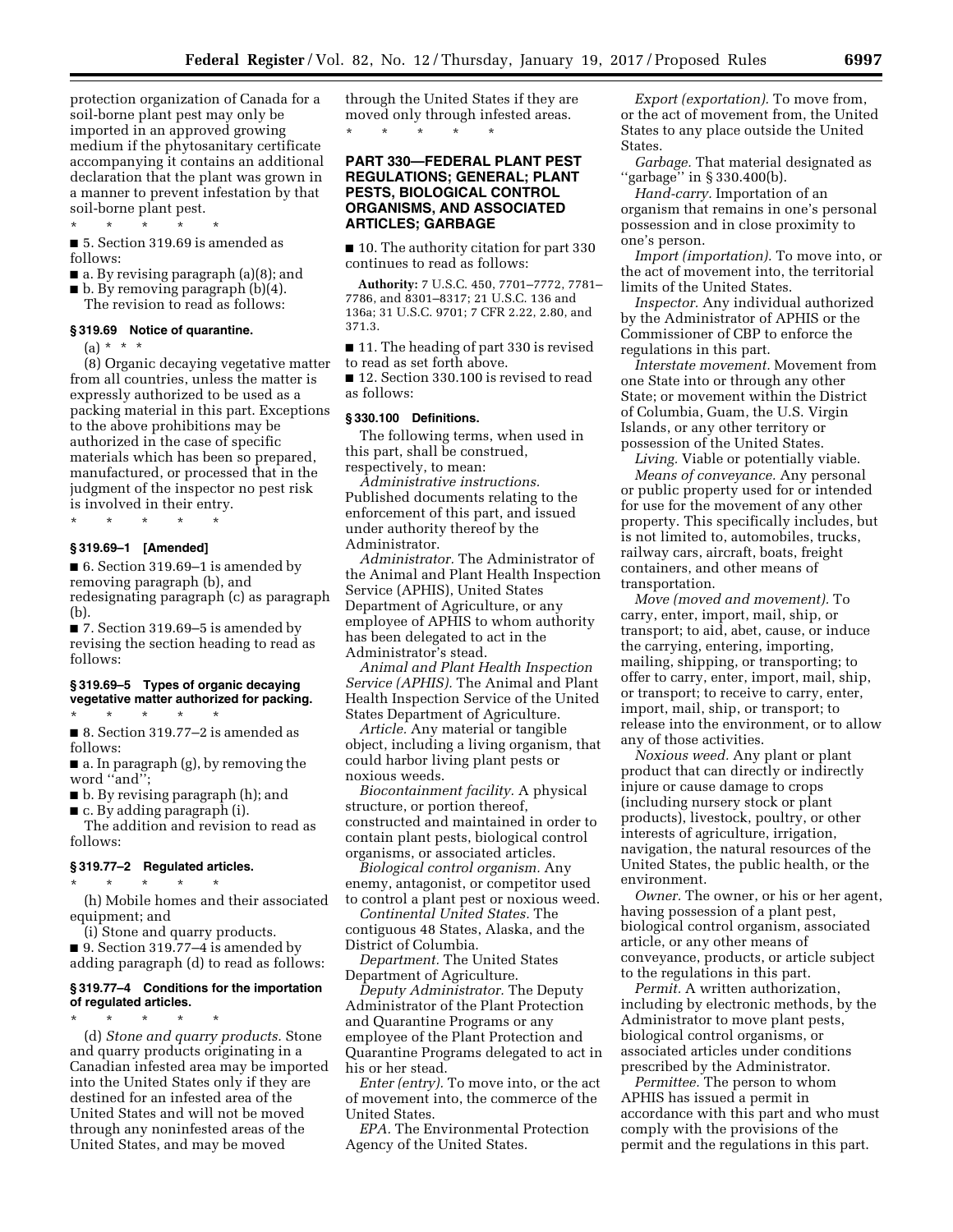*Person.* Any individual, partnership, corporation, association, joint venture, or other legal entity.

*Plant.* Any plant (including any plant part) for or capable of propagation including trees, tissue cultures, plantlet cultures, pollen, shrubs, vines, cuttings, grafts, scions, buds, bulbs, roots, and seeds.

*Plant pest.* Any living stage of any of the following that can directly or indirectly injure, cause damage to, or cause disease in any plant or plant product: A protozoan, nonhuman animal, parasitic plant, bacterium, fungus, virus or viroid, infectious agent or other pathogen, or any article similar to or allied with any of the foregoing.

*Plant product.* Any flower, fruit, vegetable, root, bulb, seed, or other plant part that is not included in the definition of plant; or any manufactured or processed plant or plant part.

*Plant Protection and Quarantine Programs.* The Plant Protection and Quarantine Programs of the Animal and Plant Inspection Health Service.

*Regulated garbage.* That material designated as ''regulated garbage'' in § 330.400(c) and § 330.400(d).

*Responsible individual.* The individual who a permittee designates to oversee and control the actions taken under a permit issued in accordance with this part for the movement or curation of a plant pest, biological control organism, or associated article. For the duration of the permit, the individual must be physically present during normal business hours at or near the location specified on the permit as the ultimate destination of the plant pest, biological control organism, or associated article, and must serve as a primary contact for communication with APHIS. The permittee may designate him or herself as the responsible individual. The responsible individual must be at least 18 years of age. In accordance with section 7734 of the Plant Protection Act (7 U.S.C. 7701 *et seq.*), the act, omission, or failure of any responsible individual will also be deemed the act, omission, or failure of a permittee.

*Secure shipment.* Shipment of a regulated plant pest, biological control organism, or associated article in a container or a means of conveyance of sufficient strength and integrity to prevent leakage of contents and to withstand shocks, pressure changes, and other conditions incident to ordinary handling in transportation.

*Shelf-stable.* The condition achieved in a product, by application of heat, alone or in combination with other ingredients and/or other treatments, of being rendered free of microorganisms

capable of growing in the product at nonrefrigerated conditions (over 50 °F or  $10^{\circ}$ C).

*Soil.* The unconsolidated material from the earth's surface that consists of rock and mineral particles and that supports or is capable of supporting biotic communities.

*State.* Any of the States of the United States, the Commonwealth of the Northern Mariana Islands, the Commonwealth of Puerto Rico, the District of Columbia, Guam, the U.S. Virgin Islands, and all other territories or possessions of the United States.

*Sterilization (sterile, sterilized).* A chemical or physical process that results in the death of all living organisms on or within the article subject to the process. Examples include, but are not limited to, autoclaving and incineration.

*Taxon (taxa).* Any recognized grouping or rank within the biological nomenclature of organisms, such as class, order, family, genus, species, subspecies, pathovar, biotype, race, forma specialis, or cultivar.

*Transit.* Movement from and to a foreign destination through the United States.

*United States.* All of the States. *U.S. Customs and Border Protection (CBP).* U.S. Customs and Border Protection within the Department of Homeland Security.

■ 13. Subpart—Movement of Plant Pests, §§ 330.200 through 330.212, is revised to read as follows:

#### **Subpart—Movement of Plant Pests, Biological Control Organisms, and Associated Articles**

Sec.

- 330.200 Scope and general restrictions.
- 330.201 Permit requirements.
- 330.202 Biological control organisms.
- 330.203 Soil.
- 330.204 Exceptions to permitting requirements for the importation or interstate movement of certain plant pests.
- 330.205 Hand-carry of plant pests, biological control organisms, and soil.
- 330.206 Packaging requirements.
- 330.207 Costs and charges.

### **Subpart—Movement of Plant Pests, Biological Control Organisms, and Associated Articles**

#### **§ 330.200 Scope and general restrictions.**

(a) No person shall import, move interstate, transit, or release into the environment plant pests, biological control organisms, or associated articles, unless the importation, interstate movement, transit, or release into the environment of the plant pests, biological control organisms, or plant pests is:

(1) Authorized under an import, interstate movement, or continued curation permit issued in accordance with § 330.201; or

(2) Authorized in accordance with other APHIS regulations in this chapter; or

(3) Explicitly granted an exception or exemption in this subpart from permitting requirements; or

(4) Authorized under a general permit issued by the Administrator.

(b) *Plant pests regulated by this subpart.* For the purposes of this subpart, APHIS will consider an organism to be a plant pest if the organism directly or indirectly injures, causes damage to, or causes disease in a plant or plant product, or if the organism is an unknown risk to plants or plant products, but is similar to an organism known to directly or indirectly injure, cause damage to, or cause disease in a plant or plant product.

(c) *Biological control organisms regulated by this subpart.* For the purposes of this subpart, biological control organisms include:

(1) Invertebrate predators and parasites (parasitoids) used to control invertebrate plant pests,

(2) Invertebrate competitors used to control invertebrate plant pests,

- (3) Invertebrate herbivores used to control noxious weeds,
- (4) Microbial pathogens used to control invertebrate plant pests,
- (5) Microbial pathogens used to control noxious weeds,

(6) Microbial parasites used to control plant pathogens, and

(7) Any other types of biological control organisms, as determined by APHIS.

(d) *Biological control organisms not regulated by this subpart.* The preceding paragraph notwithstanding, biological control organism-containing products that are currently under an EPA outdoor experimental use permit or that are currently registered with EPA as a microbial pesticide product having outdoor uses are not regulated under this subpart. Additionally, biological control organisms that are pesticides that are not registered with EPA, but are being transferred, sold, or distributed in accordance with EPA's regulations in 40 CFR 152.30, are not regulated under this subpart for their interstate movement or importation. However, an importer desiring to import a shipment of biological control organisms subject to the Federal Insecticide Fungicide and Rodenticide Act must submit to the EPA Administrator a Notice of Arrival of Pesticides and Devices as required by CBP regulations at 19 CFR 12.112. The Administrator will provide notification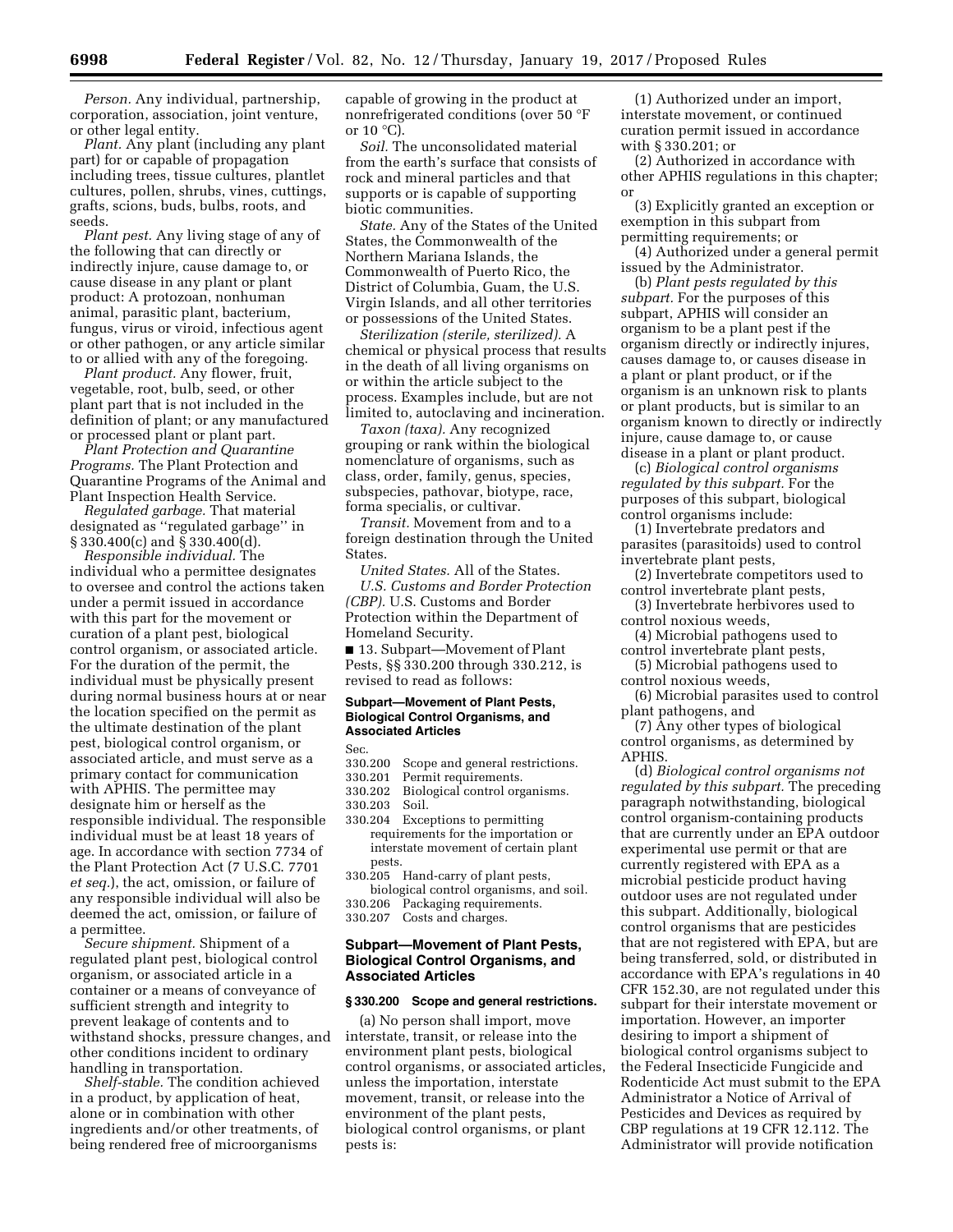to the importer indicating the disposition to be made of shipment upon its entry into the customs territory of the United States.

### **§ 330.201 Permit requirements.**

(a) *Types of permits.* APHIS issues import permits, interstate movement permits, continued curation permits, and transit permits for plant pests, biological control organisms, and associated articles.1

(1) *Import permit.* Import permits are issued to persons for secure shipment from outside the United States into the territorial limits of the United States. When import permits are issued to individuals, these individuals must be 18 years of age or older and have a physical address within the United States. When import permits are issued to corporate persons, these persons must maintain an address or business office in the United States with a designated individual for service of process.

(2) *Interstate movement permit.*  Interstate movement permits are issued to persons for secure shipment from any State into or through any other State. When interstate movement permits are issued to individuals, these individuals must be 18 years of age or older and have a physical address within the United States. When interstate movement permits are issued to corporate persons, these persons must maintain an address or business office in the United States with a designated individual for service of process.

(3) *Continued curation permits.*  Continued curation permits are issued in conjunction with and prior to the expiration date for an import permit or interstate movement permit, in order for the permittee to continue the actions listed on the import permit or interstate movement permit. When continued curation permits are issued to individuals, these individuals must be 18 years of age or older and have a physical address within the United States. When continued curation permits are issued to corporate persons, these persons must maintain an address or business office in the United States with a designated individual for service of process.

(4) *Transit permits.* Transit permits are issued for secure shipments through the United States. Transit permits are issued in accordance with part 352 of this chapter.

(b) *Applying for a permit.* Permit applications must be submitted by the applicant in writing or electronically through one of the means listed at *[http://www.aphis.usda.gov/](http://www.aphis.usda.gov/plant_health/permits/index.shtml) plant*\_*[health/permits/index.shtml](http://www.aphis.usda.gov/plant_health/permits/index.shtml)* in advance of the action(s) proposed on the permit application.

(c) *Completing a permit application.*  A permit application must be complete before APHIS will evaluate it in order to determine whether to issue the permit requested. Guidance regarding how to complete a permit application, including guidance specific to the various information blocks on the application, is available at *[http://](http://www.aphis.usda.gov/plant_health/permits/index.shtml) [www.aphis.usda.gov/plant](http://www.aphis.usda.gov/plant_health/permits/index.shtml)*\_*health/ [permits/index.shtml.](http://www.aphis.usda.gov/plant_health/permits/index.shtml)* 

(d) *APHIS action on permit applications.* APHIS will review the information on the application to determine whether it is complete. In order to consider an application complete, APHIS may request additional information that it determines to be necessary in order to assess the risk to plants and plant products that may be posed by the actions proposed on the application. When it is determined that an application is complete, APHIS will commence review of the information provided.

(1) *State or Tribal consultation and comment; consultation with other individuals.* APHIS will share a copy of the permit application, and the proposed permit conditions, with the appropriate State or Tribal regulatory officials, and may share the application and the proposed conditions with other persons or groups to provide comment.

(2) *Initial assessment of sites and facilities.* Prior to issuance of a permit, APHIS will assess all sites and facilities that are listed on the permit application, including private residences, biocontainment facilities, and field locations where the organism or article will be held or released. As part of this assessment, all sites and facilities are subject to inspection. All facilities must be determined by APHIS to be constructed and maintained in a manner that prevents the dissemination or dispersal of plant pests, biological control organisms, or associated articles from the facility. The applicant must provide all information requested by APHIS regarding this assessment, and must allow all inspections requested by APHIS during normal business hours (8 a.m. to 4:30 p.m., Monday through Friday, excluding holidays). Failure to do so constitutes grounds for denial of the permit application.

(3) *Issuance of a permit.* APHIS may issue a permit to an applicant if APHIS

concludes that the actions allowed under the permit will be highly unlikely to result in the introduction or dissemination of a plant pest, biological control organism, or noxious weed within the United States in a manner that presents an unacceptable risk to plants and plant products. Issuance will occur as follows:

(i) Prior to issuing the permit, APHIS will notify the applicant in writing or electronically of all proposed permit conditions. The applicant must agree in writing or electronically that he or she, and all his or her employees, agents, and/or officers, will comply with all permit conditions and all provisions of this subpart. If the organism or associated article will be contained in a private residence, the applicant must state in this agreement that he or she authorizes APHIS to conduct unscheduled assessments of the residence during normal business hours if a permit is issued.

(ii) APHIS will issue the permit after it receives and reviews the applicant's agreement. The permit will be valid for no more than 3 years. During that period, the permittee must abide by all permitting conditions, and the use of the organism or article must conform to the intended use on the permit. Moreover, the use of organisms derived from a regulated parent organism during that period must conform to the intended use specified on the permit for the parent organism.

(iii) All activities carried out under the permit must cease on or before the expiration date for the permit, unless, prior to that expiration date, the permittee has submitted a new permit application and a new permit has been issued to authorize continuation of those actions.

(iv) At any point following issuance of a permit but prior to its expiration date, an inspector may conduct unscheduled assessments of the site or facility in which the organisms or associated articles are held, to determine whether they are constructed and are being maintained in a manner that prevents the dissemination of organisms or associated articles from the site or facility. The permittee must allow all such assessments requested by APHIS during normal business hours. Failure to allow such assessments constitutes grounds for revocation of the permit.

(4) *Denial of a permit application.*  APHIS may deny an application for a permit if:

(i) APHIS concludes that the actions proposed in the permit application would present an unacceptable risk to plants and plant products because of the introduction or dissemination of a plant

<sup>1</sup>Persons contemplating the shipment of plant pests, biological control organisms, or associated articles to places outside the United States should make arrangements directly, or through the recipient, with the country of destination for the export of the plant pests, biological control organisms, or associated articles into that country.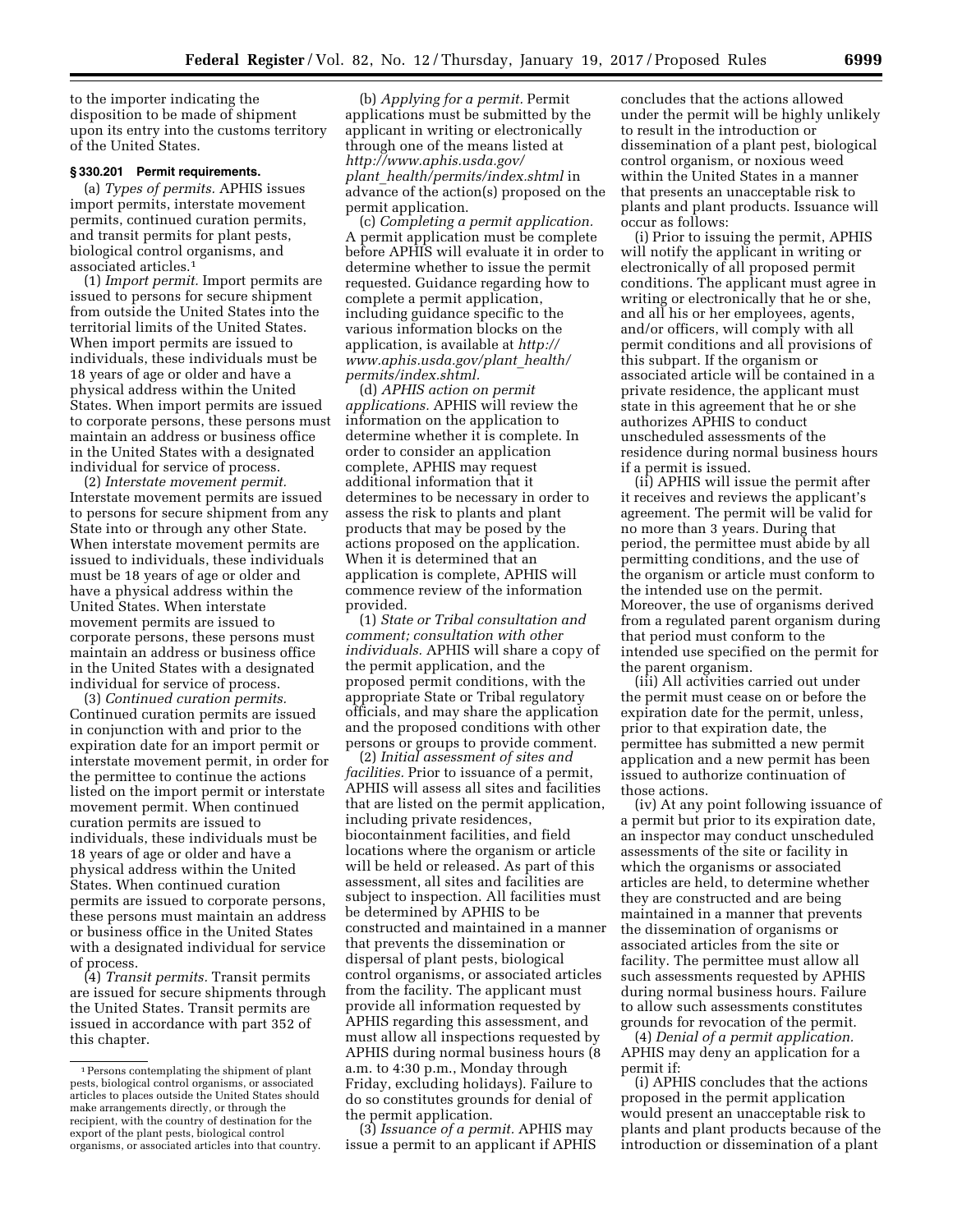pest, biological control organism, or noxious weed within the United States; or

(ii) The actions proposed in the permit application would be adverse to the conduct of an APHIS eradication, suppression, control, or regulatory program; or

(iii) A State or Tribal executive official, or a State or Tribal plant protection official authorized to do so, objects to the movement in writing and provides specific, detailed information that there is a risk the movement will result in the dissemination of a plant pest or noxious weed into the State, APHIS evaluates the information and agrees, and APHIS determines that such plant pest or noxious weed risk cannot be adequately addressed or mitigated; or

(iv) The applicant does not agree to observe all of the proposed permit conditions that APHIS has determined are necessary to mitigate identified risks; or

(v) The applicant does not provide information requested by APHIS as part of an assessment of sites or facilities, or does not allow APHIS to inspect sites or facilities associated with the actions listed on the permit application; or

(vi) APHIS determines that the applicant has not followed prior permit conditions, or has not adequately demonstrated that they can meet the requirements for the current application. Factors that may contribute to such a determination include, but are not limited to:

(A) The applicant, or a partnership, firm, corporation, or other legal entity in which the applicant has a substantial interest, financial or otherwise, has not complied with any permit that was previously issued by APHIS.

(B) Issuing the permit would circumvent any order denying or revoking a previous permit issued by APHIS.

(C) The applicant has previously failed to comply with any APHIS regulation.

(D) The applicant has previously failed to comply with any other Federal, State, or local laws, regulations, or instructions pertaining to plant health.

(E) The applicant has previously failed to comply with the laws or regulations of a national plant protection organization or equivalent body, as these pertain to plant health.

(F) APHIS has determined that the applicant has made false or fraudulent statements or provided false or fraudulent records to APHIS.

(G) The applicant has been convicted or has pled *nolo contendere* to any crime involving fraud, bribery,

extortion, or any other crime involving a lack of integrity.

(5) *Withdrawal of a permit application.* Any permit application may be withdrawn at the request of the applicant. If the applicant wishes to withdraw a permit application, he or she must provide the request in writing to APHIS. APHIS will provide written notification to the applicant as promptly as circumstances allow regarding reception of the request and withdrawal of the application.

(6) *Cancellation of a permit.* Any permit that has been issued may be canceled at the request of the permittee. If a permittee wishes a permit to be canceled, he or she must provide the request in writing to APHIS–PPQ. Whenever a permit is canceled, APHIS will notify the permittee in writing regarding such cancellation.

(7) *Revocation of a permit.* APHIS may revoke a permit for any of the following reasons:

(i) After issuing the permit, APHIS obtains information that would have otherwise provided grounds for it to deny the permit application; or

(ii) APHIS determines that the actions undertaken under the permit have resulted in or are likely to result in the introduction into or dissemination within the United States of a plant pest or noxious weed in a manner that presents an unacceptable risk to plants or plant products; or

(iii) APHIS determines that the permittee, or any employee, agent, or officer of the permittee, has failed to comply with a provision of the permit or the regulations under which the permit was issued.

(8) *Amendment of permits.* (i) *Amendment at permittee's request.* If a permittee determines that circumstances have changed since the permit was initially issued and wishes the permit to be amended accordingly, he or she must request the amendment, either through APHIS' online portal for permit applications, or by contacting APHIS directly via phone or email. The permittee may have to provide supporting information justifying the amendment. APHIS will review the amendment request, and may amend the permit if only minor changes are necessary. Requests for more substantive changes may require a new permit application. Prior to issuance of an amended permit, the permittee may be required to agree in writing that he or she, and his or her employees, agents, and/or officers will comply with the amended permit and conditions.

(ii) *Amendment initiated by APHIS.*  APHIS may amend any permit and its conditions at any time, upon

determining that the amendment is needed to address newly identified considerations concerning the risks presented by the organism or the activities being conducted under the permit. APHIS may also amend a permit at any time to ensure that the permit conditions are consistent with all of the requirements of this part. As soon as circumstances allow, APHIS will notify the permittee of the amendment to the permit and the reason(s) for it. Depending on the nature of the amendment, the permittee may have to agree in writing or electronically that he or she, and his or her employees, agents, and/or officers, will comply with the permit and conditions as amended before APHIS will issue the amended permit. If APHIS requests such an agreement, and the permittee does not agree in writing that he or she, and his or her employees, agents, and/or officers, will comply with the amended permit and conditions, the existing permit will be revoked.

(9) *Suspension of permitted actions.*  APHIS may suspend authorization of actions authorized under a permit if it identifies new factors that cause it to reevaluate the risk associated with those actions. APHIS will notify the permittee in writing of this suspension explaining the reasons for it and stating the actions for which APHIS is suspending authorization. Depending on the results of APHIS' evaluation, APHIS will subsequently contact the permittee to remove the suspension, amend the permit, or revoke the permit.

(10) *Appeals.* Any person whose application has been denied, whose permit has been revoked or amended, or whose authorization for actions authorized under a permit has been suspended, may appeal the decision in writing to the Administrator within 10 business days after receiving the written notification of the denial, revocation, amendment, or suspension. The appeal shall state all of the facts and reasons upon which the person relies to show that the application was wrongfully denied, permit revoked or amended, or authorization for actions under a permit suspended. The Administrator shall grant or deny the appeal, stating the reasons for the decision as promptly as circumstances allow.

#### **§ 330.202 Biological control organisms.**

(a) *General conditions for importation, interstate movement, and environmental release of biological control organisms.* Except as provided in paragraph (b) of this section, no biological control organism regulated under this subpart may be imported, moved interstate, or released into the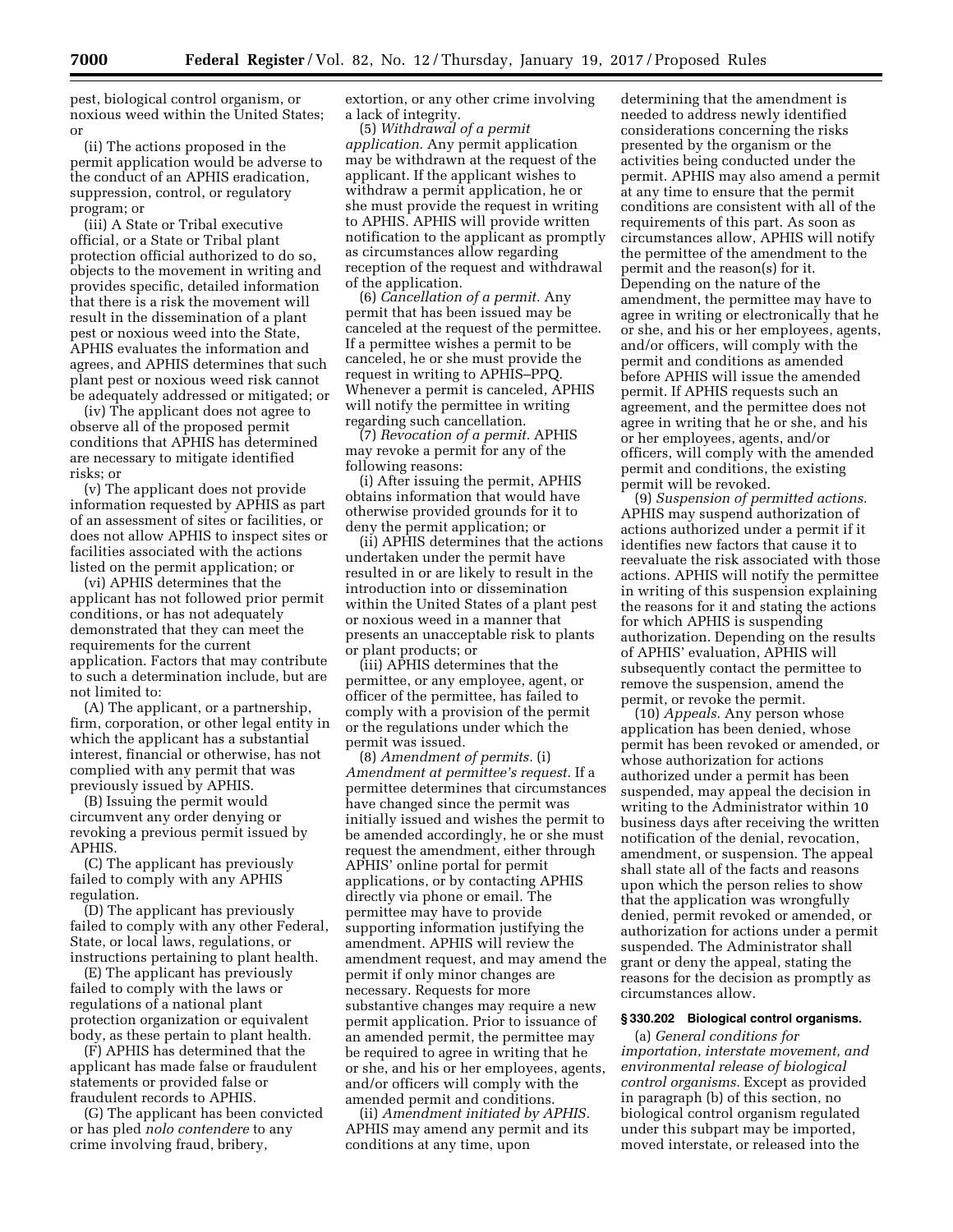environment unless a permit has been issued in accordance with § 330.201 authorizing such importation, interstate movement, or environmental release, and the organism is moved or released in accordance with this permit and the regulations in this subpart. The regulations in 40 CFR parts 1500–1508, 7 CFR part 1b, and 7 CFR part 372 may require APHIS to request additional information from an applicant regarding the proposed release of a biological control organism as part of its evaluation of a permit application. Further information regarding the types of information that may be requested, and the manner in which this information will be evaluated, is found at *[http://www.aphis.usda.gov/](http://www.aphis.usda.gov/plant_health/permits/index.shtml)  plant*\_*[health/permits/index.shtml.](http://www.aphis.usda.gov/plant_health/permits/index.shtml)* 

(b) *Exceptions from permitting requirements for certain biological control organisms.* APHIS has determined that certain biological control organisms have become established throughout their geographical or ecological range in the continental United States, such that the additional release of pure cultures derived from field populations of taxa of such organisms into the environment of the continental United States will present no additional plant pest risk (direct or indirect) to plants or plant products. A list of these organisms is maintained online, at *[http://](http://www.aphis.usda.gov/plant_health/permits/index.shtml) [www.aphis.usda.gov/plant](http://www.aphis.usda.gov/plant_health/permits/index.shtml)*\_*health/ [permits/index.shtml.](http://www.aphis.usda.gov/plant_health/permits/index.shtml)* 

(1) *Importation and interstate movement of listed organisms.* Pure cultures of organisms on the list may be imported into or moved interstate within the continental United States without further restriction under this subpart.

(2) *Environmental release of listed organisms.* Pure cultures of organisms on the list may be released into the environment of the continental United States without further restriction under this subpart.

(c) *Additions to the list of organisms granted exceptions from permitting requirements for their importation or interstate movement.* Any person may request that APHIS add a biological control organism to the list referred to in paragraph (b) of this section by submitting a petition to APHIS via email to *[pest.permits@aphis.usda.gov](mailto:pest.permits@aphis.usda.gov)* or through any means listed at *[http://](http://www.aphis.usda.gov/plant_health/permits/index.shtml) [www.aphis.usda.gov/plant](http://www.aphis.usda.gov/plant_health/permits/index.shtml)*\_*health/ [permits/index.shtml.](http://www.aphis.usda.gov/plant_health/permits/index.shtml)* The petition must include the following information:

(1) Evidence indicating that the organism is indigenous to the continental United States throughout its geographical or ecological range, or evidence indicating that the organism

has produced self-replicating populations within the continental United States for an amount of time sufficient, based on the organism's taxon, to consider that taxon established throughout its geographical or ecological range in the continental United States.

(2) Results from a field study where data was collected from representative habitats occupied by the biological control organism. Studies must include sampling for any direct or indirect impacts on target and non-target hosts of the biological control organism in these habitats. Supporting scientific literature must be cited.

(3) Any other data, including published scientific reports, that suggest that subsequent releases of the organism into the environment of the continental United States will present no additional plant pest risk (direct or indirect) to plants or plant products.

(d) *APHIS review of petitions.* (1) APHIS will review the petition to determine whether it is complete. If APHIS determines that the petition is complete, it will conduct an evaluation of the petition to determine whether there is sufficient evidence that the organism exists throughout its geographical or ecological range in the continental United States and that subsequent releases of pure cultures of field populations of the organism into the environment of the continental United States will present no additional plant pest risk (direct or indirect) to plants or plant products.

(2) *Notice of availability of the petition.* If APHIS determines that there is sufficient evidence that the organism exists throughout its geographical or ecological range in the continental United States and that subsequent releases of pure cultures of the organism into the environment of the continental United States will present no additional plant pest risk to plants or plant products, APHIS will publish a notice in the **Federal Register** announcing the availability of the petition and requesting public comment on that document.

(3) *Notice of determination.* (i) If no comments are received, or if the comments received do not lead APHIS to reconsider its determination, APHIS will publish in the **Federal Register** a subsequent notice describing the comments received and stating that the organism has been added to the list referred to in paragraph (b) of this section.

(ii) If the comments received lead APHIS to reconsider its determination, APHIS will publish in the **Federal Register** a subsequent notice describing the comments received and stating its reasons for determining not to add the organism to the list referred to in paragraph (b) of this section.

(e) *Removal of organisms from the list of exempt organisms.* Any biological control organism may be removed from the list referred to in paragraph (b) of this section if information emerges that would have otherwise led APHIS to deny the petition to add the organism to the list. Whenever an organism is removed from the list, APHIS will publish a notice in the **Federal Register**  announcing that action and the basis for it.

#### **§ 330.203 Soil.**

(a) The Administrator has determined that, unless it has been sterilized, soil is an associated article, and is thus subject to the permitting requirements of § 330.201, unless its movement:

(1) Is regulated pursuant to other APHIS regulations in this chapter; or

(2) Does not require such a permit under the provisions of paragraphs  $(b)(1)$  or  $(c)(1)$  of this section.

(b) *Conditions governing the importation of soil.* 

(1) *Permit.* Except as provided in § 319.37–8(b)(2) of this chapter and except for soil imported from areas of Canada other than those areas of Canada regulated by the national plant protection organization of Canada for a soil-borne plant pest, soil may only be imported into the United States if an import permit has been issued for its importation in accordance with § 330.201, and the soil will be imported under the conditions specified on the permit.

(2) *Additional conditions for the importation of soil via hand-carry.* In addition to the condition of paragraph (b)(1) of this section, soil may be handcarried into the United States only if the importation meets the conditions of § 330.205.

(3) *Additional conditions for the importation of soil intended for the extraction of plant pests.* In addition to the condition of paragraph (b)(1) of this section, soil may be imported into the United States for the extraction of plant pests if the soil will be imported directly to a biocontainment facility approved by APHIS.

(4) *Additional conditions for the importation of soil contaminated with plant pests and intended for disposal.* In addition to the condition of paragraph (b)(1) of this section, soil may be imported into the United States for the disposal of plant pests if the soil will be imported directly to an APHIS-approved disposal facility.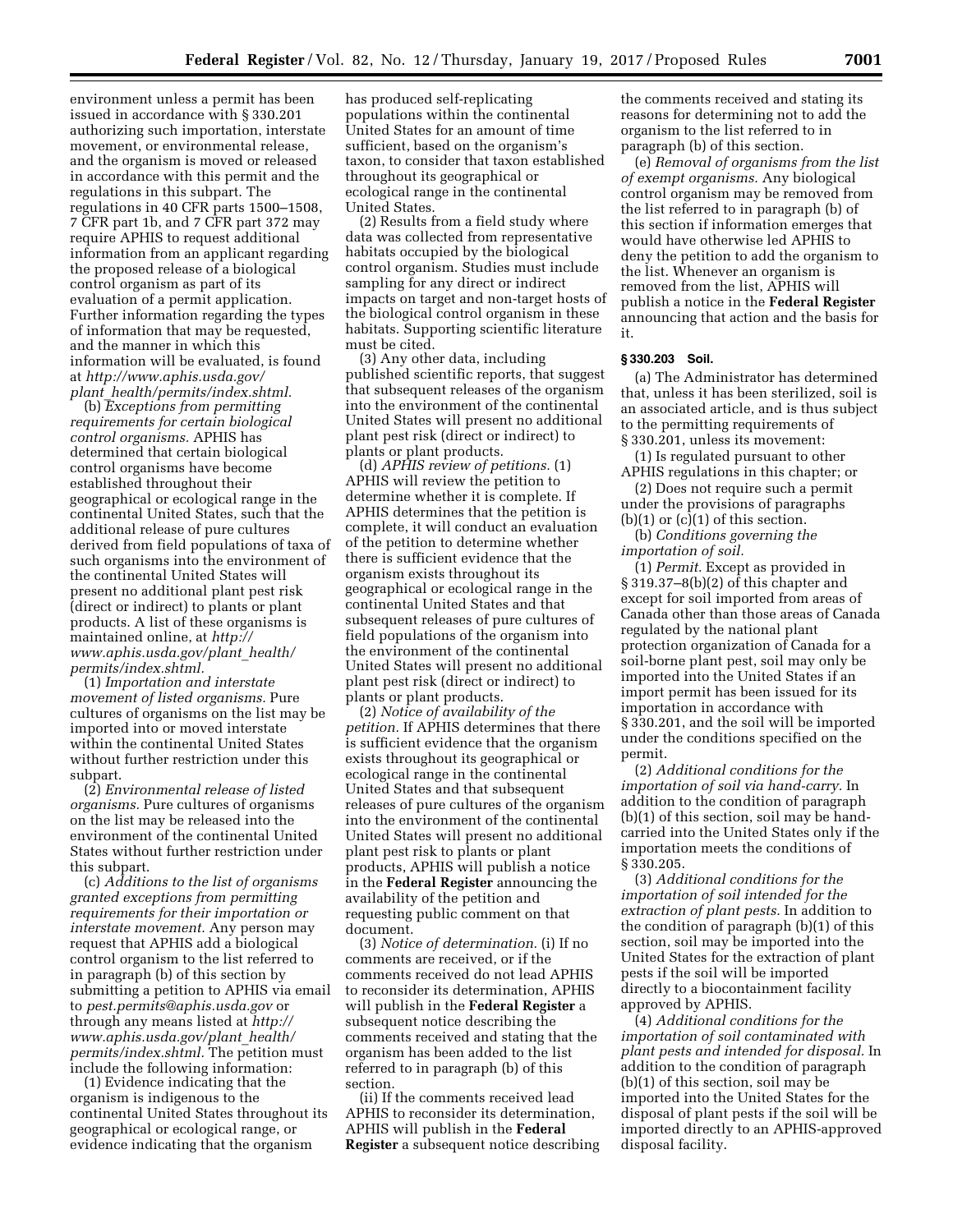(5) *Exemptions.* The articles listed in this paragraph are not soil, provided that they are free of organic material. Therefore, they may be imported into the United States without an import permit issued in accordance with § 330.201, unless the Administrator has issued an order stating that a particular article is an associated article. All such articles are, however, subject to inspection at the port of first arrival, subsequent reinspection at other locations, other remedial measures deemed necessary by an inspector to remove any risk the items pose of disseminating plant pests or noxious weeds, and any other restrictions of this chapter:

(i) Consolidated material derived from any strata or substrata of the earth. Examples include clay (laterites, bentonite, china clay, attapulgite, tierrafino), talc, chalk, slate, iron ore, and gravel.

(ii) Sediment, mud, or rock from saltwater bodies of water.

(iii) Cosmetic mud and other commercial mud products.

(iv) Stones, rocks, and quarry products.

(c) *Conditions governing the interstate movement of soil.* (1) *General conditions.* Except for soil moved in accordance with paragraphs (c)(2) through (5) of this section, soil may be moved interstate within the United States without prior issuance of an interstate movement permit in accordance with § 330.201 or further restriction under this subpart. However, all soil moved interstate is subject to any movement restrictions and remedial measures specified for such movement in part 301 of this chapter.

(2) *Conditions for the interstate movement within the continental United States of soil intended for the extraction of plant pests.* Soil may be moved interstate within the continental United States with the intent of extracting plant pests, only if an interstate movement permit has been issued for its movement in accordance with § 330.201, and the soil will be moved directly to a biocontainment facility approved by APHIS in a secure manner that prevents its dissemination into the outside environment.

(3) *Conditions for the interstate movement within the continental United States of soil infested with plant pests and intended for disposal.* Soil may be moved interstate within the continental United States with the intent of disposing of plant pests, only if an interstate movement permit has been issued for its movement in accordance with § 330.201, and the soil will be moved directly to an APHIS-approved

disposal facility in a secure manner that prevents its dissemination into the outside environment.

(4) *Conditions for the interstate movement of soil samples from an area quarantined in accordance with part 301 of this chapter for chemical or compositional testing or analysis.* Soil samples may be moved for chemical or compositional testing or analysis from an area that is quarantined in accordance with part 301 of this chapter without prior issuance of an interstate movement permit in accordance with § 330.201 or further restriction under this chapter, provided that the soil is moved to a laboratory that has entered into and is operating under a compliance agreement with APHIS, is abiding by all terms and conditions of the compliance agreement, and is approved by APHIS to test and/or analyze such samples.

(5) *Additional conditions for interstate movement of soil to, from, or between Hawaii, the territories, and the continental United States.* In addition to all general conditions for interstate movement of soil, soil may be moved interstate to, from, or between Hawaii, the territories, and the continental United States only if an interstate movement permit has been issued for its movement in accordance with § 330.201. In addition, soil moved to, from, or between Hawaii, the territories, and the continental United States with the intent of extracting plant pests is subject to the conditions of paragraph (c)(2) of this section, while soil infested with plant pests and intended for disposal is subject to the conditions of paragraph (c)(3) of this section.

(d) *Conditions governing the transit of soil through the United States.* Soil may transit through the United States only if a transit permit has been issued for its movement in accordance with part 352 of this chapter.

#### **§ 330.204 Exceptions to permitting requirements for the importation or interstate movement of certain plant pests.**

Pursuant to section 7711 of the Plant Protection Act (7 U.S.C. 7701 *et seq.*), the Administrator has determined that certain plant pests may be imported into or may move in interstate commerce within the continental United States without restriction. The list of all such plant pests is listed on the Internet at *[http://www.aphis.usda.gov/](http://www.aphis.usda.gov/plant_health/permits/index.shtml) plant*\_*[health/permits/index.shtml.](http://www.aphis.usda.gov/plant_health/permits/index.shtml)* 

(a) *Categories.* In order to be included on the list, a plant pest must:

(1) Be from field populations or lab cultures derived from field populations of a taxon that established throughout its entire geographical or ecological

range within the continental United States; or

(2) Be sufficiently attenuated so that it no longer poses a risk to plants or plant products; or

(3) Be commercially available and raised under the regulatory purview of other Federal agencies.

(b) *Petition process to add plant pests to the list.* (1) *Petition.* Any person may petition APHIS to have an additional plant pest added to the list of plant pests that may be imported into or move in interstate commerce within the continental United States without restriction. To submit a petition, the person must provide, in writing, information supporting the placement of a particular pest in one of the categories listed in paragraph (a) of this section.

(i) Information that the plant pest belongs to a taxon that is established throughout its entire geographical or ecological range within the United States must include scientific literature, unpublished studies, or data regarding:

(A) The biology of the plant pest, including characteristics that allow it to be identified, known hosts, and virulence;

(B) The geographical or ecological range of the plant pest within the continental United States; and

(C) The areas of the continental United States within which the plant pest is established.

(ii) Information that the plant pest has been attenuated of its pathogenicity must include experimental data, published references, or scientific information regarding such attenuation.

(iii) Information that the plant pest is commercially available and raised under the regulatory purview of another Federal agency must include a citation to the relevant law, regulation, or order under which the agency exercises such oversight.

(2) *APHIS review.* APHIS will review the information contained in the petition to determine whether it is complete. In order to consider the petition complete, APHIS may require additional information to determine whether the plant pest belongs to one of the categories listed in paragraph (a) of this section. When it is determined that the information is complete, APHIS will commence review of the petition.

(3) *Action on petitions to add pests.*  (i) If, after review of the petition, APHIS determines there is insufficient evidence that the plant pest belongs to one of the three categories listed in paragraph (a) of this section, APHIS will deny the petition, and notify the petitioner in writing regarding this denial.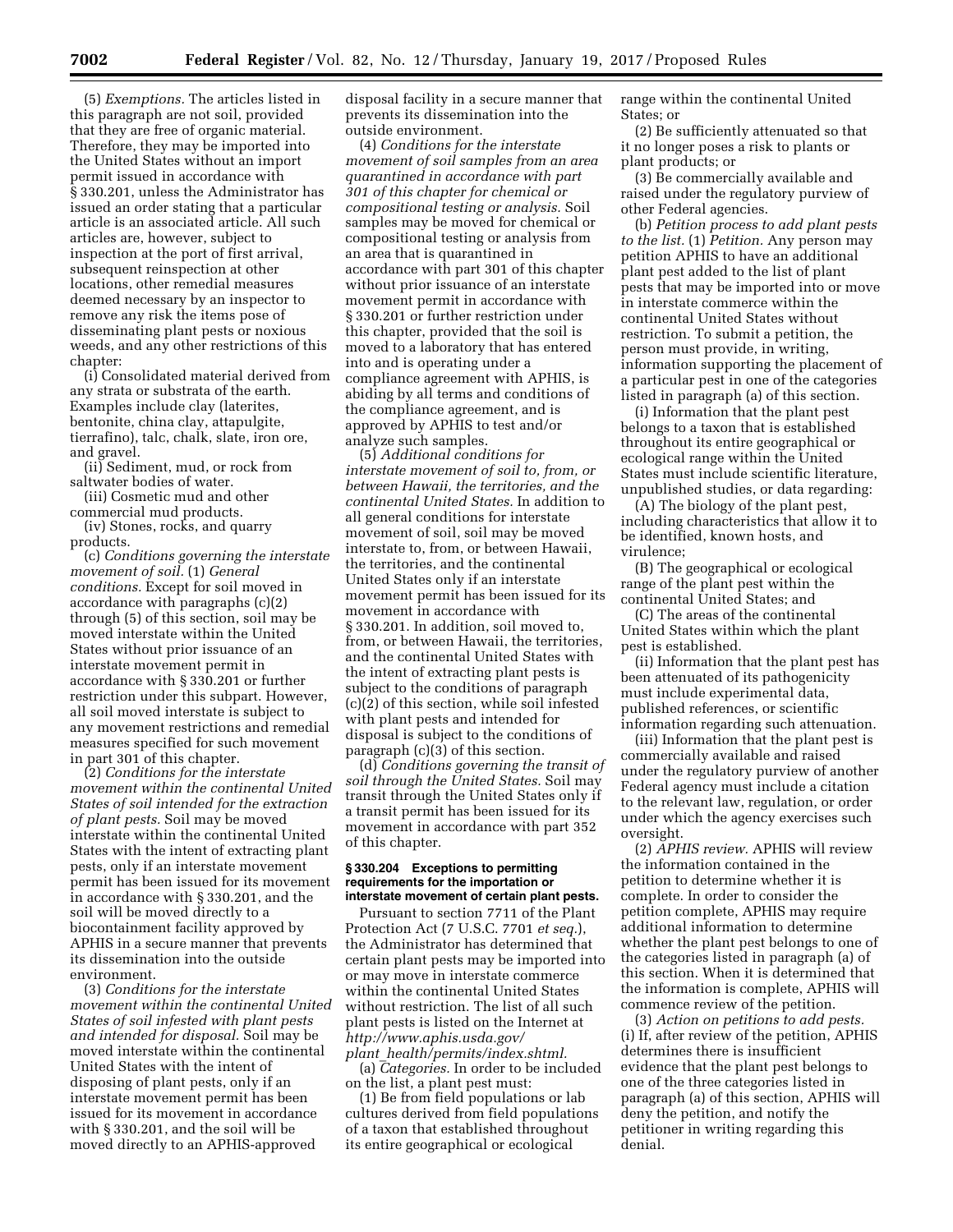(ii) If, after review of the petition, APHIS determines that the plant pest belongs to one of the categories in paragraph (a) of this section, APHIS will publish a notice in the **Federal Register**  that announces the availability of the petition and any supporting documentation to the public, that states that APHIS intends to add the plant pest to the list of plant pests that may be imported into or move in interstate commerce within the continental United States without restriction, and that requests public comment. If no comments are received on the notice, or if, based on the comments received, APHIS determines that its conclusions regarding the petition have not been affected, APHIS will publish in the **Federal Register** a subsequent notice stating that the plant pest has been added to the list.

(c) *Petition process to have plant pests removed from the list.* (1) *Petition.* Any person may petition to have a plant pest removed from the list of plant pests that may be imported into or move in interstate commerce within the continental United States without restriction by writing to APHIS. The petition must contain independently verifiable information demonstrating that APHIS' initial determination that the plant pest belongs to one of the categories in paragraph (a) of the section should be changed, or that additional information is now available that would have caused us to change the initial decision.

(2) *APHIS review.* APHIS will review the information contained in the petition to determine whether it is complete. In order to consider the petition complete, APHIS may require additional information supporting the petitioner's claim. When it is determined that the information is complete, APHIS will commence review of the petition.

(3) *APHIS action on petitions to remove pests.* (i) If, after review of the petition, APHIS determines that there is insufficient evidence to suggest that its initial determination should be changed, APHIS will deny the petition, and notify the petitioner in writing regarding this denial.

(ii) If, after review of the petition, APHIS determines that there is a sufficient basis to suggest that its initial determination should be changed, APHIS will publish a notice in the **Federal Register** that announces the availability of the petition, and that requests public comment regarding removing the plant pest from the list of plant pests that may be imported into or move in interstate commerce within the continental United States without

restriction. If no comments are received on the notice, or if the comments received do not affect APHIS' conclusions regarding the petition, APHIS will publish a subsequent notice in the **Federal Register** stating that the plant pest has been removed from the list.

(d) *APHIS-initiated changes to the list.* (1) APHIS may propose to add a plant pest to or remove a pest from the list of plant pests that may be imported into or move in interstate commerce within the continental United States without restriction without a petition, if it determines that there is sufficient evidence that the plant pest belongs to one of the categories listed in paragraph (a) of the section, or if evidence emerges that leads APHIS to reconsider its initial determination that the plant pest was or was not in one of the categories lists in paragraph (a) of this section. APHIS will publish a notice in the **Federal Register**  announcing this proposed addition or removal, making available any supporting documentation that it prepares, and requesting public comment.

(2) If no comments are received on the notice or if the comments received do not affect the conclusions of the notice, APHIS will publish a subsequent notice in the **Federal Register** stating that the plant pest has been added to or removed from the list.

## **§ 330.205 Hand-carry of plant pests, biological control organisms, and soil.**

Plant pests, biological control organisms, and soil may be hand-carried into the United States only in accordance with the provisions of this section.

(a) *Authorization to hand-carry.*  (1) *Application for a permit; specification of* ''*hand-carry*'' *as proposed method of movement.* A person must apply for an import permit for the plant pest, biological control organism, or soil, in accordance with § 330.201, and specify hand-carry of the organism or article as the method of proposed movement.

(2) *Specification of individual who will hand-carry.* The application must also specify the individual or individuals who will hand-carry the plant pest, biological control organism, or soil into the United States. If APHIS authorizes this individual or these individuals to hand-carry, the authorization may not be transferred to, nor actions under it performed by, individuals other than those identified on the permit application.

(b) *Notification of intent to handcarry.* After the permittee has obtained an import permit but no less than 20

days prior to movement, the permittee must notify APHIS through APHIS' online portal for permit applications or by fax and provide the following information in order to receive a handcarry shipping authorization:

(1) A copy of the face page of the passport for the individual or individuals who will hand-carry the plant pest, biological control organism, or soil;

(2) A description of the means of conveyance in which the individual or individuals will travel, including flight number and airline name for air travel, or vehicle license number or other identifying number for other modes of transportation;

(3) Expected date and time of first arrival;

(4) Expected port of first arrival; and (5) Travel itinerary from port of first arrival to final destination.

(c) *Notification of arrival at the facility or point of destination.* The permittee or his or her designee must notify APHIS within 24 hours of arrival of the hand-carried plant pest, biological control organism, or soil at the biocontainment facility or other authorized point of destination. This notification must state that the plant pest, biological control organism, or soil has arrived at its destination and that the package in which it was handcarried has remained sealed until arrival. Notification must be by fax or email, or via the Internet at *[http://](http://www.aphis.usda.gov/plant_health/permits/index.shtml)  [www.aphis.usda.gov/plant](http://www.aphis.usda.gov/plant_health/permits/index.shtml)*\_*health/ [permits/index.shtml.](http://www.aphis.usda.gov/plant_health/permits/index.shtml)* 

(d) *Denial, amendment, or cancellation of authorization to handcarry.* APHIS may deny a request to hand-carry, or amend or cancel any hand-carry authorization at any time, if it deems such action necessary to prevent the introduction or dissemination of plant pests or noxious weeds within the United States.

(e) *Appeal of denial, amendment, or cancellation.* Any person whose request to hand-carry has been denied, or whose authorization to hand-carry has been amended or canceled, may appeal the decision in writing to APHIS.

#### **§ 330.206 Packaging requirements.**

Shipments in which plant pests, biological control organisms, and associated articles are imported into, moved interstate, or transited through the United States must meet the general packaging requirements of this section, as well as all specific packaging requirements on the permit itself.

(a) *Packaging requirements.* All shipments must consist of an outer shipping container and at least two packages within the container. Both the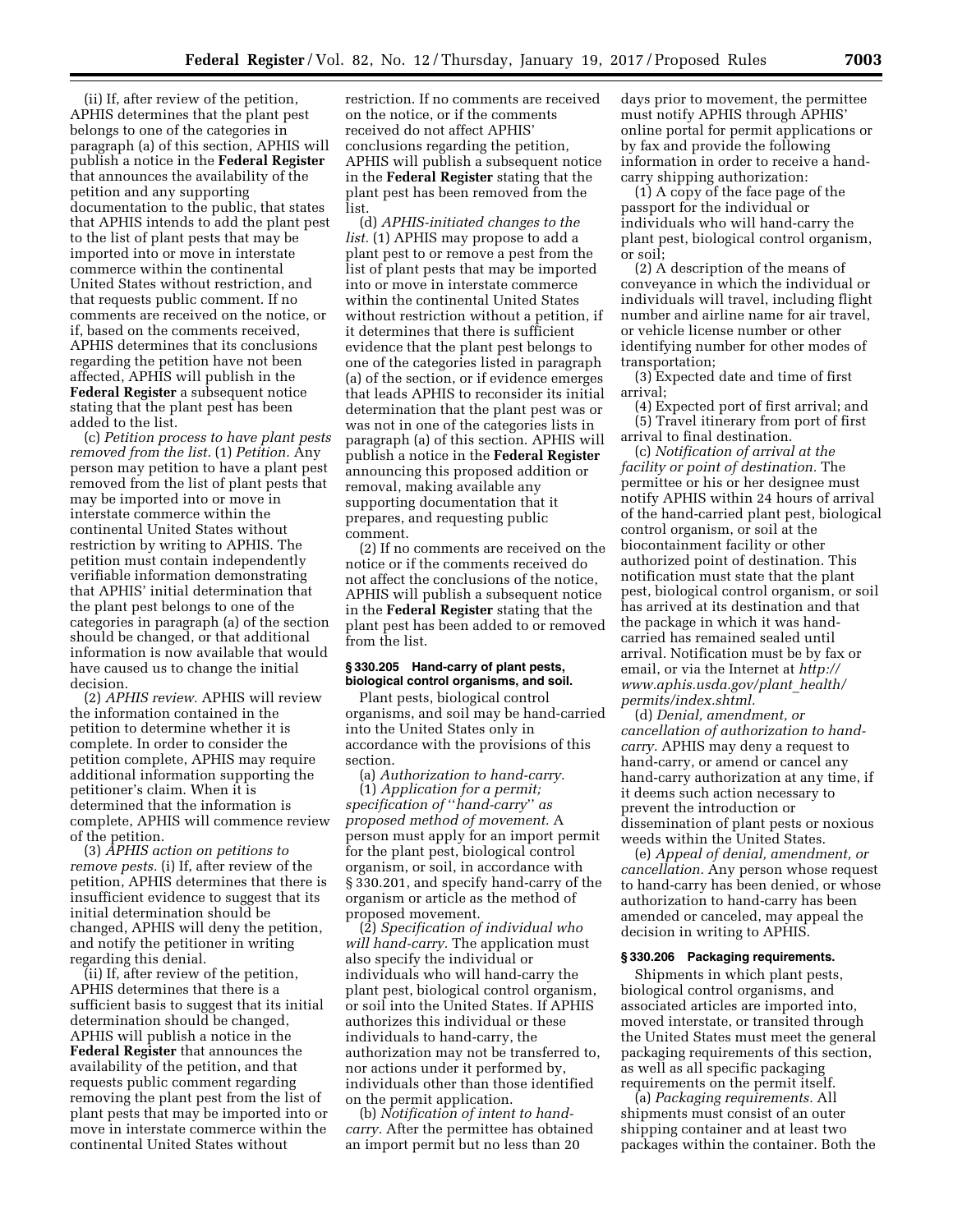container and inner packages must be securely sealed to prevent the dissemination of the enclosed plant pests, biological control organisms, or associated articles.

(1) *Outer shipping container.* The outer shipping container must be rigid, impenetrable and durable enough to remain closed and structurally intact in the event of dropping, lateral impact with other objects, and other shocks incidental to handling.

(2) *Inner packages.* The innermost package or packages within the shipping container must contain all of the organisms or articles that will be moved. As a safeguard, the innermost package must be placed within another, larger package. All packages within the shipping container must be constructed or safeguarded so that they will remain sealed and structurally intact throughout transit. The packages must be able to withstand changes in pressure, temperature, and other climatic conditions incidental to shipment.

(b) *Packing material.* Packing material must be free of plant pests, noxious weeds, or associated articles, and must be new, or must have been sterilized or disinfected prior to reuse. Packing material must be suited for the enclosed organism or article, as well as any medium in which the organism or article will be maintained, and should not be capable of harboring or being a means of the dissemination of the organism or article.2

(c) *Requirements following receipt of the shipment at the point of destination.*  (1) Packing material, including media and substrates, must be destroyed by incineration, be decontaminated using autoclaving or another approved method, or otherwise be disposed of in a manner specified in the permit itself.

(2) Shipping containers may not be reused, except those that have been sterilized or disinfected prior to reuse.

(d) *Costs.* Permittees who fail to meet the requirements of this section may be held responsible for all costs incident to inspection, rerouting, repackaging, subsequent movement, and any treatments.

### **§ 330.207 Cost and charges.**

The inspection services of APHIS inspectors during regularly assigned hours of duty and at the usual places of duty will be furnished without cost. APHIS will not be responsible for any costs or charges incidental to inspections or compliance with the

provisions of this subpart, other than for the inspection services of the inspector.

### **Subpart—Movement of Soil, Stone, and Quarry Products [Removed and Reserved]**

■ 14. Subpart—Movement of Soil, Stone, and Quarry Products, §§ 330.300 through 330.302, is removed and reserved.

## **PART 352—PLANT QUARANTINE SAFEGUARD REGULATIONS**

■ 15. The authority citation continues to read as follows:

**Authority:** 7 U.S.C. 7701–7772 and 7781– 7786; 21 U.S.C. 136 and 136a; 31 U.S.C. 9701; 7 CFR 2.22, 2.80, and 371.3.

 $\blacksquare$  16. In § 352.1, paragraph (b) is amended by adding, in alphabetical order, definitions for *biological control organism* and *noxious weed,* and by revising the definitions for *Deputy Administrator, person, plant pest,* and *soil* to read as follows:

#### **§ 352.1 Definitions.**

 $*$  \*

\* \* \* \* \*

(b) \* \* \*

*Biological control organism.* Any enemy, antagonist, or competitor used to control a plant pest or noxious weed. \* \* \* \* \*

*Deputy Administrator.* The Deputy Administrator of the Plant Protection and Quarantine Programs or any employee of the Plant Protection and Quarantine Programs delegated to act in his or her stead.

*Noxious weed.* Any plant or plant product that can directly or indirectly injure or cause damage to crops (including nursery stock or plant products), livestock, poultry, or other interests of agriculture, irrigation, navigation, the natural resources of the United States, the public health, or the environment.

\* \* \* \* \* *Person.* Any individual, partnership, corporation, association, joint venture, society, or other legal entity.

*Plant pest.* Any living stage of any of the following that can directly or indirectly injure, cause damage to, or cause disease in any plant or plant product: A protozoan, nonhuman animal, parasitic plant, bacterium, fungus, virus or viroid, infectious agent or other pathogen, or any article similar to or allied with any of the above. \* \* \* \* \*

*Soil.* The unconsolidated material from the earth's surface that consists of rock and mineral particles and that

supports or is capable of supporting biotic communities.

\* \* \* \* \*

#### **§ 352.2 [Amended]**

 $\blacksquare$  17. In § 352.2, paragraph (a) introductory text, the first sentence is amended by removing the words ''plant pests, noxious weeds, soil,'' and adding the words ''plant pests, biological control organisms, noxious weeds, soil,'' in their place, and by removing the words ''contain plant pests or noxious weeds'' and adding the words ''contain plant pests, biological control organisms, or noxious weeds'' in their place.

## **§ 352.3 [Amended]**

■ 18. In § 352.3, paragraph (a) is amended by adding the words ''biological control organisms,'' after the words ''plant pests,'' each time they occur.

#### **§ 352.5 [Amended]**

■ 19. Section 352.5 is amended by adding the words ''biological control organisms,'' after the words ''plant pests,'' each time they occur.

#### **§ 352.6 [Amended]**

■ 20. Section 352.6 is amended as follows:

■ a. By removing footnote 2;

■ b. In paragraph (b), by removing the words ''as specified by'' and adding the words ''in accordance with'' in their place; and

■ c. In paragraph (c), by removing the citation ''§ 330.300(b)'' and adding the citation ''§ 330.203'' in its place.

#### **§ 352.9 [Amended]**

■ 21. Section 352.9 is amended by adding the words ''biological control organisms,'' after the words ''plant pests,''.

#### **§ 352.10 [Amended]**

■ 22. Section 352.10 is amended as follows:

■ a. By redesignating footnote 3 as footnote 2;

■ b. By removing the words "plant pest or noxious weed dissemination'' each time they occur and adding the words ''plant pest, noxious weed, or biological control organism dissemination'' in their place;

 $\blacksquare$  c. In paragraph (b)(1), by adding the words ''biological control organisms,'' after the words ''Prohibited or restricted plants, plant products, plant pests,'';

 $\blacksquare$  d. In paragraph (b)(2)(i), by adding the words ''or biological control organisms,'' after the words ''plant pests'';

<sup>2</sup> Guidance regarding suitable outer shipping containers, inner packages, and packaging is provided at *[http://www.aphis.usda.gov/](http://www.aphis.usda.gov/plant_health/permits/index.shtml) plant*\_*[health/permits/index.shtml.](http://www.aphis.usda.gov/plant_health/permits/index.shtml)*